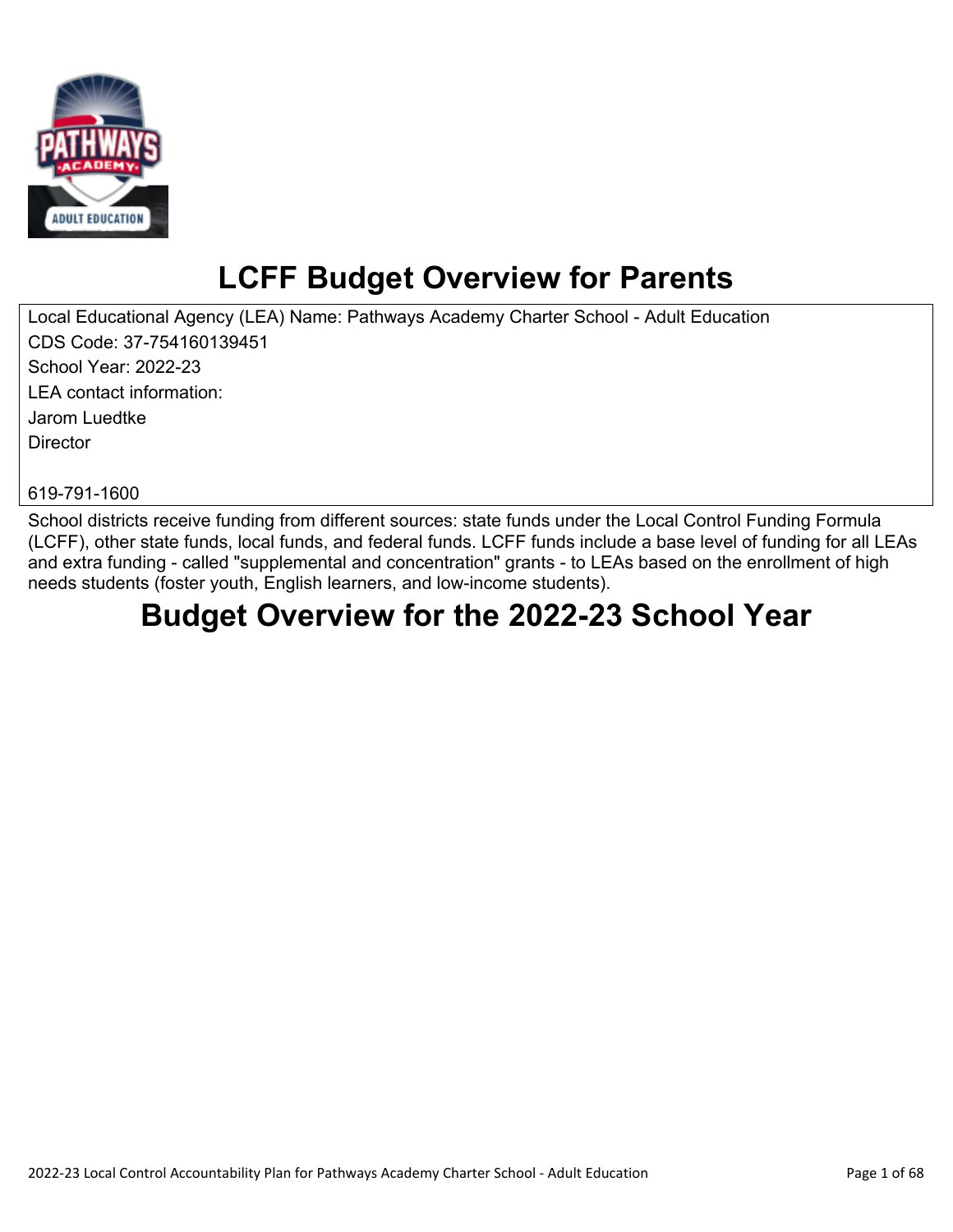

expects to receive in the coming year from all sources.

The text description for the above chart is as follows: The total revenue projected for Pathways Academy Charter School - Adult Education is \$1,563,698, of which \$1,035,175 is Local Control Funding Formula (LCFF), \$244,013 is other state funds, \$500 is local funds, and \$284,010 is federal funds. Of the \$1,035,175 in LCFF Funds, \$240,775 is generated based on the enrollment of high needs students (foster youth, English learner, and lowincome students).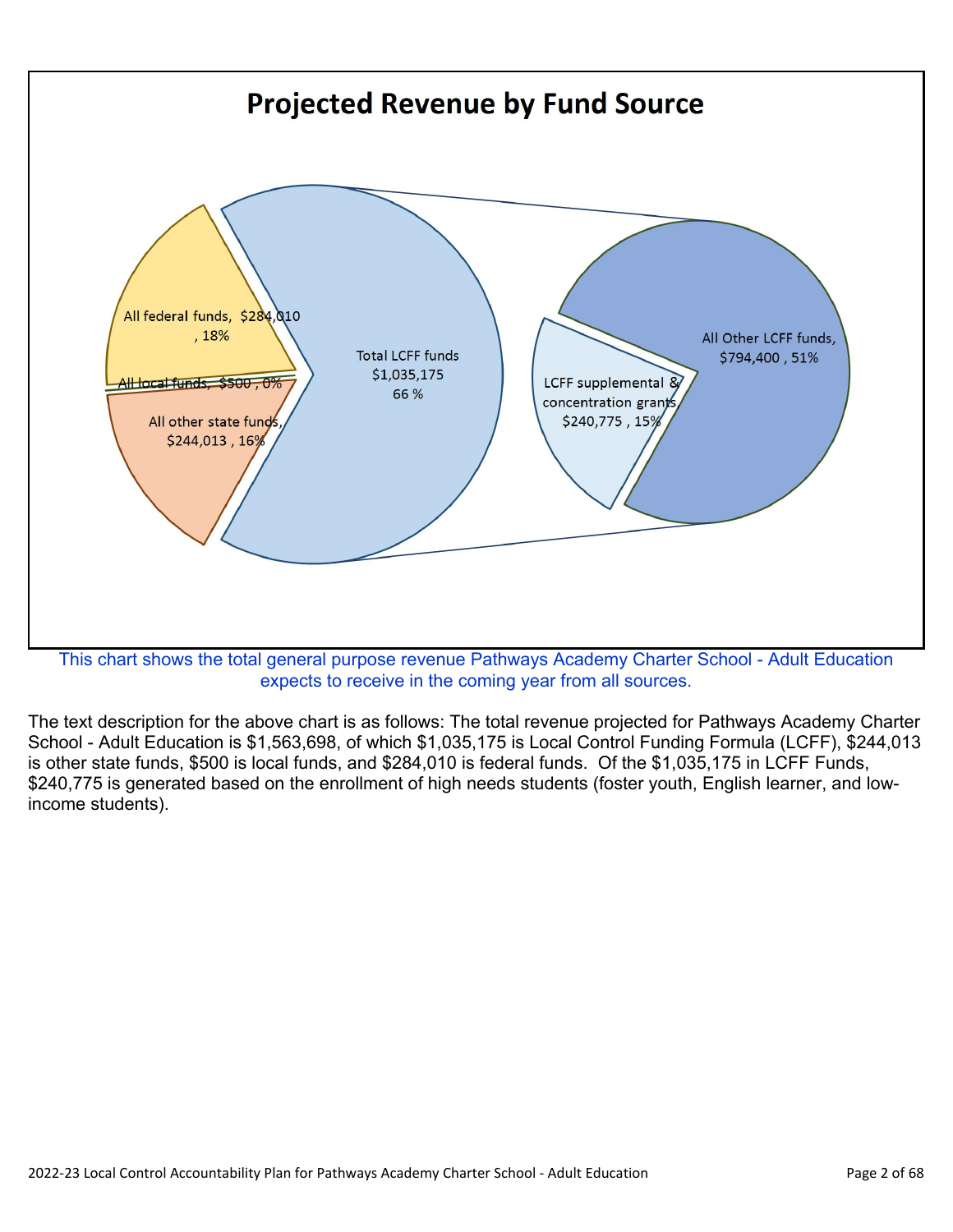## **LCFF Budget Overview for Parents**

The LCFF gives school districts more flexibility in deciding how to use state funds. In exchange, school districts must work with parents, educators, students, and the community to develop a Local Control and Accountability Plan (LCAP) that shows how they will use these funds to serve students.



This chart provides a quick summary of how much Pathways Academy Charter School - Adult Education plans to spend for 2022-23. It shows how much of the total is tied to planned actions and services in the LCAP.

The text description of the above chart is as follows: Pathways Academy Charter School - Adult Education plans to spend \$1,387,375 for the 2022-23 school year. Of that amount, \$1,188,616. is tied to actions/services in the LCAP and \$198,759 is not included in the LCAP. The budgeted expenditures that are not included in the LCAP will be used for the following:

General educational and operational expenses to operate the school's educational program on top of the targeted areas outlined in the LCAP.

## **Increased or Improved Services for High Needs Students in the LCAP for the 2022-23 School Year**

In 2022-23, Pathways Academy Charter School - Adult Education is projecting it will receive \$240,775 based on the enrollment of foster youth, English learner, and low-income students. Pathways Academy Charter School - Adult Education must describe how it intends to increase or improve services for high needs students in the LCAP. Pathways Academy Charter School - Adult Education plans to spend \$263,707 towards meeting this requirement, as described in the LCAP.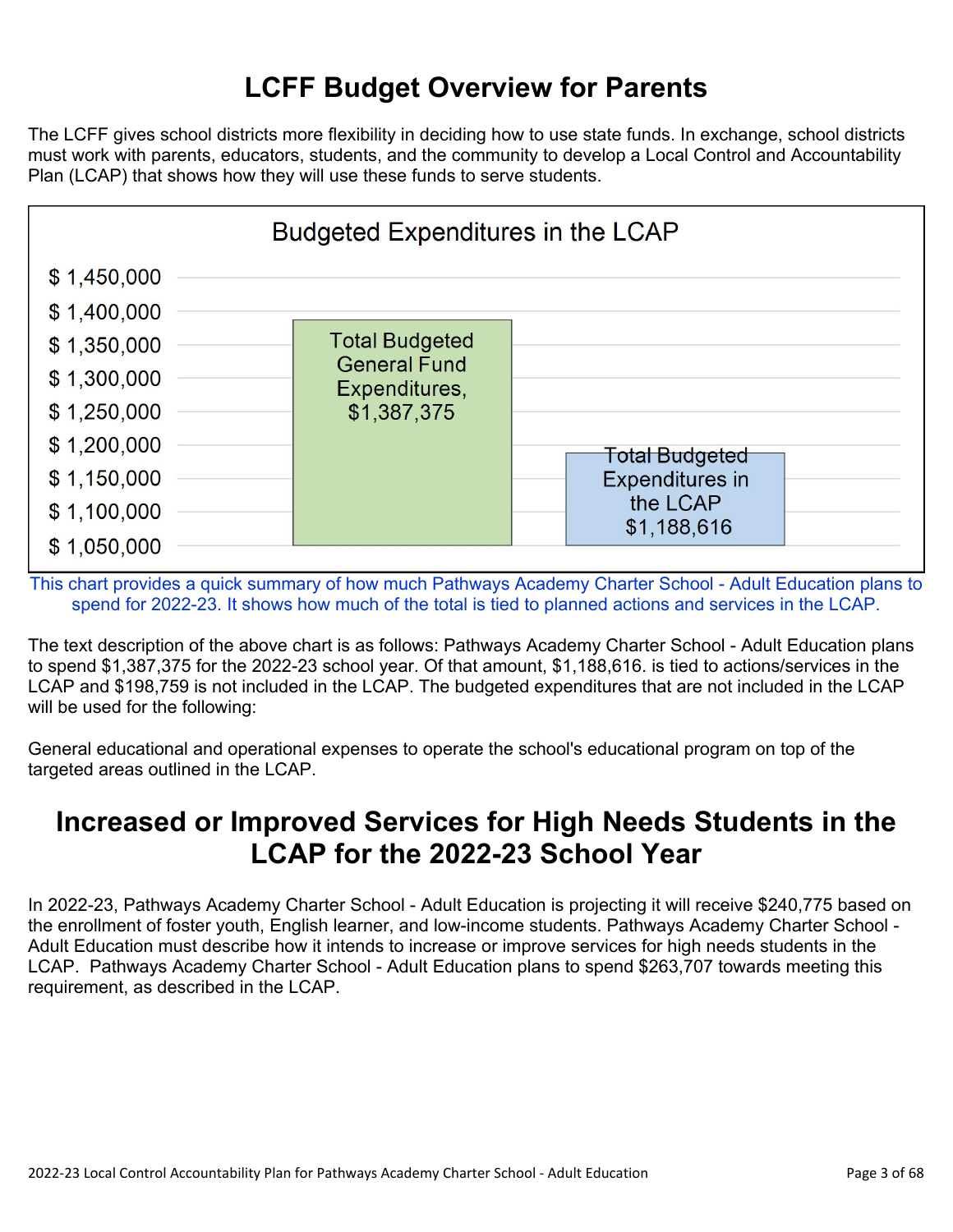## **LCFF Budget Overview for Parents**

## **Update on Increased or Improved Services for High Needs Students in 2021-22**



This chart compares what Pathways Academy Charter School - Adult Education budgeted last year in the LCAP for actions and services that contribute to increasing or improving services for high needs students with what Pathways Academy Charter School - Adult Education estimates it has spent on actions and services that contribute to increasing or improving services for high needs students in the current year.

The text description of the above chart is as follows: In 2021-22, Pathways Academy Charter School - Adult Education's LCAP budgeted \$284,541 for planned actions to increase or improve services for high needs students. Pathways Academy Charter School - Adult Education actually spent \$350,329 for actions to increase or improve services for high needs students in 2021-22.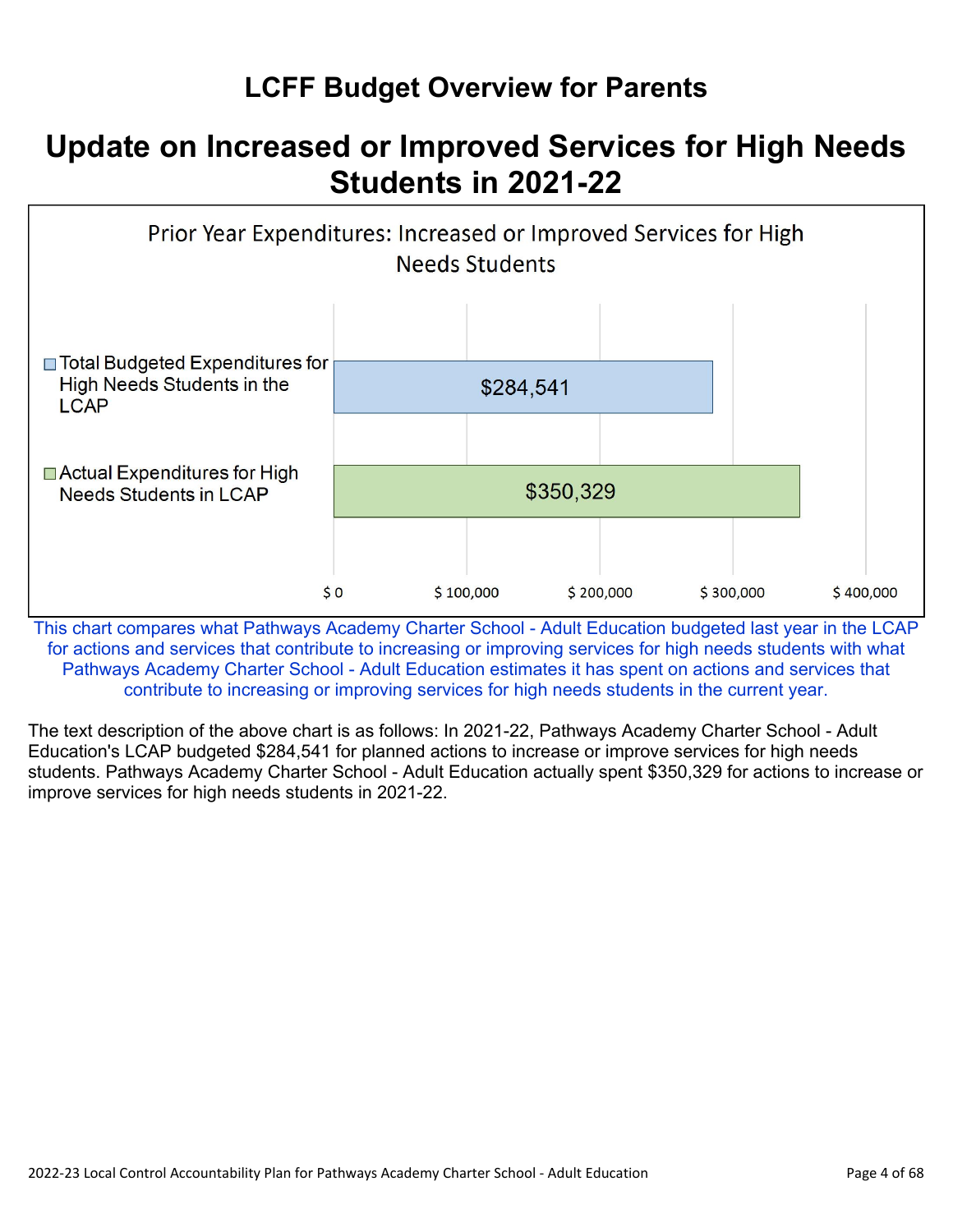

# **Supplement to the Annual Update to the 2021–22 Local Control and Accountability Plan**

| Local Educational Agency (LEA) Name     | <b>Contact Name and Title</b> | <b>Email and Phone</b>             |
|-----------------------------------------|-------------------------------|------------------------------------|
| Pathways Academy Charter School - Adult | Jarom Luedtke                 | jluedtke@pathwaysacademy.education |
| ∣Education                              | Director                      | 619-791-1600                       |

California's 2021–22 Budget Act, the federal American Rescue Plan Act of 2021, and other state and federal relief acts have provided local educational agencies (LEAs) with a significant increase in funding to support students, teachers, staff, and their communities in recovering from the COVID-19 pandemic and to address the impacts of distance learning on students. The following is a one-time mid-year report to the local governing board or body and educational partners related to engagement on, and implementation of, these Acts.

A description of how and when the LEA engaged, or plans to engage, its educational partners on the use of funds provided through the Budget Act of 2021 that were not included in the 2020–21 Local Control and Accountability Plan (LCAP).

In 2021-22 Pathways Academy Charter School did not receive funds under the Budget Act of 2021, therefore there was no allocation in the LCAP.

A description of how the LEA used, or plans to use, the additional concentration grant add-on funding it received to increase the number of staff who provide direct services to students on school campuses with an enrollment of students who are low-income, English learners, and/or foster youth that is greater than 55 percent.

Pathways Academy Charter School Adult Education Concentration Grant = \$118,691 for FY22 - UPP 82.51%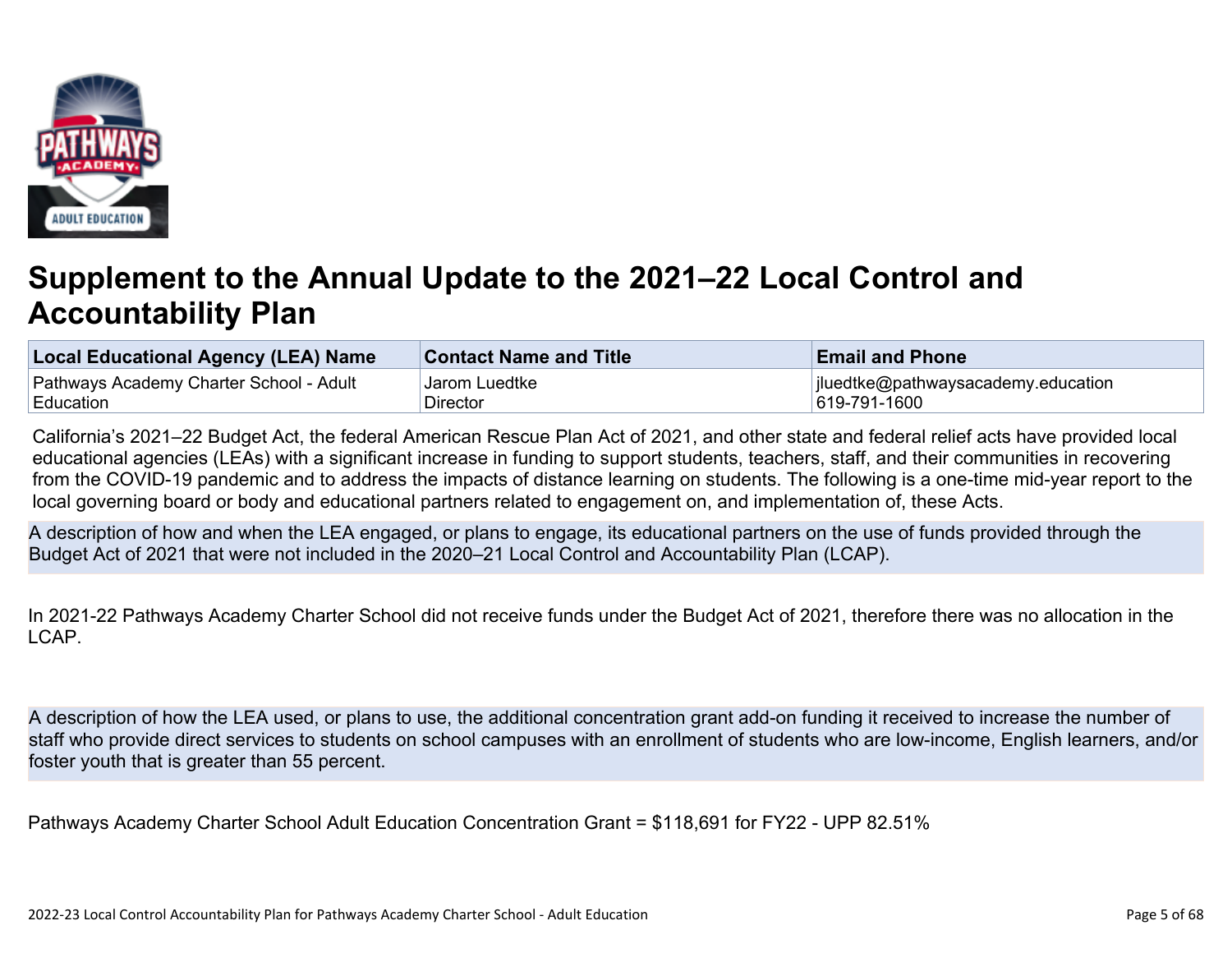Pathways Academy Charter School Concentration Grant = \$133,887 for FY22 - UPP 67.23% Hired a .5 FTE Intervention & Transition Coordinator that monitors students transitioning in high school and identifies students that are struggling; and, keep them on-track with course completion and on course to graduate from high school since the beginning of the school year.

A description of how and when the LEA engaged its educational partners on the use of one-time federal funds received that are intended to support recovery from the COVID-19 pandemic and the impacts of distance learning on pupils.

Pathways Academy Charter School (PACSAE) continuously engages its educational partners with the development and updates of the school's LCAP. In addition, PACSAE has meaningfully consulted with its educational partners to solicit input and feedback on the use of onetime federal funds intended to support recovery from the COVID-19 pandemic and the impact of distance learning during the COVID-19 pandemic.

PACSAE's Director, staff, community members and organizations participated in input meetings. These meetings provided opportunities to share and contribute input in the school needs assessments and plans that included the use of one-time federal funds. The surveys, along with all other opportunities listed for input, generated the following trends which have been incorporated into the plan: Identify and assess student barriers to learning and the use of multi-tiered systems to support positive student outcomes. Identify and utilize effective strategies to build relationships to re engage students in the completion of their graduation requirements. Develop a learning community that engages teachers to reflect on self-awareness and self-management and the use of multi-tiered systems to support student learning, retention, and achievement.

The process for engaging stakeholders in the planning and decision making: Community Member and Community Organization input surveys and meetings were held October 29, 2021 - November 5, 2021. PACSAE solicited input from all educational partners regarding the actions and expenditures included in the school plan. Several opportunities for community member involvement occurred through teacher/parent meetings, surveys, and public governing board meetings November 17, 2021. Information about opportunities to contribute were communicated through email, school website, social media, and weekly teacher/family meetings. Staff Input Meeting: 11/1/21 Educational Partner Input Meeting:11/1/21 - 11/5/21 Governing Board Meeting: 1/12/22 ESSER III Expenditure Plan Support and Input from Special Projects Coordinator (Thursday's at 8:00 a.m.) and Director of Fiscal Services

10/29/21, 11/01/21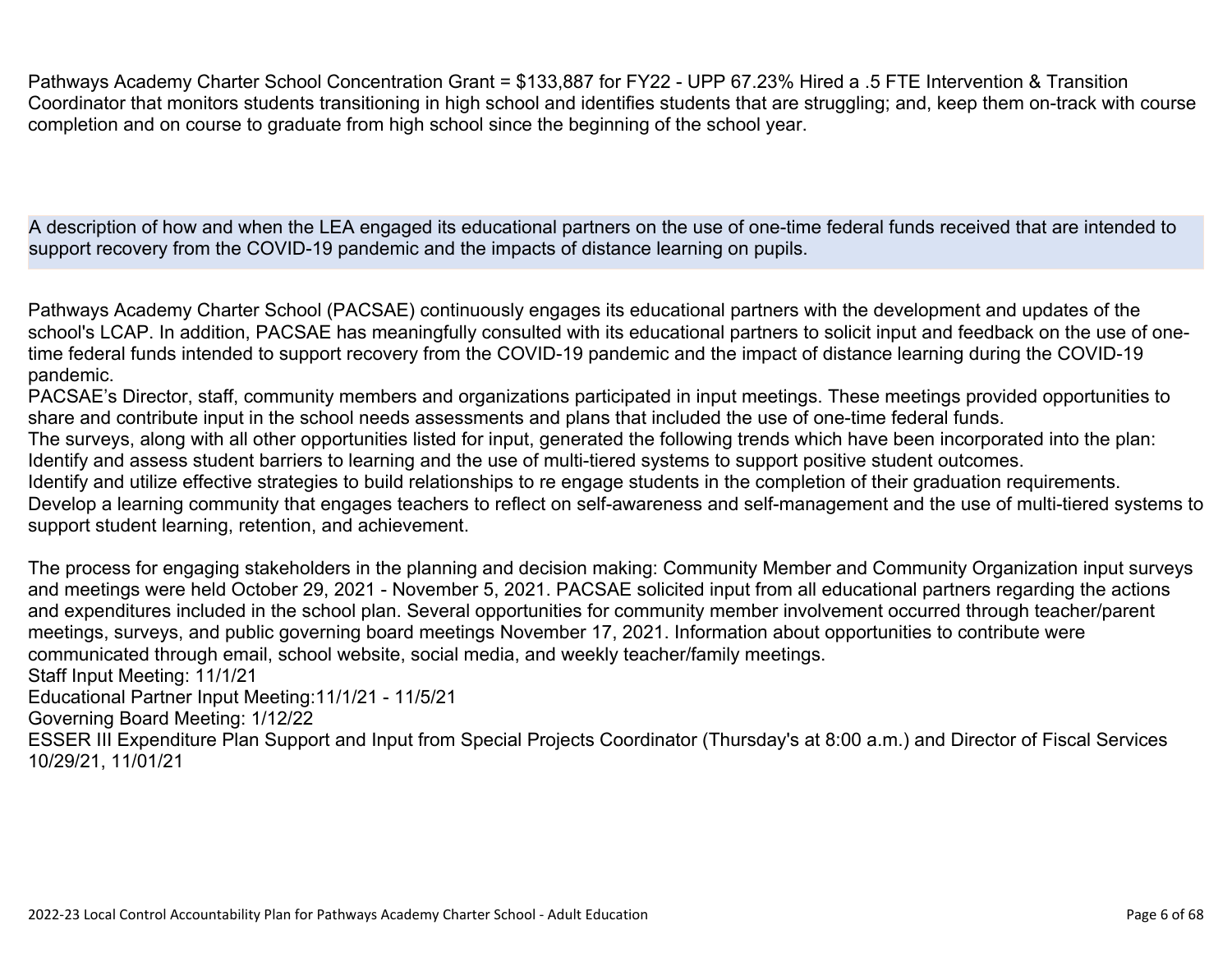A description of how the LEA is implementing the federal American Rescue Plan Act and federal Elementary and Secondary School Emergency Relief expenditure plan, and the successes and challenges experienced during implementation.

Pathways Academy Charter School is a NCB school (100% Virtual) - No Safety Plan was required to be submitted. ESSER III expenditure plan was submitted.

A description of how the LEA is using its fiscal resources received for the 2021–22 school year in a manner that is consistent with the applicable plans and is aligned with the LEA's 2021–22 LCAP and Annual Update.

Pathways Academy Charter School LCAP url: <https://www.pathwaysadulteducation.org/board-governance/lcap/>

#### ESSER III Plan

This is what is listed in the ESSER Plan (LCAP alignment)

Pathway Academy Charter School's 2021-22 LCAP is a comprehensive plan focused on improving student outcomes. The ESSER III plan is in alignment with the school's 2021-22 LCAP as follows:

LCAP Goal 1: Student Achievement: Continual monitoring of student data to identify gaps in learning and timely interventions to prevent students from falling off track to graduation. The Intervention & Transition Coordinator works with teachers to identify and assess student barriers to learning and relationship building strategies to help support students and engage them in the completion of graduation requirements.

LCAP 1.1 Monitoring Student Progress: We will increase the academic achievement of all students by engaging in in-depth analysis of student assessment to identify timely targeted interventions and to provide effective instruction.

LCAP 1.2 Monitoring Student Progress - Student Achievement: Using multiple measures to evaluate each student's level of attaining goals, the Intervention & Transition Coordinator will monitor students transitioning in high school and identify students that are struggling; and, keep them on-track with course completion and on course to graduate from high school.

LCAP 1.8 The Intervention & Transition Instructional Assistant will support the monitoring of student data and keep them on track with course completion and on course to graduate from high school.

LCAP 2.4 Student Engagement: We will identify, monitor and support students who are struggling with regular attendance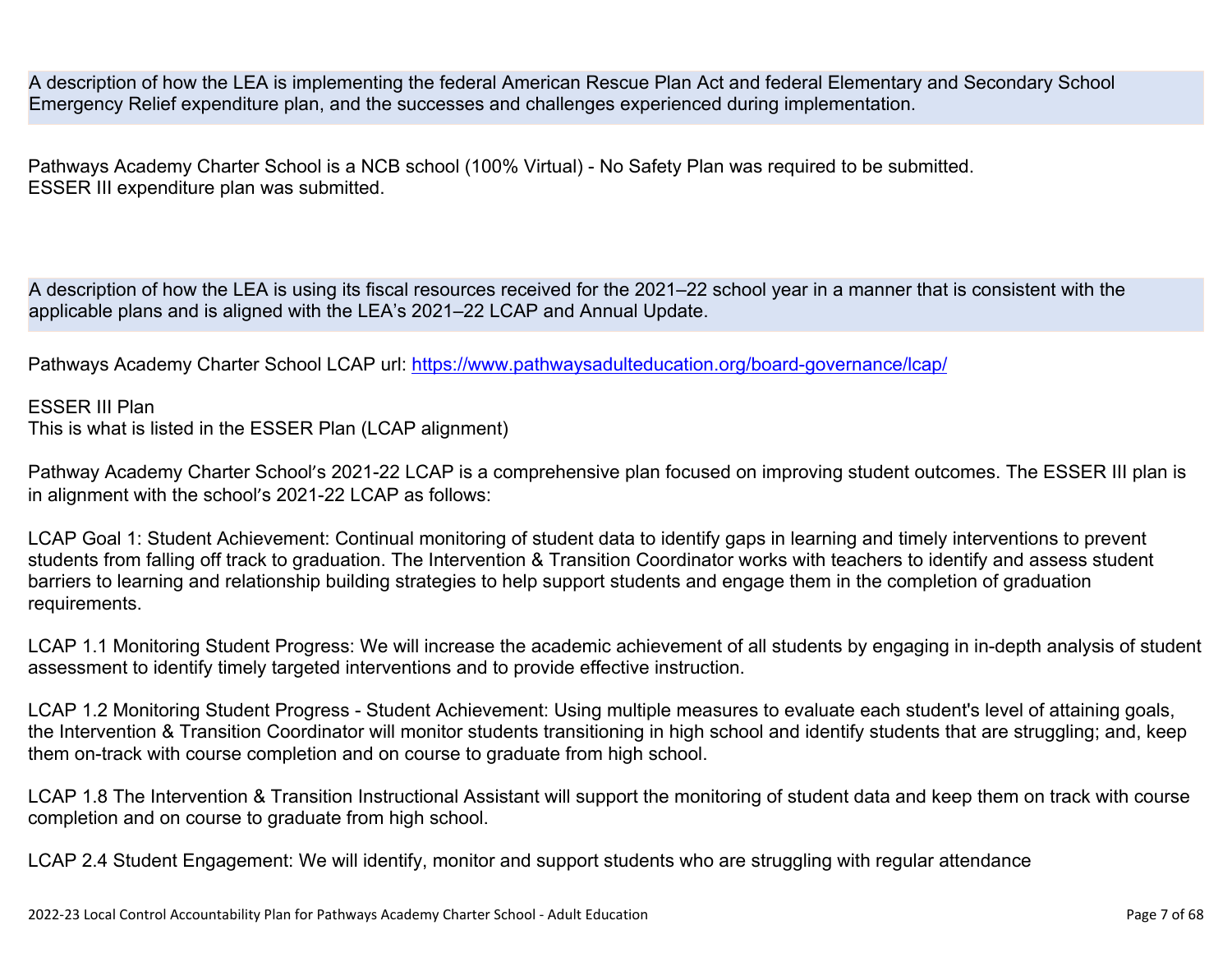LCAP 3.2 Educational Partners Partnerships: We will build partnerships for student outcomes by sending notification of Surveys, Student/Parent WIOA Advisory Committee ("SWAC") meetings, Board of Directors Public meetings in a timely manner to all families, through emails, website and/or other school social media while ensuring the participation and engagement of our underrepresented families. Notices, reports, statements or records sent to a student, parent or guardian will be translated as needed.

## **Instructions for the Supplement to the Annual Update for the 2021–22 Local Control and Accountability Plan Year**

*For additional questions or technical assistance related to the completion of the Supplement to the Annual Update to the 2021–22 Local Control and Accountability Plan (LCAP), please contact the local county office of education (COE), or the California Department of Education's (CDE's) Local Agency Systems Support Office, by phone at 916-319-0809 or by email at <i>[lcff@cde.ca.gov](mailto:lcff@cde.ca.gov)*.

## **Introduction**

California's 2021–22 Budget Act, the federal American Rescue Plan Act of 2021, and other state and federal relief acts have provided local educational agencies (LEAs) with a significant increase in funding to support students, teachers, staff, and their communities in recovering from the COVID-19 pandemic and to address the impacts of distance learning on students. Section 124(e) of Assembly Bill 130 requires LEAs to present an update on the Annual Update to the 2021–22 LCAP and Budget Overview for Parents on or before February 28, 2022, at a regularly scheduled meeting of the governing board or body of the LEA. At this meeting, the LEA must include all of the following:

- The Supplement to the Annual Update for the 2021–22 LCAP (2021–22 Supplement);
- All available mid-year outcome data related to metrics identified in the 2021–22 LCAP; and
- Mid-year expenditure and implementation data on all actions identified in the 2021–22 LCAP.

When reporting available mid-year outcome, expenditure, and implementation data, LEAs have flexibility to provide this information as best suits the local context, provided that it is succinct and contains a level of detail that is meaningful and accessible for the LEA's educational partners.

The 2021–22 Supplement is considered part of the 2022–23 LCAP for the purposes of adoption, review, and approval, and must be included with the LCAP as follows:

- The 2022–23 Budget Overview for Parents
- The 2021–22 Supplement
- The 2022-23 LCAP
- The Action Tables for the 2022–23 LCAP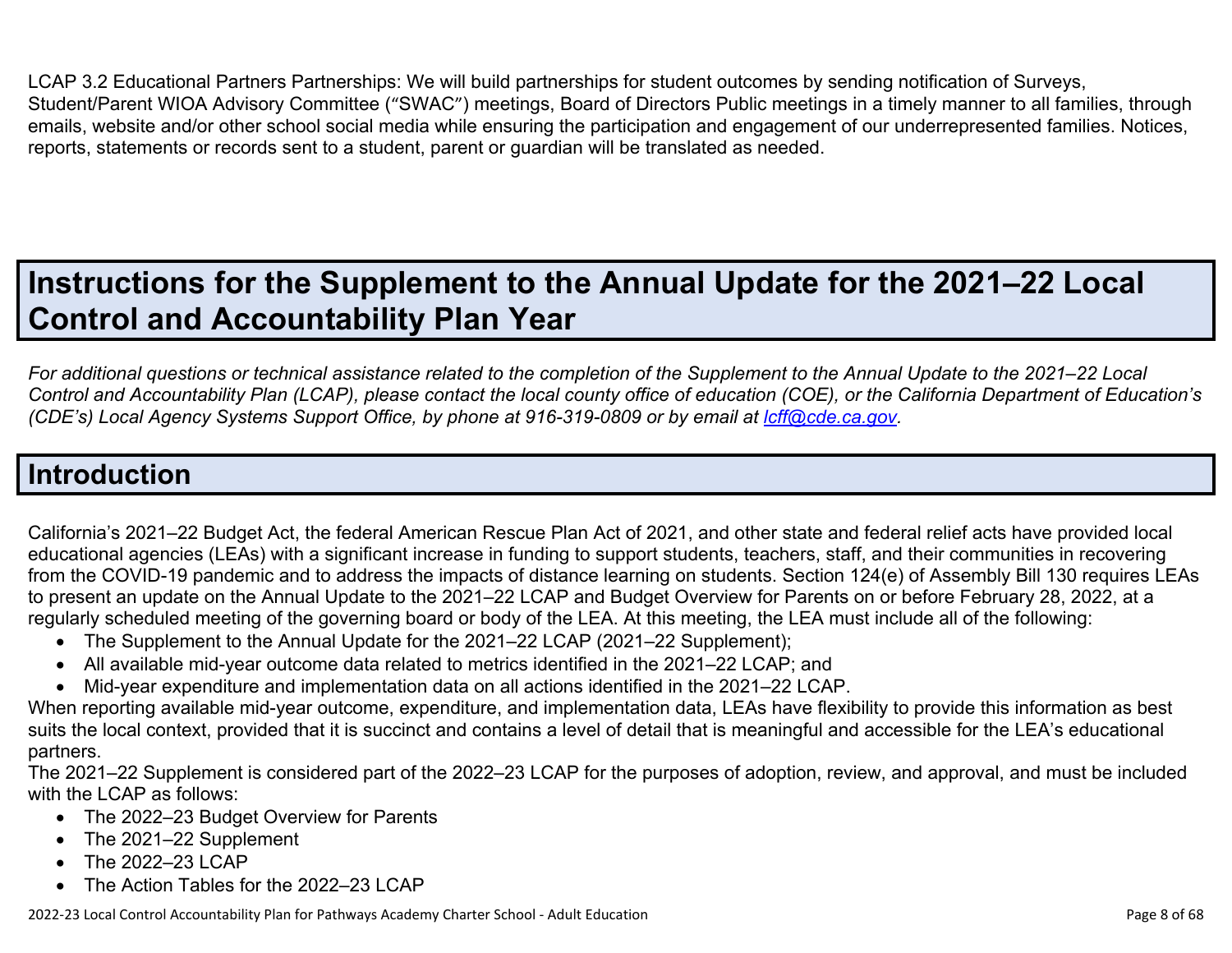• The Instructions for the LCAP Template

As such, the 2021–22 Supplement will be submitted for review and approval as part of the LEA's 2022–23 LCAP.

## **Instructions**

Respond to the following prompts, as required. In responding to these prompts, LEAs must, to the greatest extent practicable, provide succinct responses that contain a level of detail that will be meaningful and accessible for the LEA's educational partners and the broader public and must, to the greatest extent practicable, use language that is understandable and accessible to parents.

In responding to these prompts, the LEA has flexibility to reference information provided in other planning documents. An LEA that chooses to reference information provided in other planning documents must identify the plan(s) being referenced, where the plan(s) are located (such as a link to a web page), and where in the plan the information being referenced may be found.

**Prompt 1:** "*A description of how and when the LEA engaged, or plans to engage, its* educational partners *on the use of funds provided through the Budget Act of 2021 that were not included in the 2020–21 Local Control and Accountability Plan (LCAP).*"

In general, LEAs have flexibility in deciding what funds are included in the LCAP and to what extent those funds are included. If the LEA received funding through the Budget Act of 2021 that it would have typically included within its LCAP, identify the funds provided in the Budget Act of 2021 that were not included in the LCAP and provide a description of how the LEA has engaged its educational partners on the use of funds. If an LEA included the applicable funds in its adopted 2021–22 LCAP, provide this explanation.

**Prompt 2:** "*A description of how LEA used, or plans to use, the concentration grant add-on funding it received to increase the number of staff who provide direct services to students on school campuses with an enrollment of students who are low-income, English learners, and/or foster youth that is greater than 55 percent.*"

If LEA does not receive a concentration grant or the concentration grant add-on, provide this explanation.

Describe how the LEA is using, or plans to use, the concentration grant add-on funds received consistent with California *Education Code* Section 42238.02, as amended, to increase the number of certificated staff, classified staff, or both, including custodial staff, who provide direct services to students on school campuses with greater than 55 percent unduplicated pupil enrollment, as compared to schools with an enrollment of unduplicated students that is equal to or less than 55 percent.

In the event that the additional concentration grant add-on is not sufficient to increase the number of staff providing direct services to students at a school with an enrollment of unduplicated students that is greater than 55 percent, describe how the LEA is using the funds to retain staff providing direct services to students at a school with an enrollment of unduplicated students that is greater than 55 percent.

**Prompt 3:** "*A description of how and when the LEA engaged its educational partners on the use of one-time federal funds received that are*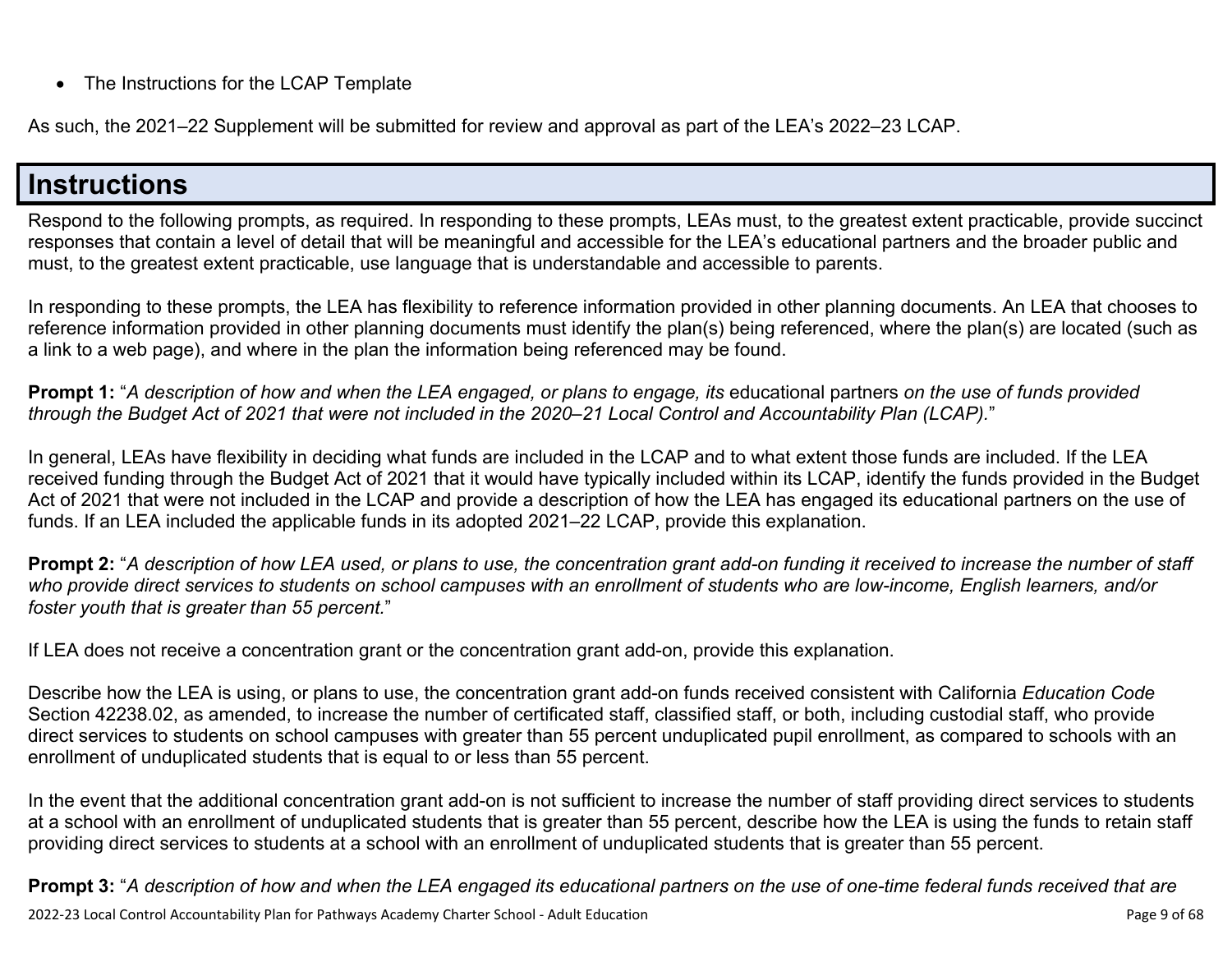*intended to support recovery from the COVID-19 pandemic and the impacts of distance learning on pupils.*"

If the LEA did not receive one-time federal funding to support recovery from the COVID-19 pandemic and the impacts of distance learning on students, provide this explanation.

Describe how and when the LEA engaged its educational partners on the use of one-time federal funds it received that are intended to support recovery from the COVID-19 pandemic and the impacts of distance learning on students. See the COVID-19 Relief Funding Summary Sheet web page [\(https://www.cde.ca.gov/fg/cr/relieffunds.asp\)](https://www.cde.ca.gov/fg/cr/relieffunds.asp) for a listing of COVID-19 relief funding and the Federal Stimulus Funding web page (<https://www.cde.ca.gov/fg/cr/>) for additional information on these funds. The LEA is not required to describe engagement that has taken place related to state funds.

**Prompt 4:** "A description of how the LEA is implementing the federal American Rescue Plan Act and federal Elementary and Secondary School Emergency Relief expenditure plan, and the successes and challenges experienced during implementation."

If an LEA does not receive ESSER III funding, provide this explanation.

Describe the LEA's implementation of its efforts to maintain the health and safety of students, educators, and other staff and ensure the continuity of services, as required by the federal American Rescue Plan Act of 2021, and its implementation of the federal Elementary and Secondary School Emergency Relief (ESSER) expenditure plan to date, including successes and challenges.

**Prompt 5:** "A description of how the LEA is using its fiscal resources received for the 2021–22 school year in a manner that is consistent with the applicable plans and is aligned with the LEA's 2021–22 LCAP and Annual Update."

Summarize how the LEA is using its fiscal resources received for the 2021–22 school year to implement the requirements of applicable plans in a manner that is aligned with the LEA's 2021–22 LCAP. For purposes of responding to this prompt, "applicable plans" include the Safe Return to In-Person Instruction and Continuity of Services Plan and the ESSER III Expenditure Plan.

California Department of Education November 2021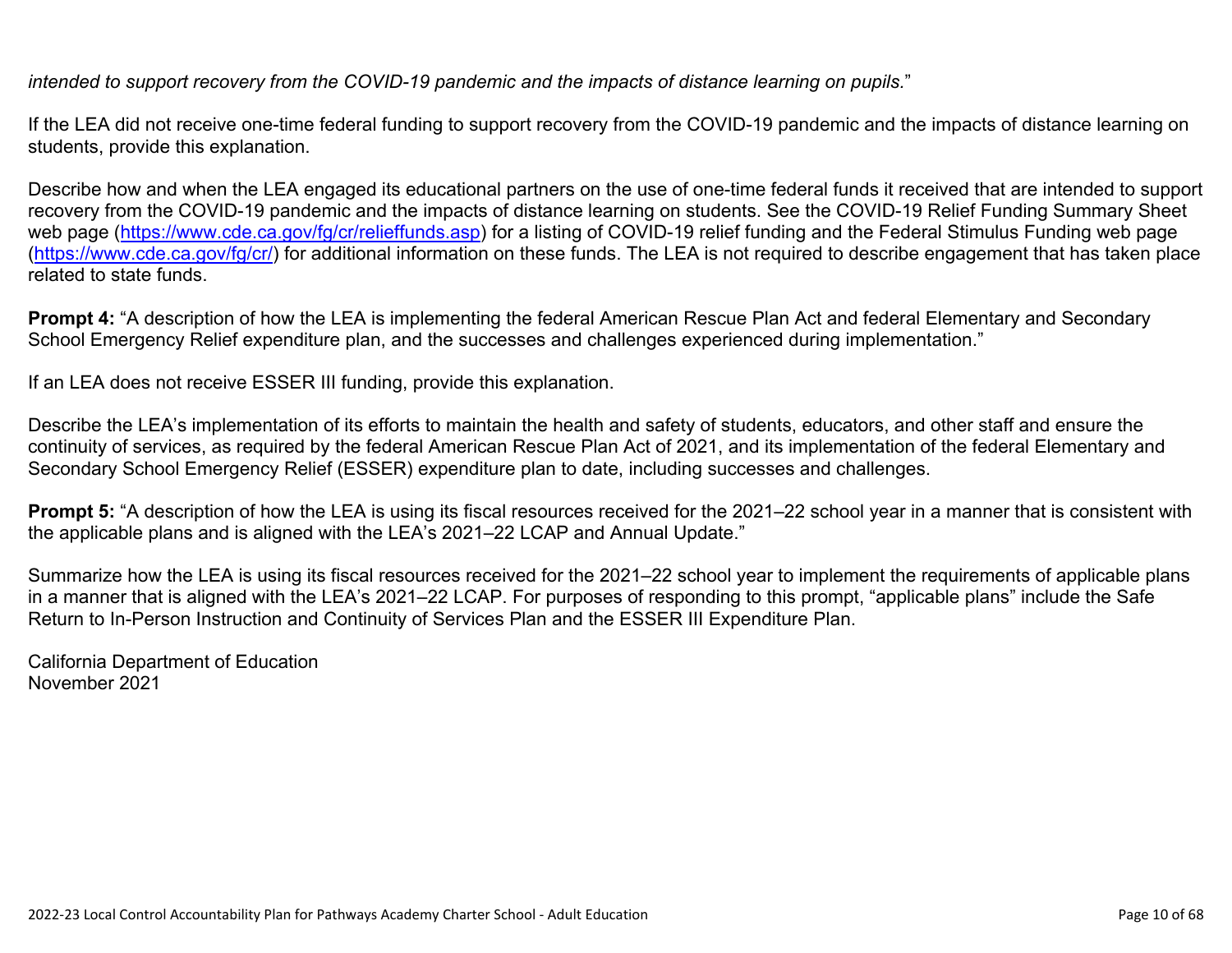

# **Local Control Accountability Plan**

**The instructions for completing the Local Control and Accountability Plan (LCAP) follow the template.**

| Local Educational Agency (LEA) Name     | <b>Contact Name and Title</b> | <b>Email and Phone</b>             |
|-----------------------------------------|-------------------------------|------------------------------------|
| Pathways Academy Charter School - Adult | Jarom Luedtke                 | jluedtke@pathwaysacademy.education |
| Education                               | Director                      | 619-791-1600                       |

# **[Plan Summary \[2022-23\]](http://www.doc-tracking.com/screenshots/22LCAP/Instructions/22LCAPInstructions.htm#PlanSummary)**

## **[General Information](http://www.doc-tracking.com/screenshots/22LCAP/Instructions/22LCAPInstructions.htm#generalinformation)**

A description of the LEA, its schools, and its students in grades transitional kindergarten–12, as applicable to the LEA.

Pathways Academy Charter School-Adult Education (PACSAE) is authorized by Warner Unified School District. Per the Charter, we are authorized to serve all students that are at 16 years old. PACSAE delivers quality online content with highly qualified teachers. Students can access their courses 24/7, working at their own pace to finish their high school diploma. Students receive, at a minimum, weekly outreach from a teacher and have access to teachers via phone, email, text message or instant message. Each student receives a personalized learning plan from their teacher with the courses left to meet graduation requirements. Students also get college and career counseling to help them towards their postsecondary goals.

On CBEDS day 2021-22, Pathways Academy Adult Education reported an enrollment of 97 students. This includes the enrollment of 77.3% socio-economically disadvantaged, 13.4% (2) English Learners, 10.3% Special Education, 9.3% Homeless, and 0% Foster Youth. 65% of students enrolled in PACSAE are Hispanic. Typically PACSAE students arrive extremely credit deficient seeking a high school diploma. More than 70% of our students meet the at-risk/at-promise categories qualifying PACSAE to be identified as DASS (Dashboard Alternative School Status). Once enrolled in our school, monitoring student progress and providing support and interventions to keep students on track for graduation is our focus.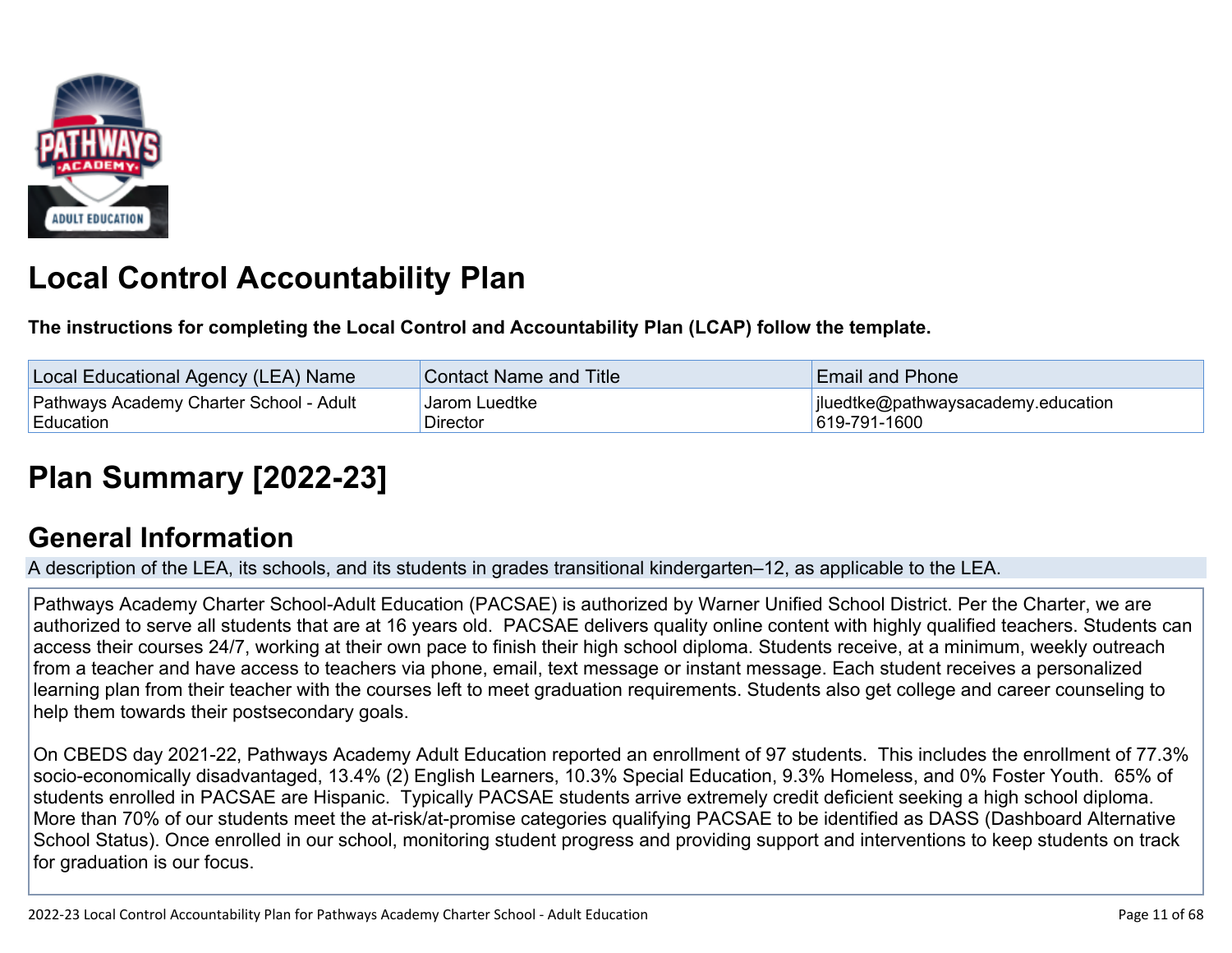Our program is highly flexible, focusing on mastery-based instruction through the Edmentum online curriculum to deliver quality online content with high qualified teachers. Students can access their courses 24/7, working at their own pace. Students take an online exam at the beginning of all core courses. Previous knowledge will result in a decrease in assigned course work, allowing students to complete courses faster by demonstrating mastery of California content standards. This means that students focus on course work that they struggle with and bypass assignments for which the student has demonstrated content mastery.

PACSAE is WASC Accredited. WASC Accreditation is a statement to the community and educational partners that the institution is reputable, trustworthy, and committed to ongoing improvement.

Research shows that one of the best tools for student success depends on educational partner involvement in the students education and the school program and that every student benefits from a strong partnership between home, community and school. PACSAE partners with the local WIOA (Workforce Innovation and Opportunity Act) offices to give students access to a world of tools, training, support, vocational training in conjunction with a high school diploma. Upon completion of their vocational training and high school requirements, graduates are poised to be competitive applicants in high-demand fields of employment. Through a partnership with Cal Regional, PACSAE students are offered low cost programs to pursue a healthcare career after graduation. Additionally, our Board of Directors are second-to-none and demonstrate the importance of rock-solid school governance with a strong focus on policy development and fiscal health.

School Mission Statement PACSAE seeks to develop literate educated thinkers and achievers who: Respect themselves Respect others Pursue knowledge Apply facts and theories to solve problems Participate productively in the economy and their communities Become motivated and able to learn for a lifetime

Students enrolled in WIOA programming receive: Personal and professional development Life skills training Leadership development Career Center resources available Staff support Networking with local employers and community members

CTE Options available through WIOA: Phlebotomy technician Medical Assisting Pharmacy Technician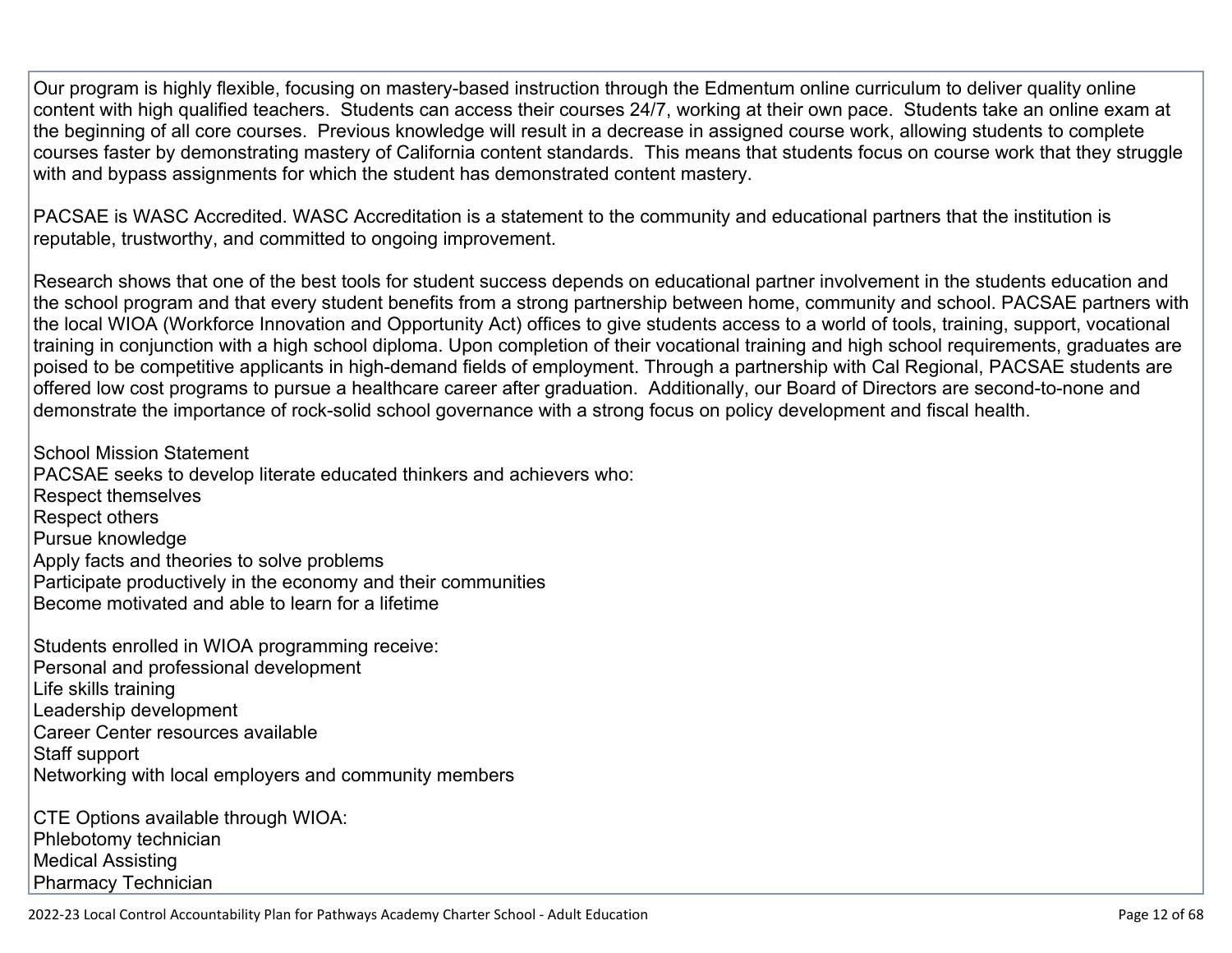## **[Reflections: Successes](http://www.doc-tracking.com/screenshots/22LCAP/Instructions/22LCAPInstructions.htm#ReflectionsSuccesses)**

A description of successes and/or progress based on a review of the California School Dashboard (Dashboard) and local data.

What we are most proud of:

PACSAE Parent and Student Engagement demonstrates an 89% increase in Educational Partner participation in LCAP Input Survey.

LCAP Input Survey Results indicates: 100% overall satisfaction with the Pathways Academy Charter School - Adult Education school program.

LCAP Input Survey Results indicates: 100% of our input survey respondents agree that the curriculum and resources are accessible.

We will maintain or build on our Educational Partner engagement success by:

Continue staff training on distance learning and evidence based strategies that support students in the completion of their online coursework. We will seek Educational Partner input and assess our level of engagement through community participation and WIOA and other supported partnerships. We will identify our level of meaningful and transparent communication through direct community engagement, and through regular Educational Partner input meetings and surveys.

PACSAE is proud of the 53% increase of high school graduates in 2020-21. 2020-21: 32 high school graduates; 2019-20: 21 high school graduates.

We will maintain or build on our high school graduation success by:

With a focus on supporting our students to achieve their goal of high school graduation, continual monitoring of student data to identify struggling students and identifying evidence-based interventions to help students overcome barriers to learning is important to the success of our students staying on-track with course completion and to stay on course to graduation.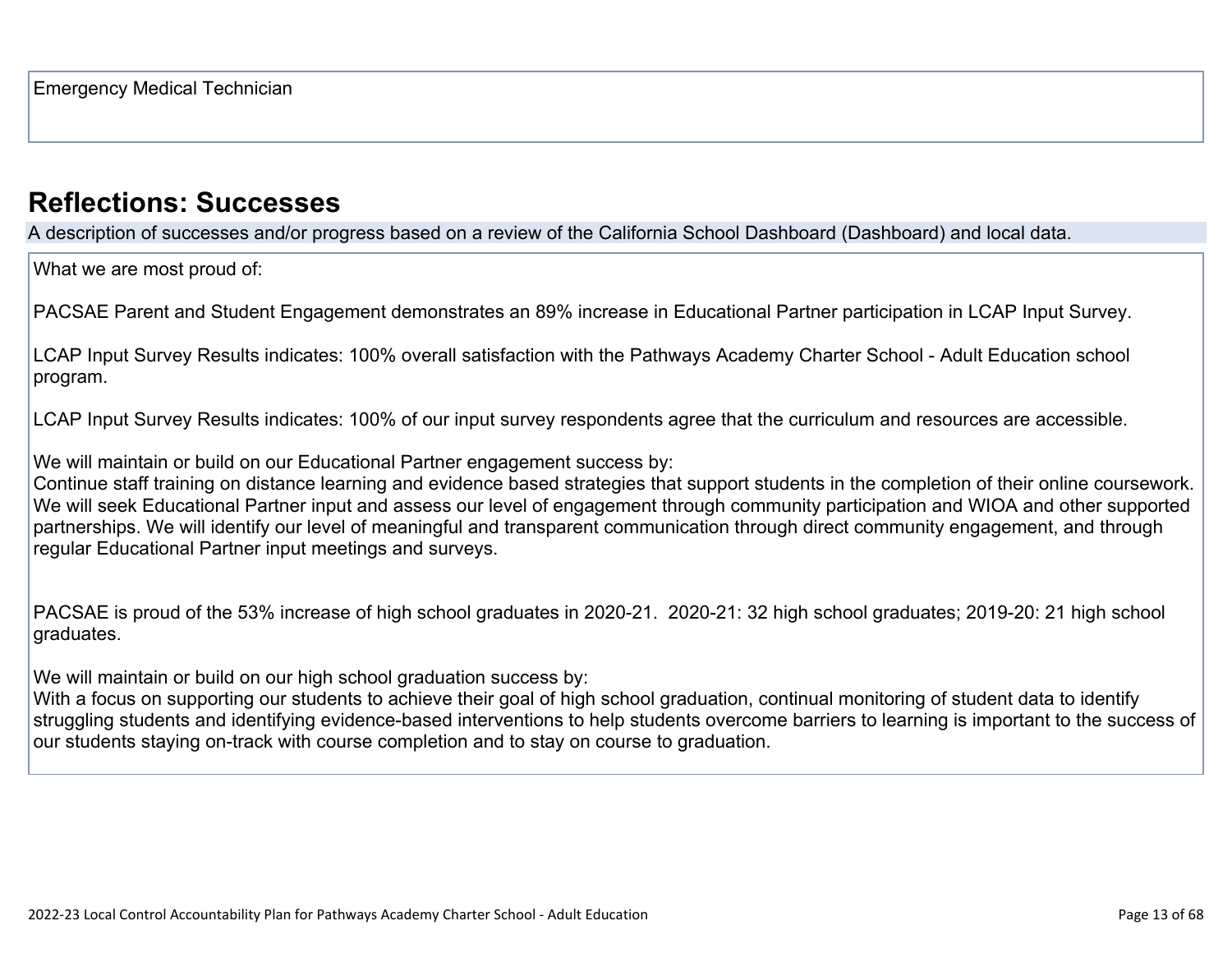## **[Reflections: Identified Need](http://www.doc-tracking.com/screenshots/22LCAP/Instructions/22LCAPInstructions.htm#ReflectionsIdentifiedNeed)**

A description of any areas that need significant improvement based on a review of Dashboard and local data, including any areas of low performance and significant performance gaps among student groups on Dashboard indicators, and any steps taken to address those areas.

Any state indicator for which performance by any student group was two or more performance levels below the "all student" performance:

2020-21: 0.0%, (32 students, 4 year cohort), 15.6% Adult Education H.S. Diploma 2020-21: 32 graduates (not in a 4 year cohort)

2019-20: Dropout Rate: 25.0% 2020-21: Dropout Rate: 18.8%

We will take steps to address graduation and drop out rate by:

With a focus on supporting our students to achieve their goal of high school graduation, continual monitoring of student data to identify struggling students and identifying evidence-based interventions to help students overcome barriers to learning is important to the success of our students staying on-track with course completion and to stay on course to graduation.

2020-21 Chronic Absenteeism: All: 101 enrolled, 70 in Chronic Absenteeism Count = 75.3% Hispanic: (67), (47) 77.0% White: (20), 13 in Chronic Absenteeism Count = 72.2% Af Am: (5), 2 in Chronic Absenteeism Count = 40% Socioeconomic:(72), 50 in Chronic Absenteeism Count = 78.1% SWD (9), 7 in Chronic Absenteeism Count = 77.8% Homeless: (8), 8 in Chronic Absenteeism Count = 100% Foster Youth: 0 ELs: (14), 12 in Chronic Absenteeism Count = 100%

We will take steps to address Chronic Absenteeism Rate by:

We will identify, monitor and support students who are struggling with regular attendance. Achieving a low chronic absenteeism rate requires that we monitor student attendance during the review of students' work record and coursework.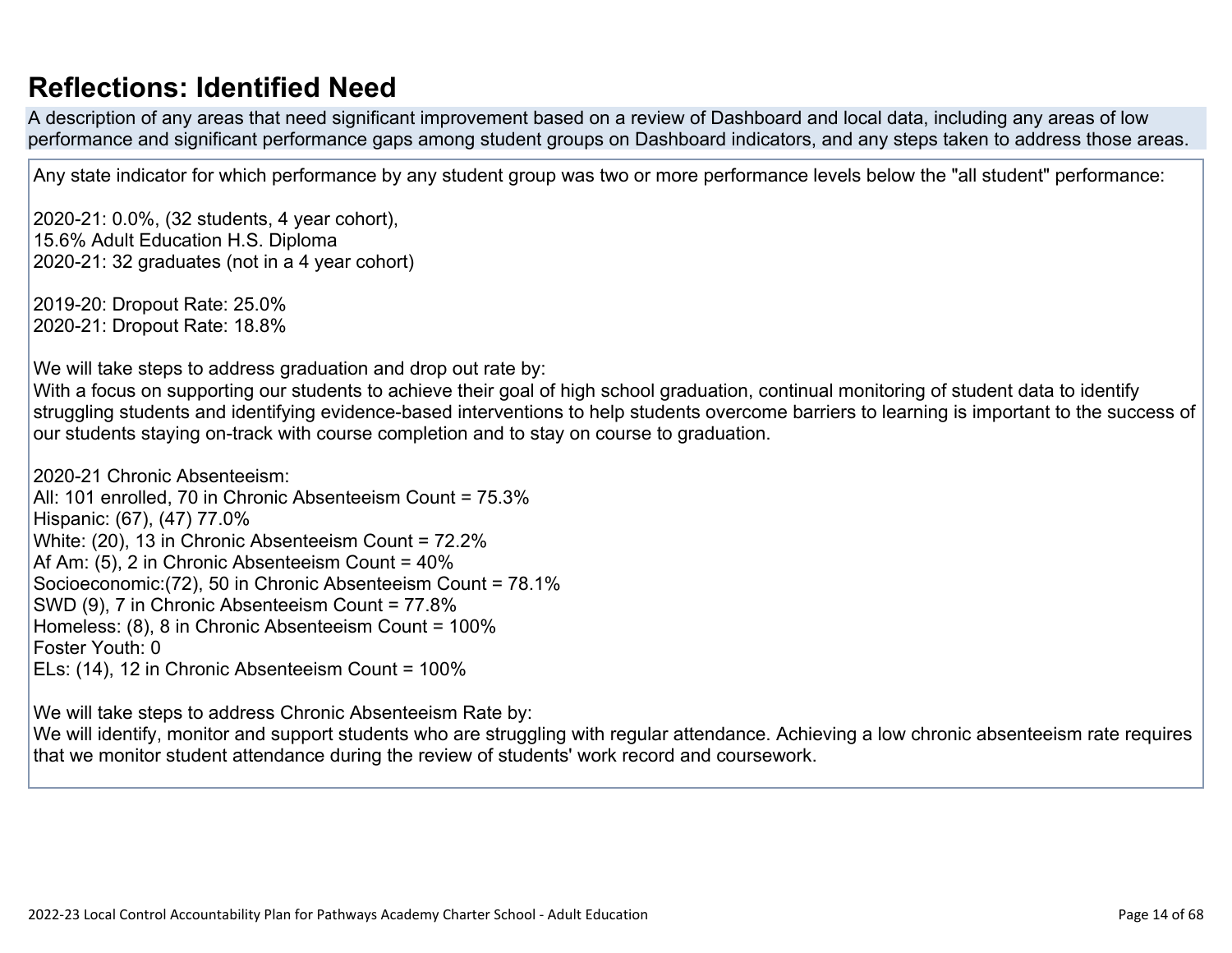# **[LCAP Highlights](http://www.doc-tracking.com/screenshots/22LCAP/Instructions/22LCAPInstructions.htm#LCAPHighlights)**

A brief overview of the LCAP, including any key features that should be emphasized.

Goal 1 - We will improve the academic achievement of students through effective instruction, a challenging and engaging curriculum and aligned assessments in language arts and mathematics to promote student progress of All students, English Learners, other unduplicated student groups, and students with disabilities (SWD). We will ensure that students are on-track to graduate from high school, and have access to College and Career Technical Education.

Broad Goal

With a focus on supporting our students to achieve their goal of high school graduation, the goal and actions/services focuses on monitoring each student's progress toward graduation. Based on the needs of our students, continual monitoring of student data to identify struggling students and interventions is important to the success of our students staying on-track with course completion and on course to graduation. Graduation Rate, Credits Deficient to Graduate, ELPAC are all metrics we monitor to ensure students are on track to graduation. State Priorities:

1 Basic: Qualified Teachers, Professional Learning, School Climate

- 2 State Standards: Implementation and adopted academic content
- 4 Pupil Achievement: Assessment, curriculum, instruction, equity in education
- 7 Course Access: Adopted course study grades 1 6 Core Subjects
- 8 Pupil Outcomes: Adopt course of study grades 7 12 Core Subjects

Goal 2 -We will promote a high Average Daily Attendance and a positive school climate by providing high-quality teachers, best practices, and interventions to ensure student engagement and success for All students, English Learners, other unduplicated student groups, and students with disabilities (SWD).

State Priorities:

1 Basic: Qualified Teachers, Professional Learning, School Climate

2 State Standards: Implementation and adopted academic content

4 Pupil Achievement: Assessment, curriculum, instruction, equity in education

5 Pupil Engagement: School Attendance Rates, Chronic Absenteeism Rates

6 School Climate: Sense of Safety and School Connectedness, Equity by recognizing, respecting and attending to the diverse challenges of the students they serve.

Goal 3 - We will establish connections and partnerships with our families and community to increase engagement, involvement, and ensure safety and satisfaction to support student learning and achievement for All students, English Learners, other unduplicated student groups, and students with disabilities (SWD). Effective and meaningful transparent communication will provide all stakeholders opportunities for input in decision making at the program and charter level.

Maintenance Goal

Establishing connections and partnerships in education with our students and parents correlates with students attending school more regularly, earning higher grades, and graduating from high school. Increasing the number and percentages of the input survey participants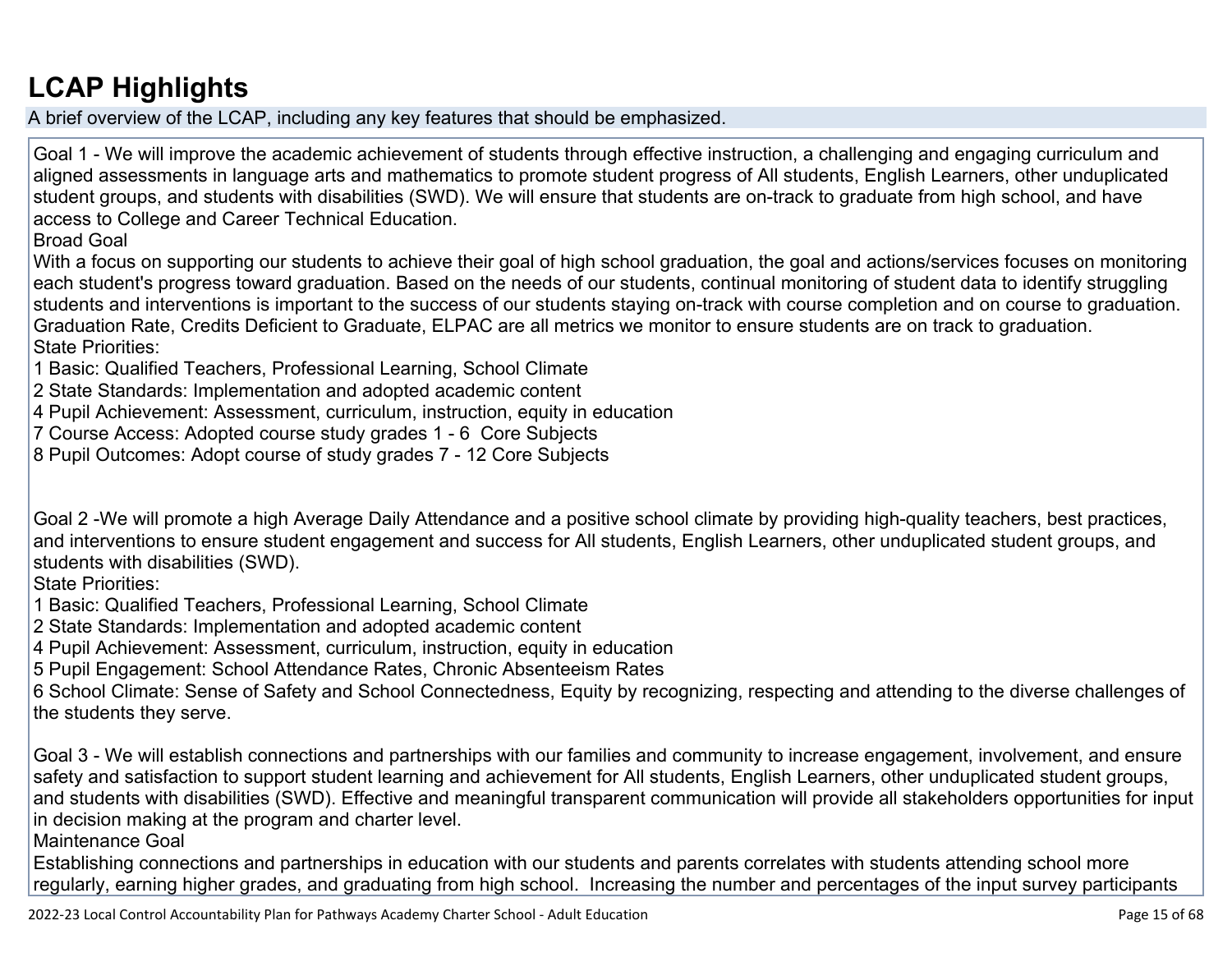provides an opportunity to develop collaborative academic relationships with students, parents, and establish community partnerships. Developing a Student/Parent WIOA Advisory Committee ("SWAC") will help to establish student engagement necessary toward promoting a 67% (+) graduation rate.

3.2 includes the development of a Student/Parent WIOA Advisory Committee ("SWAC") will support our effort in building partnerships for student outcomes, student engagement and partnership.

State Priorities, Classified staff to support student engagement and performance; and, parent involvement.

3 Parental Involvement: Effort to seek parent input, promotion of parent participation in programs for unduplicated students and special needs subgroups

5 Pupil Engagement: School Attendance Rates, Chronic Absenteeism Rates

6 School Climate: Sense of Safety and School Connectedness, Equity by recognizing, respecting and attending to the diverse challenges of the students they serve.

## **Comprehensive Support and Improvement**

An LEA with a school or schools eligible for comprehensive support and improvement must respond to the following prompts.

### *[Schools Identified](http://www.doc-tracking.com/screenshots/22LCAP/Instructions/22LCAPInstructions.htm#SchoolsIdentified)*

A list of the schools in the LEA that are eligible for comprehensive support and improvement.

Not Applicable

### *[Support for Identified Schools](http://www.doc-tracking.com/screenshots/22LCAP/Instructions/22LCAPInstructions.htm#SupportforIdentifiedSchools)*

A description of how the LEA has or will support its eligible schools in developing comprehensive support and improvement plans.

Not Applicable to PACSAE-Warner

### *[Monitoring and Evaluating Effectiveness](http://www.doc-tracking.com/screenshots/22LCAP/Instructions/22LCAPInstructions.htm#MonitoringandEvaluatingEffectiveness)*

A description of how the LEA will monitor and evaluate the plan to support student and school improvement.

Not Applicable to PACSAE-Warner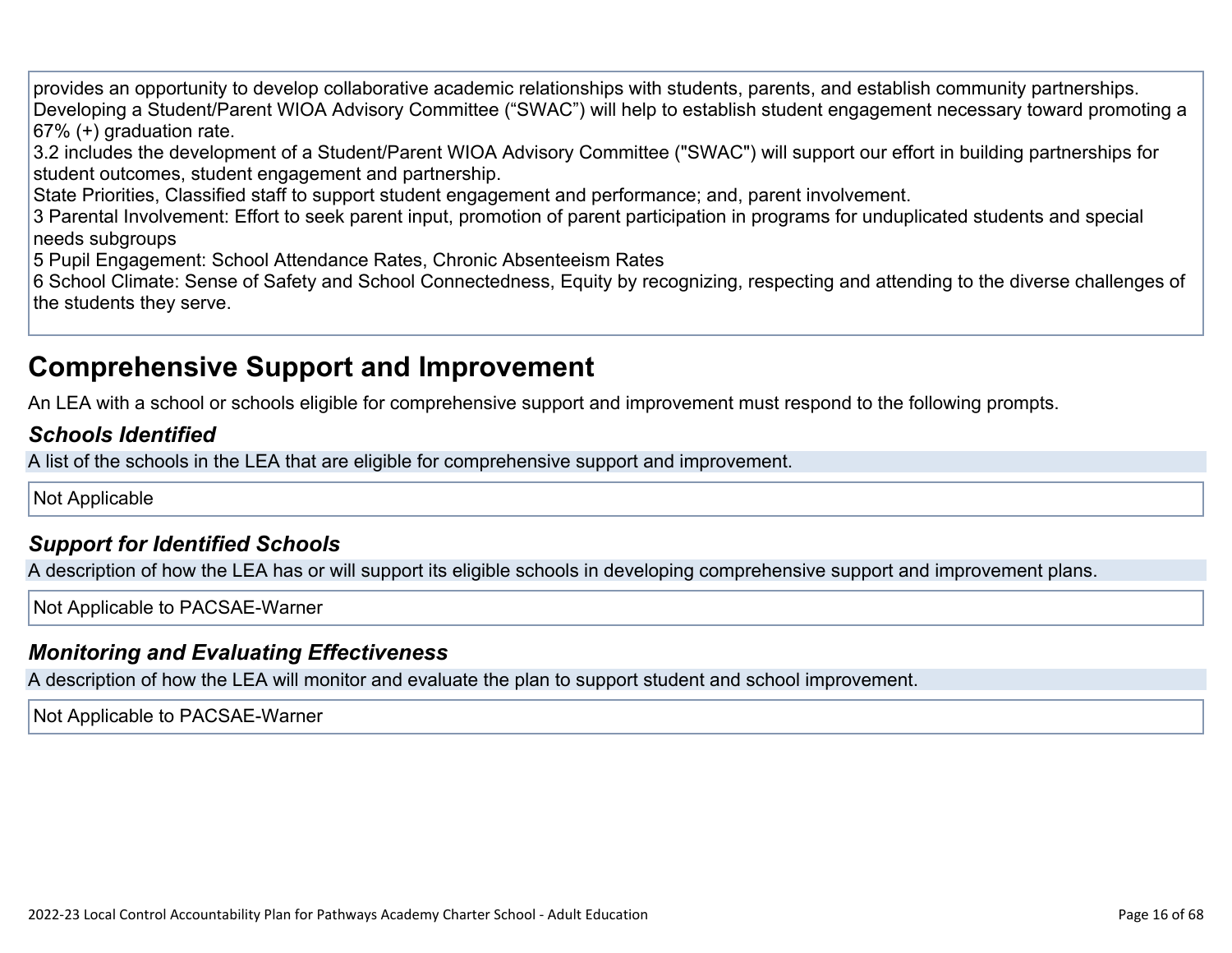# **Engaging Educational Partners**

A summary of the process used to engage educational partners and how this engagement was considered before finalizing the LCAP.

Approach to engaging our educational partners:

The scheduling of LCAP Input meetings were planned in collaboration with our Educational Partners.

Timeline of Process:

2022 Input meetings for the Annual Review of the LCAP Mid Year Report and the LCAP draft goals and actions/services were:

Thursday's at 8:00 a.m. collaboration zoom meetings with the Special Programs Coordinator.

Monthly collaboration and input zoom meetings with WIOA partners.

Monday's at 1:00 pm collaboration and input Google Hangout meetings with all PACSAE teachers.

School Board LCAP Mid Year Report, Supplement to the LCAP and Budget Overview: February 9, 2022

The LCAP Annual Review committee convened to review each of the LCAP Goals and actions/services to determine their effectiveness and any modifications that would need to be made in order to improve our program.

March 17, 2022 - Director and Special Programs Coordinator Meeting: LCAP Annual Review Process and the scheduling of meeting dates. May 24, 2022 - Staff and WIOA Partners LCAP draft input opportunity.

SELPA LCAP Review: May 2022

School Board Public Meeting LCAP Draft Input: June 15, 2022 School Board Public Meeting LCAP Approval: June 22, 2022

A summary of the feedback provided by specific educational partners.

Analysis of educational partner input (Ideas, trends, or inputs): Based on the input during the LCAP annual review: Total Survey Participants: 36 (89% participant increase) Survey participants in student groups that participated in the survey: English Learner: 13.9% Students With a Disability: 8.3% Low Socioeconomic: 5.6% Foster Youth: 5.6% Homeless: 2.8% Community Member (i.e. WIOA) 25%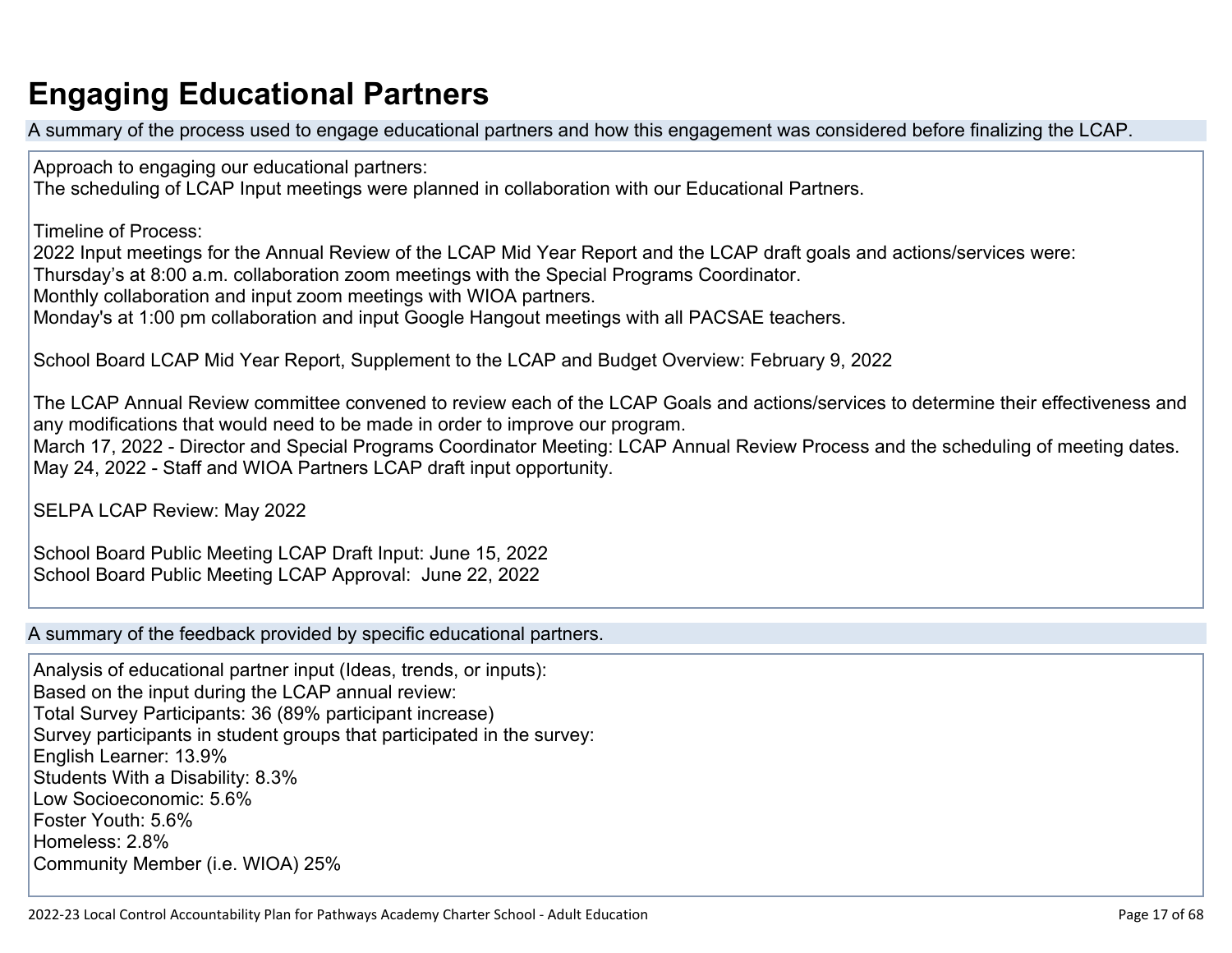100% of the input survey participants demonstrate an Overall Satisfaction with their experience at PACSAE.

100% agreed that technological devices to access instruction and support learning are provided.

100% agreed that through teacher meetings, if needed, communication of community and state resources are shared with the student.

Educational Partner Survey Input:

All the people are very accommodating, encouraging, and always willing to help. The program has helped me tremendously.

Great opportunity for earning a diploma outside of a traditional learning setting.

I'm comfortable with the program but I am going downhill lately, no one has emailed me either about whether or not I am doing better or not and if I'm on track again or not.

Program offers great partnerships with community agencies.

The projects that require hands on experience make it hard because we have to buy and find all the material \$.

Staff Meeting Input: Staff participated in a student outreach process to identify any concerns to collaborate on how to improve communication and services. The feedback from all students was positive.

WIOA Input: Positive feedback, grateful for the partnership, excited about the future collaboration with the PACSAE team.

The Director responded to the input in writing and shared it with the survey results at a staff meeting, WIOA meeting: December 7, 2021

For input, the LCAP draft was shared with the staff and WIOA partners on May 24, 2022.

A description of the aspects of the LCAP that were influenced by specific input from educational partners.

How the educational partner input influenced the development of the LCAP:

Program Review: Prior to the finalization of the LCAP, Educational Partners participated in the review of the LCAP metrics and a review of the goals and actions/services; as a result, there were no modifications made.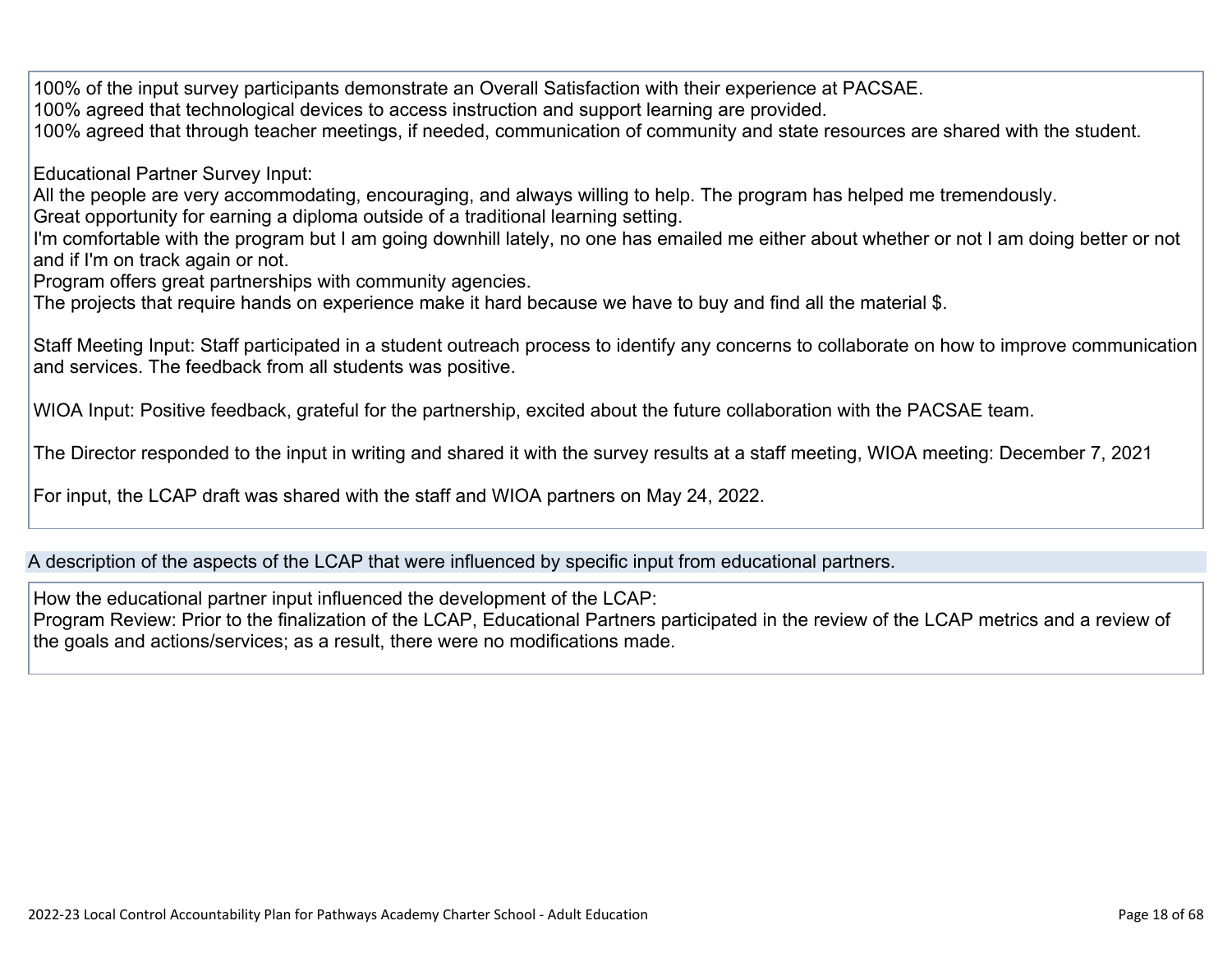# **[Goals and Actions](http://www.doc-tracking.com/screenshots/22LCAP/Instructions/22LCAPInstructions.htm#GoalsandActions)**

## **[Goal](http://www.doc-tracking.com/screenshots/22LCAP/Instructions/22LCAPInstructions.htm#goalDescription)**

| Goal # | <b>Description</b>                                                                                                                                                                                                                                                                                                                                                                                                                                                     |
|--------|------------------------------------------------------------------------------------------------------------------------------------------------------------------------------------------------------------------------------------------------------------------------------------------------------------------------------------------------------------------------------------------------------------------------------------------------------------------------|
|        | We will improve the academic achievement of students through effective instruction, a challenging and engaging<br>curriculum and aligned assessments in language arts and mathematics to promote student progress of All students,<br>English Learners, other unduplicated student groups, and students with disabilities (SWD). We will ensure that students<br>are on-track to graduate from high school, and have access to College and Career Technical Education. |

An explanation of why the LEA has developed this goal.

Broad Goal that is focused on improving performance across a wide range of metrics:

With a focus on supporting our students to achieve their goal of high school graduation, the goal and actions/services focuses on monitoring each student's progress toward graduation. Based on the needs of our students, continual monitoring of student data to identify struggling students and interventions is important to the success of our students staying on-track with course completion and on course to graduation. Graduation Rate, Credits Deficient to Graduate, ELPAC, and qualified and effective teachers are all metrics we monitor to ensure students are on track to graduation.

### **[Measuring and Reporting Results](http://www.doc-tracking.com/screenshots/22LCAP/Instructions/22LCAPInstructions.htm#MeasuringandReportingResults)**

| <b>Metric</b>                                                                                       | <b>Baseline</b>                                                     | Year 1 Outcome                                                                     | Year 2 Outcome | Year 3 Outcome | Desired Outcome for<br>$2023 - 24$      |
|-----------------------------------------------------------------------------------------------------|---------------------------------------------------------------------|------------------------------------------------------------------------------------|----------------|----------------|-----------------------------------------|
| Student Achievement: A baseline will be set<br><b>CAASPP ELA Results</b>                            | with the $2020-21$<br><b>CAASPP Results</b>                         | PACSAE did not<br>participate in CAASPP<br><b>ELA</b>                              |                |                | 2% increase in<br>student performance   |
| <b>Student Achievement:</b><br><b>CAASPP Math</b><br><b>Results</b>                                 | A baseline will be set<br>with the 2020-21<br><b>CAASPP Results</b> | PACSAE did not<br>participate in CAASPP<br>Math                                    |                |                | 2% increase in<br>student performance   |
| Student<br>Achievement:/Other<br><b>School Outcomes:</b><br><b>CAASPP Science</b><br><b>Results</b> | A baseline will be set<br>with the 2020-21<br><b>CAASPP Results</b> | 2020-21: 4 students<br>(8.70%) 91.30 of the<br>46 enrolled did not<br>participate. |                |                | 2% increase in<br>student participation |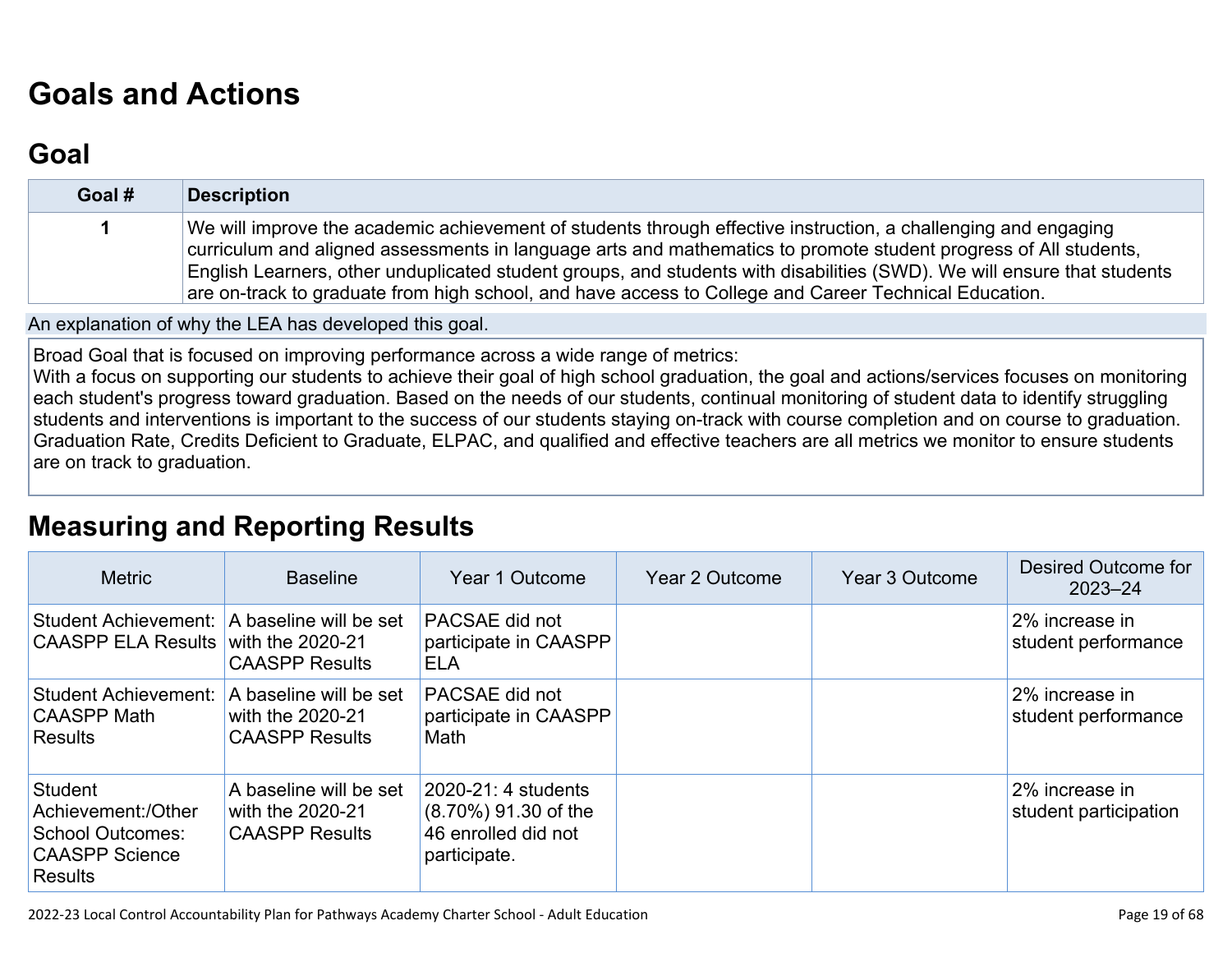| <b>Metric</b>                                                                                                               | <b>Baseline</b>                                                                                                                                                                                                                                                         | Year 1 Outcome                                                                                                                                                                                                                                                             | <b>Year 2 Outcome</b> | Year 3 Outcome | Desired Outcome for<br>$2023 - 24$                                                  |
|-----------------------------------------------------------------------------------------------------------------------------|-------------------------------------------------------------------------------------------------------------------------------------------------------------------------------------------------------------------------------------------------------------------------|----------------------------------------------------------------------------------------------------------------------------------------------------------------------------------------------------------------------------------------------------------------------------|-----------------------|----------------|-------------------------------------------------------------------------------------|
|                                                                                                                             |                                                                                                                                                                                                                                                                         |                                                                                                                                                                                                                                                                            |                       |                |                                                                                     |
| <b>Student Achievement:</b><br><b>Credits Deficient to</b><br>Graduate                                                      | Number of students<br>that are currently on<br>the 130 graduation<br>credit track:<br>41<br>5-20 credits to<br>graduate: 9<br>21-30 credits: 3<br>31-40 credits: 5<br>41-50 credits: 10<br>51-60 credits: 4<br>61-70 credits 3<br>71-90 credits: 4<br>91-101 credits: 3 | Number of students<br>that are currently on<br>the 130 graduation<br>credit track: 118<br>5-20 credits to<br>graduate: 18<br>21-30 credits: 21<br>31-40 credits: 16<br>41-50 credits: 9<br>51-60 credits: 10<br>61-70 credits: 10<br>71-90 credits: 9<br>91-101 credits: 2 |                       |                | 5% increase in the<br>number of students<br>with sufficient credits<br>to graduate. |
| <b>Student Achievement:</b><br>English Learner:<br>English Language<br>Proficiency<br>Assessments for<br>California (ELPAC) | A baseline will be set<br>with the Year 1<br>outcome                                                                                                                                                                                                                    | In order to protect<br>student privacy, data<br>is suppressed<br>because 10 or fewer<br>students tested.                                                                                                                                                                   |                       |                | 2% increase in the<br><b>ELPAC levels toward</b><br>Reclassification                |
| <b>Student Achievement:</b><br>Graduation<br>Rate/Dropout Rate                                                              | A baseline for grad<br>rate will be set with<br>the Year 1 outcome<br>2019-20: Dropout<br>Rate: 25.0%                                                                                                                                                                   | 2020-21: 0.0% (32<br>students, 4 year<br>cohort),<br>15.6% Adult<br>Education H.S.<br>Diploma<br>2020-21:31<br>graduates (not in a 4<br>year cohort)                                                                                                                       |                       |                | 10% increase<br>annually to achieve<br>67% or higher<br>graduation rate.            |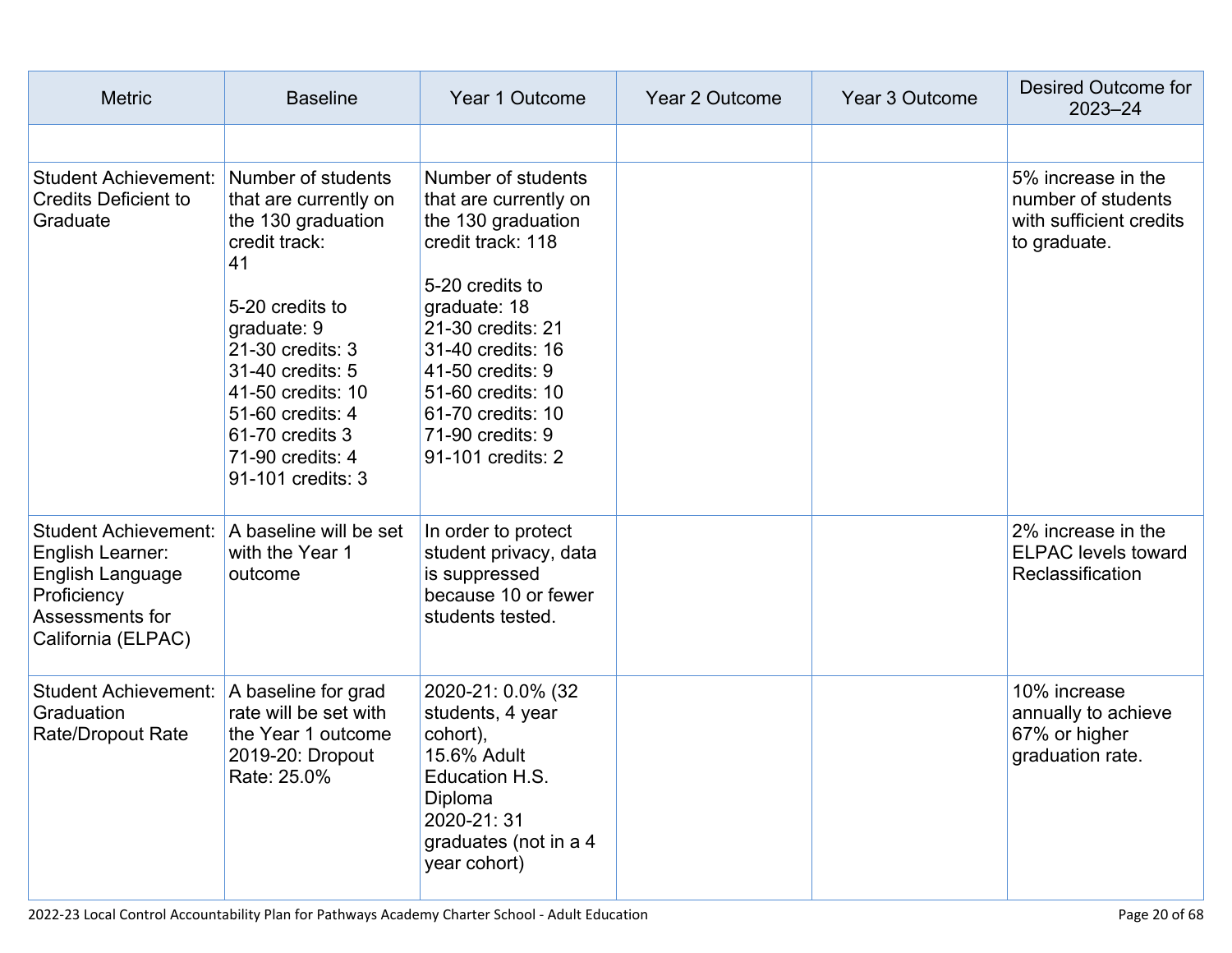| <b>Metric</b>                                                                                                                                                                | <b>Baseline</b>                                                                                                                                                                                              | Year 1 Outcome                                                                                                                                                                                                                                                                                                                                                                                                                                                         | Year 2 Outcome | Year 3 Outcome | <b>Desired Outcome for</b><br>$2023 - 24$                                                                                                                            |
|------------------------------------------------------------------------------------------------------------------------------------------------------------------------------|--------------------------------------------------------------------------------------------------------------------------------------------------------------------------------------------------------------|------------------------------------------------------------------------------------------------------------------------------------------------------------------------------------------------------------------------------------------------------------------------------------------------------------------------------------------------------------------------------------------------------------------------------------------------------------------------|----------------|----------------|----------------------------------------------------------------------------------------------------------------------------------------------------------------------|
|                                                                                                                                                                              |                                                                                                                                                                                                              | 2020-21: Dropout<br>Rate: 18.8%                                                                                                                                                                                                                                                                                                                                                                                                                                        |                |                |                                                                                                                                                                      |
| Access to a Broad<br>Curriculum:<br><b>Career Technical</b><br>Education (CTE)<br>Participation<br>Pupils Enrolled in A-G<br>courses required for<br><b>UC/CSU Admission</b> | <b>Ensuring students</b><br>have access to<br>classes that prepare<br>them for college and<br>careers.<br><b>Pupil Achievement</b><br><b>CTE Data Baseline</b><br>set with 2021 CDE<br>data                  | 2020-21: CTE<br>Program Participation:<br>0<br>2020-21: Pupils<br>Enrolled in A-G<br>Courses for UC/CSU<br>Admission: 0                                                                                                                                                                                                                                                                                                                                                |                |                | 1% increase in<br>student participation in<br>CTE and A-G<br><b>UC/CSU course</b><br>enrollment.                                                                     |
| <b>Common Core State</b><br>Standards:<br>Implementation of<br><b>State Standards and</b><br>access to curriculum-<br>aligned instructional<br>materials.                    | Implementation and<br>Sustainability of the<br><b>State Standards</b><br>against the CDE State<br><b>Standards Reflection</b><br><b>Tool baseline</b><br>developed with 2021<br>local indicator<br>outcomes. | <b>Full Implementation</b><br>and Sustainability in<br>providing professional<br>learning for teaching<br>to the academic<br>standards in ELA,<br>ELD, Mathematics,<br><b>Next Generation</b><br>Science Standards,<br><b>History-Social Science</b><br>Full Implementation<br>and Sustainability in<br>making instructional<br>materials that are<br>aligned to the<br>academic standards<br>available in ELA, ELD,<br>Mathematics, Next<br><b>Generation Science</b> |                |                | <b>PACSAE will maintain</b><br>implementation and<br>sustainability of the<br><b>State Standards</b><br>against the CDE State<br><b>Standards Reflection</b><br>Tool |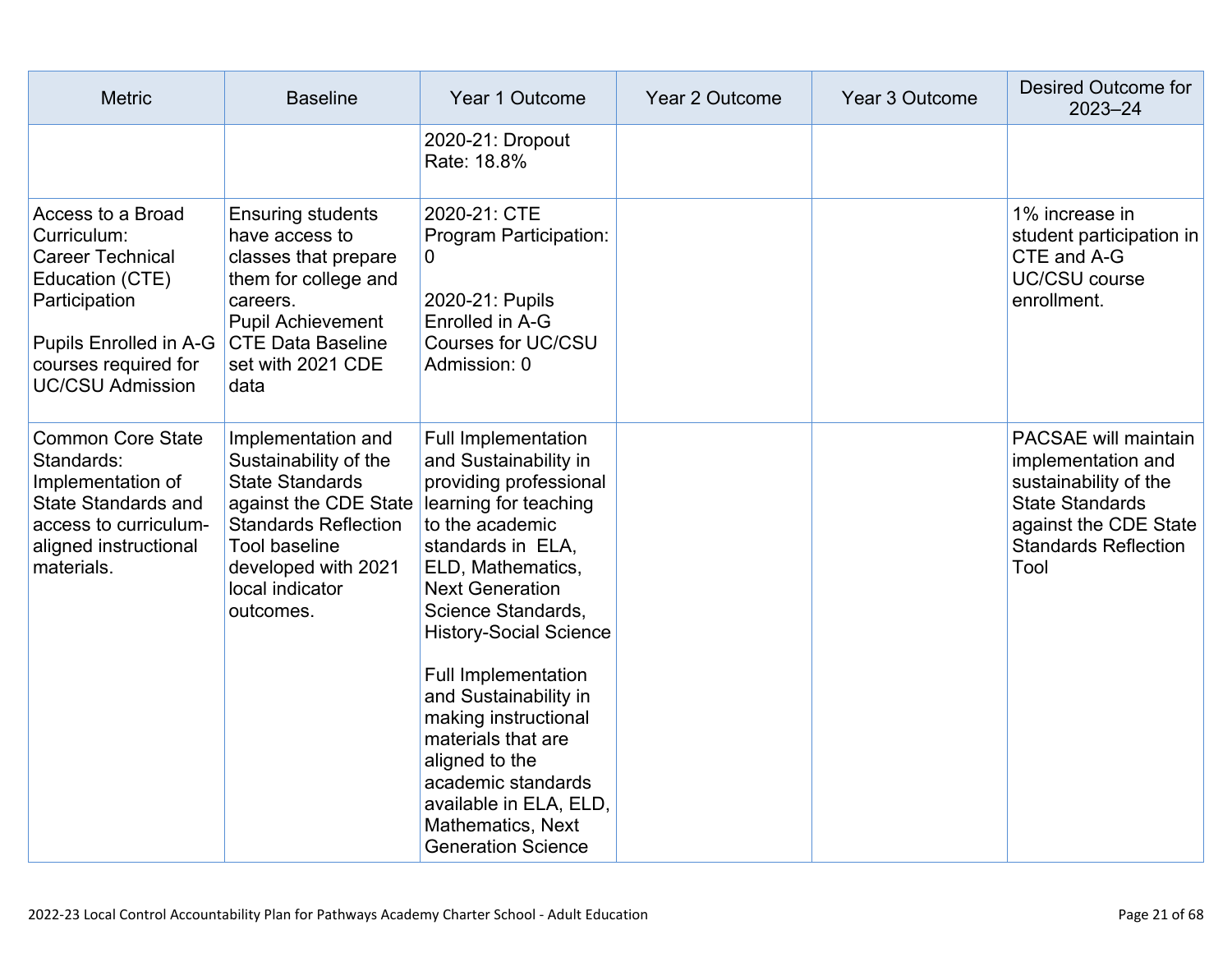| <b>Metric</b>                                                                                                                            | <b>Baseline</b>                                                       | Year 1 Outcome                                                                      | Year 2 Outcome | Year 3 Outcome | Desired Outcome for<br>$2023 - 24$                                                                          |
|------------------------------------------------------------------------------------------------------------------------------------------|-----------------------------------------------------------------------|-------------------------------------------------------------------------------------|----------------|----------------|-------------------------------------------------------------------------------------------------------------|
|                                                                                                                                          |                                                                       | Standards, History-<br>Social Science                                               |                |                |                                                                                                             |
| Conditions of<br>Learning, Basic<br>Services:<br>Qualified and Effective courses they teach<br>Teachers,<br><b>Teacher Credentialing</b> | 100% of teachers are<br>appropriately<br>credentialed for the         | 100% of teachers are<br>appropriately<br>credentialed for the<br>courses they teach |                |                | 100% of teachers are<br>appropriately<br>credentialed for the<br>courses they teach                         |
| Conditions of<br>Learning: Textbooks<br>Availability of<br>textbooks and other<br>instructional materials                                | 0% Students lacking<br>textbooks and other<br>instructional materials | 0% Students lacking<br>textbooks and other<br>instructional materials               |                |                | <b>PACSAE will maintain</b><br>the 0% students<br>lacking textbooks and<br>other instructional<br>materials |

# **[Actions](http://www.doc-tracking.com/screenshots/22LCAP/Instructions/22LCAPInstructions.htm#actions)**

| Action # | Title                                                                                           | <b>Description</b>                                                                                                                                                                                                                                                                                                                                       | <b>Total Funds</b> | Contributing |
|----------|-------------------------------------------------------------------------------------------------|----------------------------------------------------------------------------------------------------------------------------------------------------------------------------------------------------------------------------------------------------------------------------------------------------------------------------------------------------------|--------------------|--------------|
| 1.1      | Academic<br>Achievement -<br><b>Student Achievement</b><br>included in 1.2 and<br>2.2           | 1.1 We will increase the academic achievement of ALL students by<br>engaging in in-depth analysis of student records (attendance records,<br>student transcripts, IEPs), California Dashboard data, Credits Deficient<br>to Graduate, Graduation Rate, and provide individualized support.                                                               |                    | <b>Yes</b>   |
| 1.2      | <b>Monitoring Student</b><br>Progress - Student<br>Achievement -<br>Intervention<br>Coordinator | 1.2 Using multiple measures to evaluate each student's level of<br>attaining goals, the Intervention & Transition Coordinator will monitor<br>students transitioning in high school and identify students that are<br>struggling; and, keep them on-track with course completion and on<br>course to graduate from high school. (WASC) (LI, FY, EL, SWD) | \$74,414.00        | <b>Yes</b>   |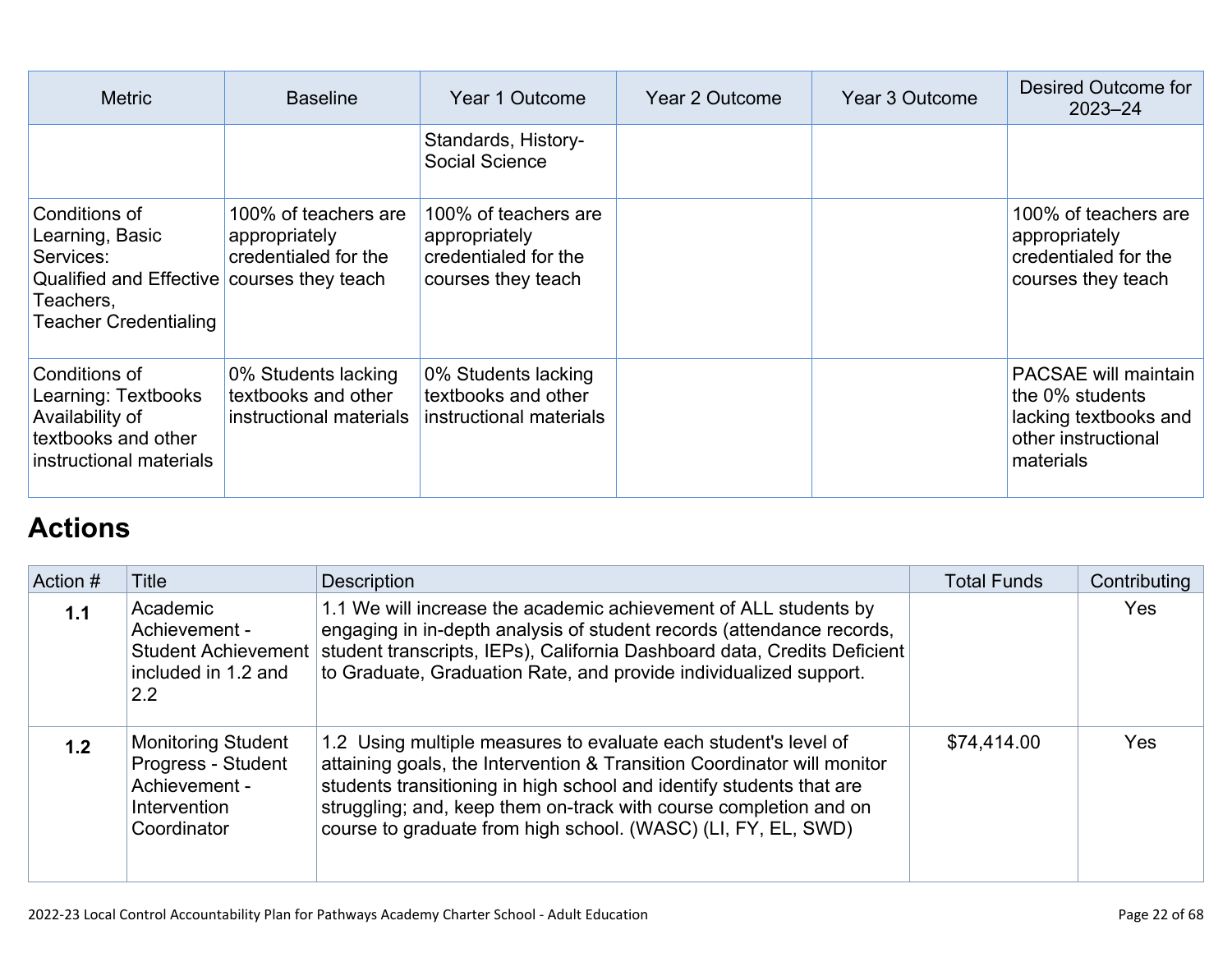| Action # | <b>Title</b>                                                                | <b>Description</b>                                                                                                                                                                                                                                                                                                                                                                                                      | <b>Total Funds</b> | Contributing |
|----------|-----------------------------------------------------------------------------|-------------------------------------------------------------------------------------------------------------------------------------------------------------------------------------------------------------------------------------------------------------------------------------------------------------------------------------------------------------------------------------------------------------------------|--------------------|--------------|
| $1.3$    | Academic Content -<br>Implementation of<br><b>State Standards</b>           | 1.3. All students will have access to a broad course of study and<br>materials/learning experiences aligned to common core standards<br>through multiple channels assisting students in completing online<br>courses in the core content, access to credit recovery and ensure that<br>all struggling students receive needed interventions that include the<br>opportunity for test preparation. (All Students) (WASC) | \$33,327.00        | <b>No</b>    |
| 1.4      | Professional<br>Development                                                 | 1.4 Identify professional development opportunities for teachers to<br>equip them with information and resources to better serve their<br>students and parents. (WASC)                                                                                                                                                                                                                                                  | \$8,000.00         |              |
| 1.5      | <b>Curricular Review</b><br>and Evaluation -<br><b>Student Engagement</b>   | 1.5 Pathways Academy Charter School Adult Education (PACSAE)<br>program will develop formalized processes for curricular review and<br>evaluation, including graduation requirements, credits, and grading<br>policies. (ALL) (WASC)                                                                                                                                                                                    |                    | <b>No</b>    |
| 1.6      | Post Graduation and<br><b>Transition Plans -</b><br><b>Student Outcomes</b> | 1.6 PACSAE program will develop a post graduation student success<br>plan. SPED develops individualized transition plans that support<br>student success post graduation.<br>(ALL, SWD)                                                                                                                                                                                                                                 |                    | <b>No</b>    |
| 1.7      | <b>Student Learner</b><br><b>Objectives - Course</b><br>Access              | 1.7 Students will be provided with instructional strategies connected to<br>the grade level curriculum to become creative and complex thinkers,<br>effective communicators, community/global participants, and<br>empowered independent learners. (All Students) (WASC)                                                                                                                                                 |                    | <b>No</b>    |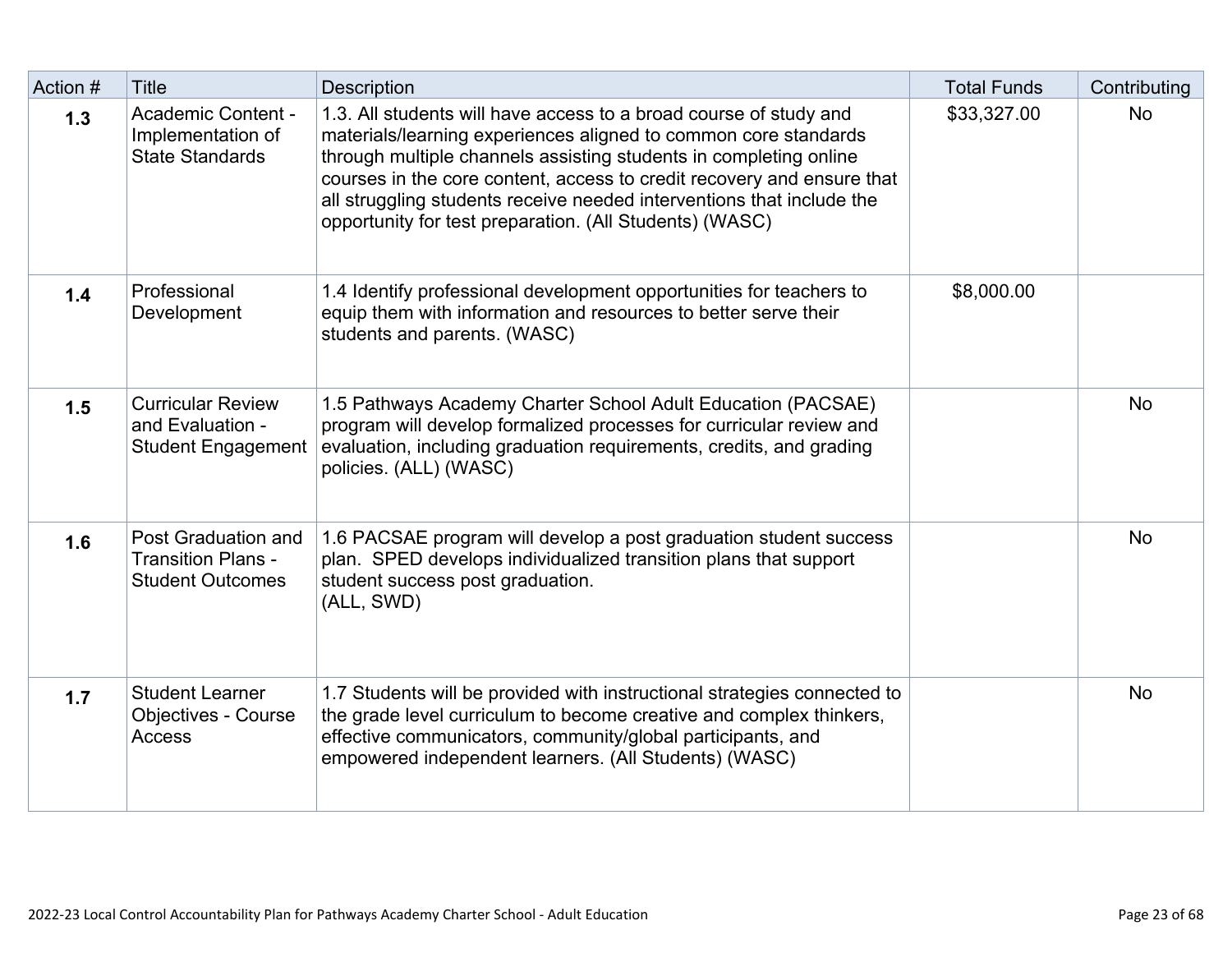## **[Goal Analysis \[2021-22\]](http://www.doc-tracking.com/screenshots/22LCAP/Instructions/22LCAPInstructions.htm#GoalAnalysis)**

An analysis of how this goal was carried out in the previous year. A description of any substantive differences in planned actions and actual implementation of these actions.

We recognized, during the first semester, the need to fully implement the attendance policy. During the second semester, student accountability for completing a minimum amount of weekly assignments was closely monitored.

Area of growth 1.6: Including team collaboration, the Intervention & Transition Coordinator will create a postgraduate student success plan. Area of growth 1.7: staff collaboration on demonstrating evidence of SLO's.

An explanation of material differences between Budgeted Expenditures and Estimated Actual Expenditures and/or Planned Percentages of Improved Services and Estimated Actual Percentages of Improved Services.

A material difference in budgeted expenditures are a reflection of the lifting of COVID restrictions and a projected increase in enrollment.

An explanation of how effective the specific actions were in making progress toward the goal.

Effectiveness of 1.1: Analysis of Credits Deficiency, through staff collaboration, increased efficiency of input into SIS and analysis of transcripts by creating completion timeline, Hired an Instructional Assistant to increase the engagement of students with IEP's, Identified students that are close to graduation and created an individualized plan of action, Became a DASS school after analyzing need to be more effectively represented on the California Dashboard.

Effectiveness of 1.2: Created a more effective system of contacting and intervening with students that are struggling. Need for growth: Fully implemented attendance policy during second semester to hold students accountable for completing minimum amount of weekly assignments; increased frequency of attendance record analysis so disengaged students are able to receive interventions more effectively. Teachers and the Intervention & Transition Coordinator kept a closer eye on student attendance to ensure that students who were not completing a minimum amount of work weekly received immediate intervention support; identified students that are close to graduation and created an individualized plan of action.

Effectiveness of 1.3: Edmentum ExactPath was added to curriculum options for credit recovery and curriculum for students struggling significantly academically to include students with IEPs; added Labster so students can meet A-G science lab requirements; increased Edmentum course offerings; hired an Instructional Assistant to help facilitate test preparation effectiveness.

Effectiveness of 1.4: Professional development: Diversity Awareness: Staff-to-Student; Discrimination: Avoiding Discriminatory Practices; Sensitivity Awareness; Youth Suicide: Awareness, Prevention and Postvention; Student Mental Health: Awareness, Intervention and Referral; Conflict Management; Cyberbullying; Email and Messaging Safety; Bloodborne Pathogens; Comprehensive School Safety Plan. Effectiveness of 1.5: A curricular review and evaluation is done annually; graduation requirements, credits and grading policies are part of the school master plan; The Intervention & Transition Coordinator monitors and evaluates the processes in place to ensure the effectiveness of student services.

Effectiveness of 1.7: During weekly team meetings, regularly identified, discussed, and implemented professional development strategies aimed to increase student engagement, performance, educational partner collaboration and relationship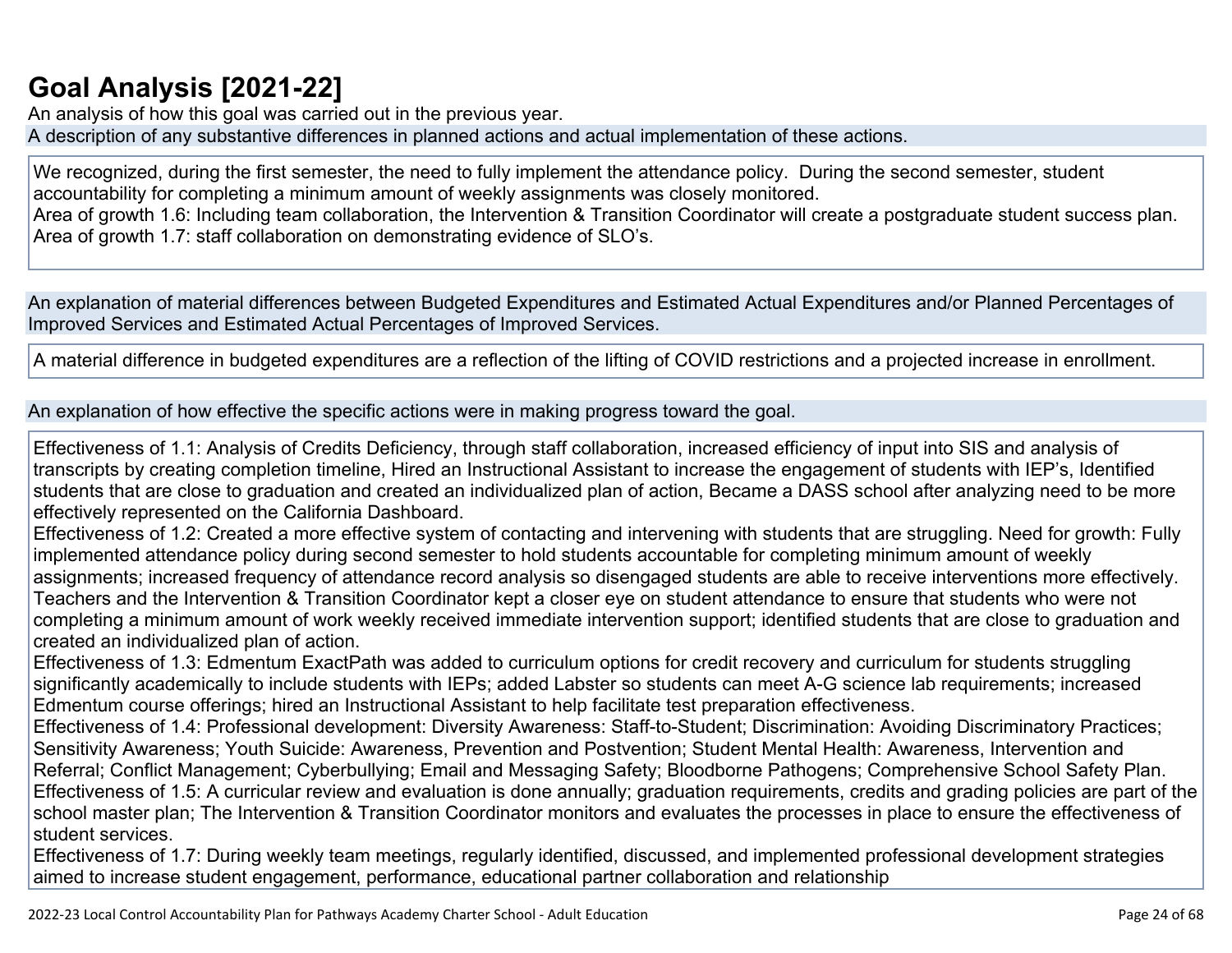A description of any changes made to the planned goal, metrics, desired outcomes, or actions for the coming year that resulted from reflections on prior practice.

No modifications made.

**A report of the Total Estimated Actual Expenditures for last year's actions may be found in the Annual Update Table. A report of the Estimated Actual Percentages of Improved Services for last year's actions may be found in the Contributing Actions Annual Update Table.**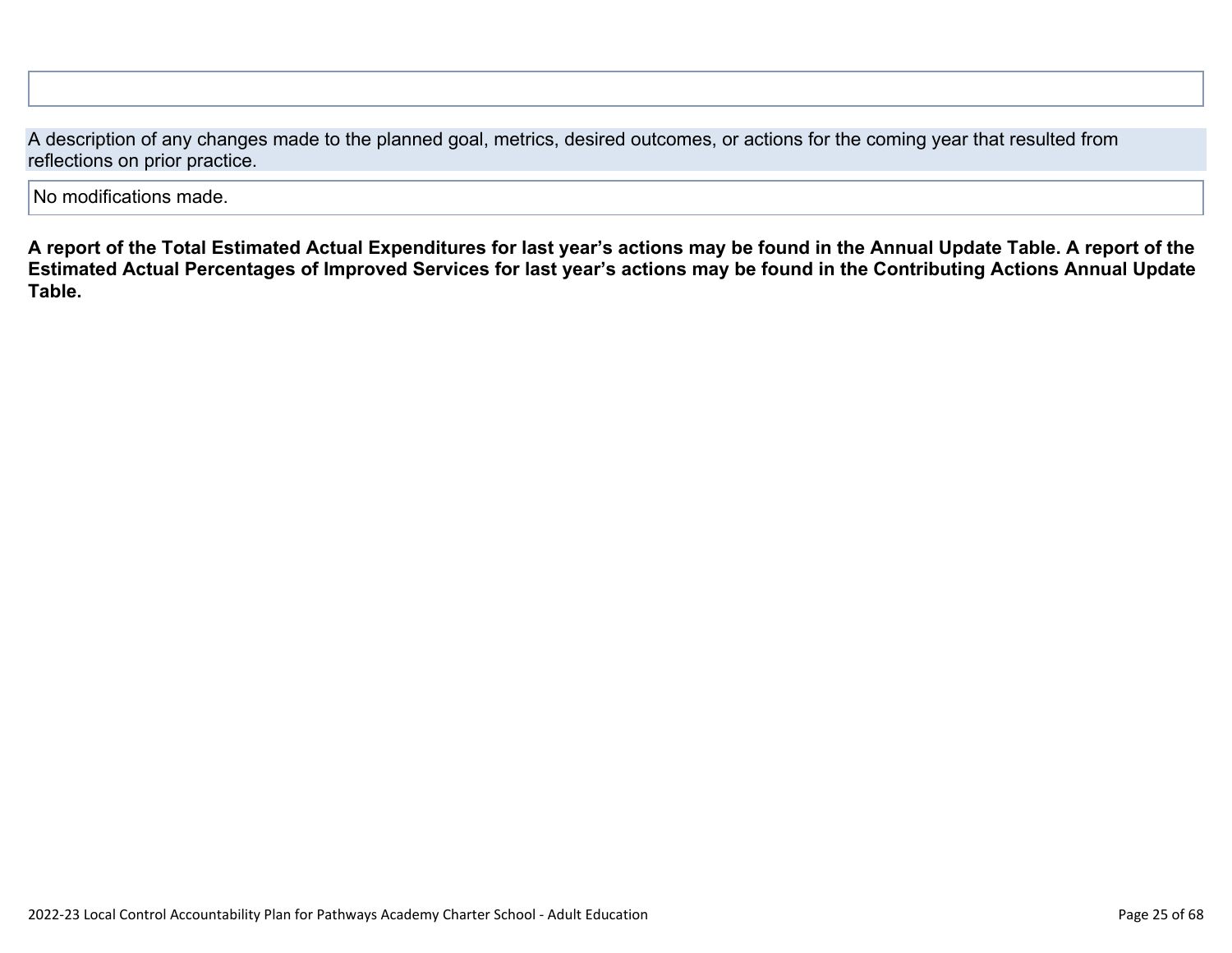# **[Goals and Actions](http://www.doc-tracking.com/screenshots/22LCAP/Instructions/22LCAPInstructions.htm#GoalsandActions)**

## **[Goal](http://www.doc-tracking.com/screenshots/22LCAP/Instructions/22LCAPInstructions.htm#goalDescription)**

| Goal # | <b>Description</b>                                                                                                                                                                                                                                                                                              |
|--------|-----------------------------------------------------------------------------------------------------------------------------------------------------------------------------------------------------------------------------------------------------------------------------------------------------------------|
|        | We will promote a high Average Daily Attendance and a positive school climate by providing high-quality teachers, best<br>practices, and interventions to ensure student engagement and success for All students, English Learners, other<br>unduplicated student groups, and students with disabilities (SWD). |

An explanation of why the LEA has developed this goal.

Maintenance Goal that includes actions that are ongoing and allows PACSAE to track performance on any metrics not addressed in the other goals of the LCAP:

We recognize that students that attend school regularly have been shown to be engaged, achieve at higher levels and graduate from high school. The Goal 2 actions/services are focused on school climate and student engagement to attain a high average daily attendance. Achieving a low chronic absenteeism rate requires that we monitor student attendance during the review of students' work record and coursework.

## **[Measuring and Reporting Results](http://www.doc-tracking.com/screenshots/22LCAP/Instructions/22LCAPInstructions.htm#MeasuringandReportingResults)**

| <b>Metric</b>                                                    | <b>Baseline</b>                             | Year 1 Outcome                                                                                                                                                                                                                                                                                 | Year 2 Outcome | Year 3 Outcome | Desired Outcome for<br>$2023 - 24$                                                                                    |
|------------------------------------------------------------------|---------------------------------------------|------------------------------------------------------------------------------------------------------------------------------------------------------------------------------------------------------------------------------------------------------------------------------------------------|----------------|----------------|-----------------------------------------------------------------------------------------------------------------------|
| <b>Student Engagement:</b><br><b>Chronic Absenteeism</b><br>Rate | A baseline will be set<br>with 2020-21 data | 2020-21 Chronic<br>Absenteeism:<br>All: 101 enrolled, 70 in<br><b>Chronic Absenteeism</b><br>Count = $75.3\%$<br>Hispanic: (67), (47)<br>77.0%<br>White: (20), 13 in<br><b>Chronic Absenteeism</b><br>Count = $72.2%$<br>Socioeconomic: (72),<br>50 in Chronic<br>Absenteeism Count =<br>78.1% |                |                | Decrease the chronic<br>absenteeism rate by<br>10% annually achieve<br>lower chronic<br>absenteeism rate<br>annually. |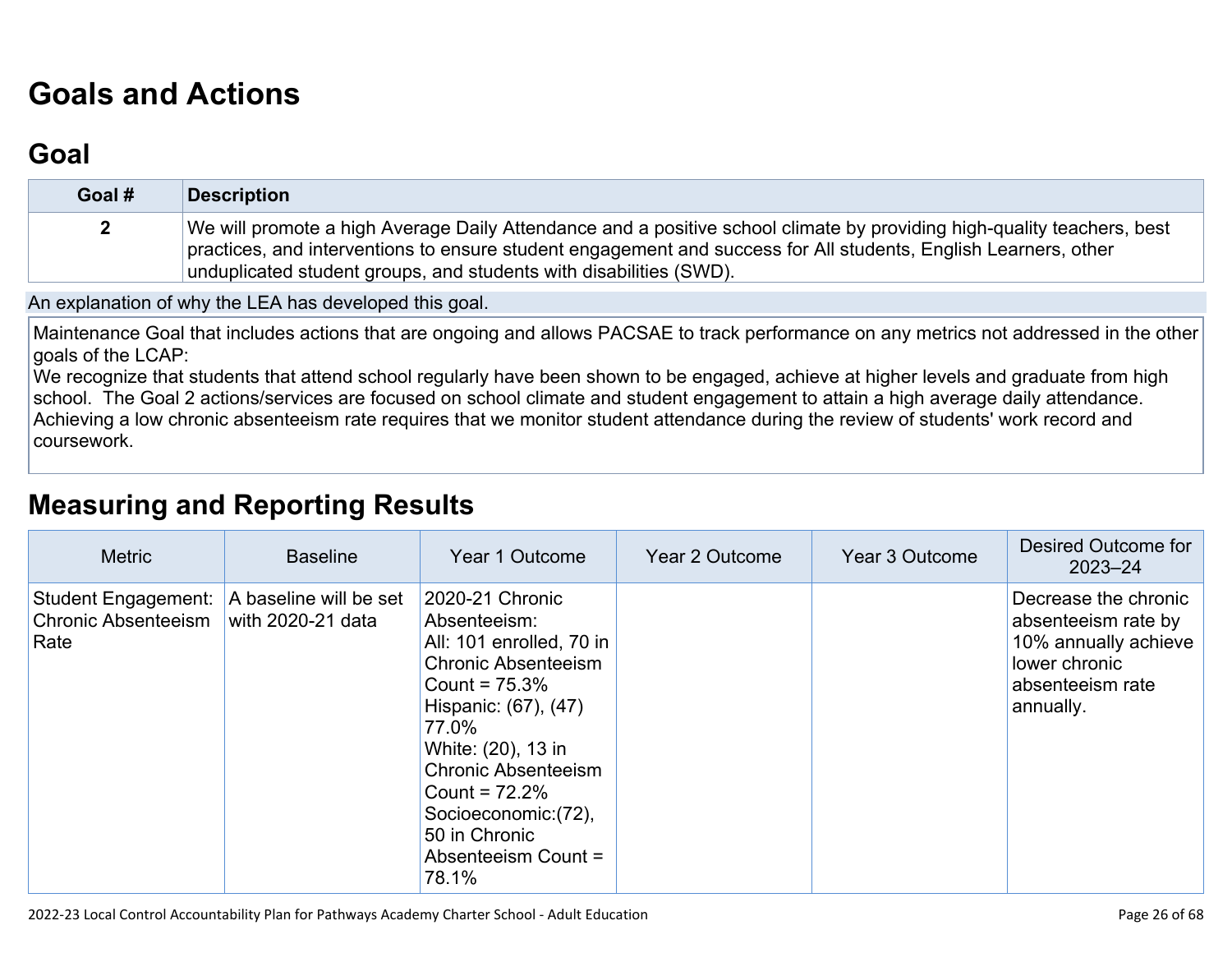| <b>Metric</b>                                                    | <b>Baseline</b>                                                                     | Year 1 Outcome                                                                                                                                                                                                                                                                                                                          | Year 2 Outcome | Year 3 Outcome | <b>Desired Outcome for</b><br>$2023 - 24$                                           |
|------------------------------------------------------------------|-------------------------------------------------------------------------------------|-----------------------------------------------------------------------------------------------------------------------------------------------------------------------------------------------------------------------------------------------------------------------------------------------------------------------------------------|----------------|----------------|-------------------------------------------------------------------------------------|
|                                                                  |                                                                                     | SWD (9), 7 in Chronic<br>Absenteeism Count =<br>77.8%<br>Homeless: (8), 8 in<br><b>Chronic Absenteeism</b><br>Count = $100\%$<br>Foster Youth: 0<br>ELs: (14), 12 in<br><b>Chronic Absenteeism</b><br>Count = $100\%$<br>101 enrollment, 93<br>eligible to be in<br>absenteeism count,<br>70 in Chronic<br>Absenteeism Count =<br>75.3% |                |                |                                                                                     |
| School Climate:<br><b>Expulsion Rate</b>                         | 0%                                                                                  | $0\%$                                                                                                                                                                                                                                                                                                                                   |                |                | Maintain 0%                                                                         |
| School Climate:<br><b>Suspension Rate</b>                        | $0\%$                                                                               | 0%                                                                                                                                                                                                                                                                                                                                      |                |                | Maintain 0%                                                                         |
| <b>Basic Services:</b><br>Qualified/Effective<br><b>Teachers</b> | 100% of teachers are<br>appropriately<br>credentialed for the<br>courses they teach | 100% of teachers are<br>appropriately<br>credentialed for the<br>courses they teach                                                                                                                                                                                                                                                     |                |                | 100% of teachers are<br>appropriately<br>credentialed for the<br>courses they teach |

# **[Actions](http://www.doc-tracking.com/screenshots/22LCAP/Instructions/22LCAPInstructions.htm#actions)**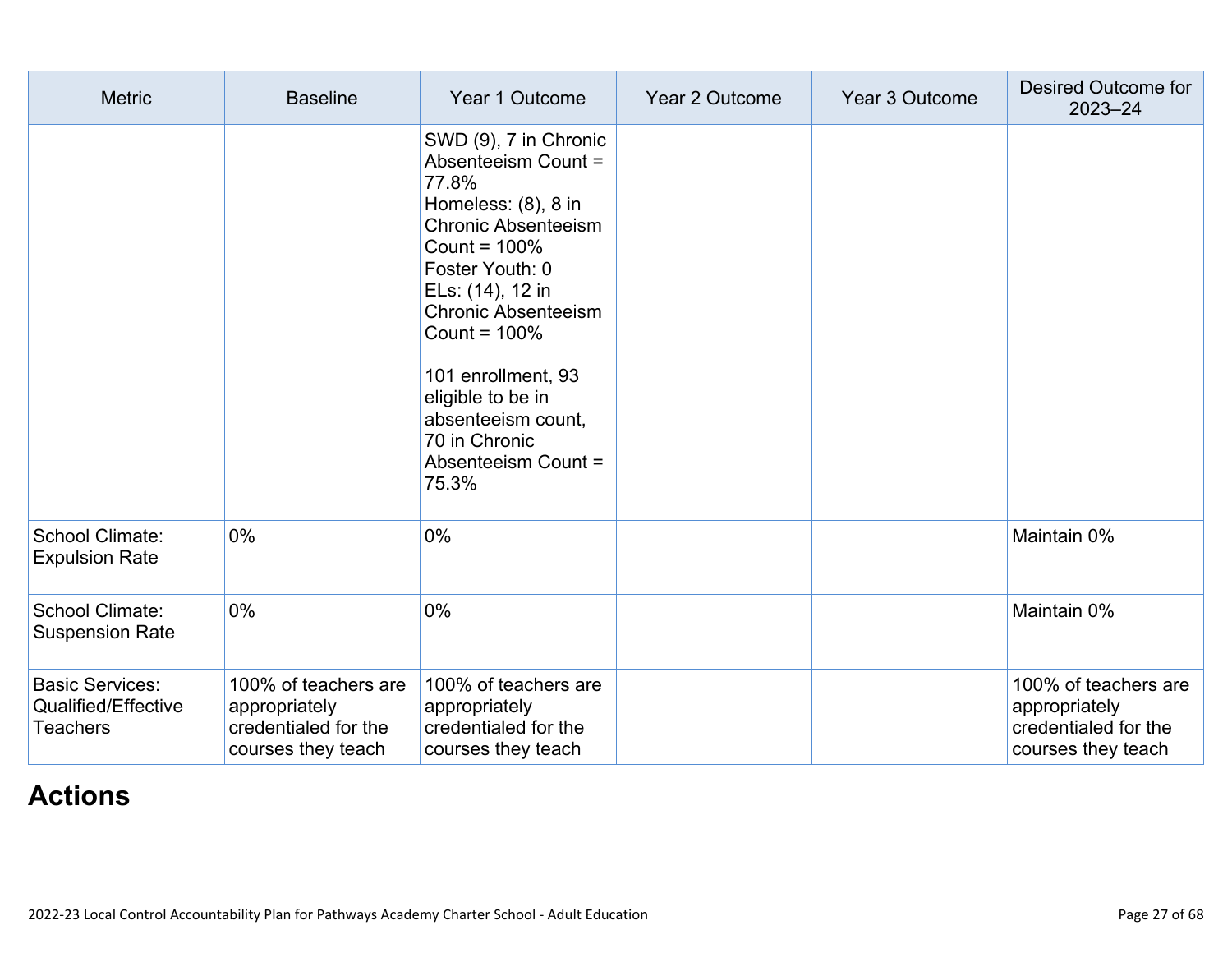| Action #                                                                                                                          | <b>Title</b>                                                                              | <b>Description</b>                                                                                                                                                                                                                                                                             | <b>Total Funds</b> | Contributing |
|-----------------------------------------------------------------------------------------------------------------------------------|-------------------------------------------------------------------------------------------|------------------------------------------------------------------------------------------------------------------------------------------------------------------------------------------------------------------------------------------------------------------------------------------------|--------------------|--------------|
| 2.1                                                                                                                               | School Climate -<br>Attendance with<br>support from<br>Intervention<br>Coordinator in 1.2 | 2.1 Focus on school climate and student engagement and Increase<br>our ADA by decreasing our chronic absenteeism by 10% each school<br>year. Availability of RTI at all levels, Intervention & Transition<br>Coordinator, and Credit Recovery Options for Secondary Level<br>(WASC)            |                    | Yes          |
| <b>Highly Qualified</b><br>2.2<br>Teachers - Basic<br><b>Services</b><br>Parent Involvement -<br>2.3<br><b>Student Engagement</b> |                                                                                           | 2.2 Recruit and retain highly qualified multiple and single subject<br>teachers and maintain their appropriate assignment in the subject<br>areas of the pupils they are teaching; and, hire highly qualified<br>classified staff according to their job description. (WASC) (All<br>Students) | \$582,919.00       | <b>No</b>    |
|                                                                                                                                   |                                                                                           | 2.3 Frequent contact with students/parents in order to update them on<br>student progress and notify them of events. (All Students)                                                                                                                                                            |                    | <b>No</b>    |
| 2.4                                                                                                                               | - Student<br>Engagement                                                                   | Chronic Absenteeism 2.4 We will identify, monitor and support students who are struggling<br>with regular attendance (All)                                                                                                                                                                     |                    | <b>No</b>    |
| 2.5                                                                                                                               | Mental Health -<br>Community<br>Partnerships                                              | Social, Emotional and 2.5 Continue development of social, emotional and mental health<br>needs of students and staff through WIOA partnerships. (All Students)                                                                                                                                 |                    | <b>No</b>    |
| 2.6                                                                                                                               | Professional<br>Development -<br><b>School Climate</b>                                    | 2.6 Professional Development/training in Cultural Awareness and<br>Barriers to Learning (All Students)                                                                                                                                                                                         |                    | Yes          |
| 2.7                                                                                                                               | Youth Mental Health<br>Training - School<br>Climate                                       | 2.7 Training in Youth Mental Health First Aid and, training in referral to<br>available community resources through Intervention & Transition<br>Coordinator and school psychologists (WASC) (All Students)                                                                                    |                    | <b>No</b>    |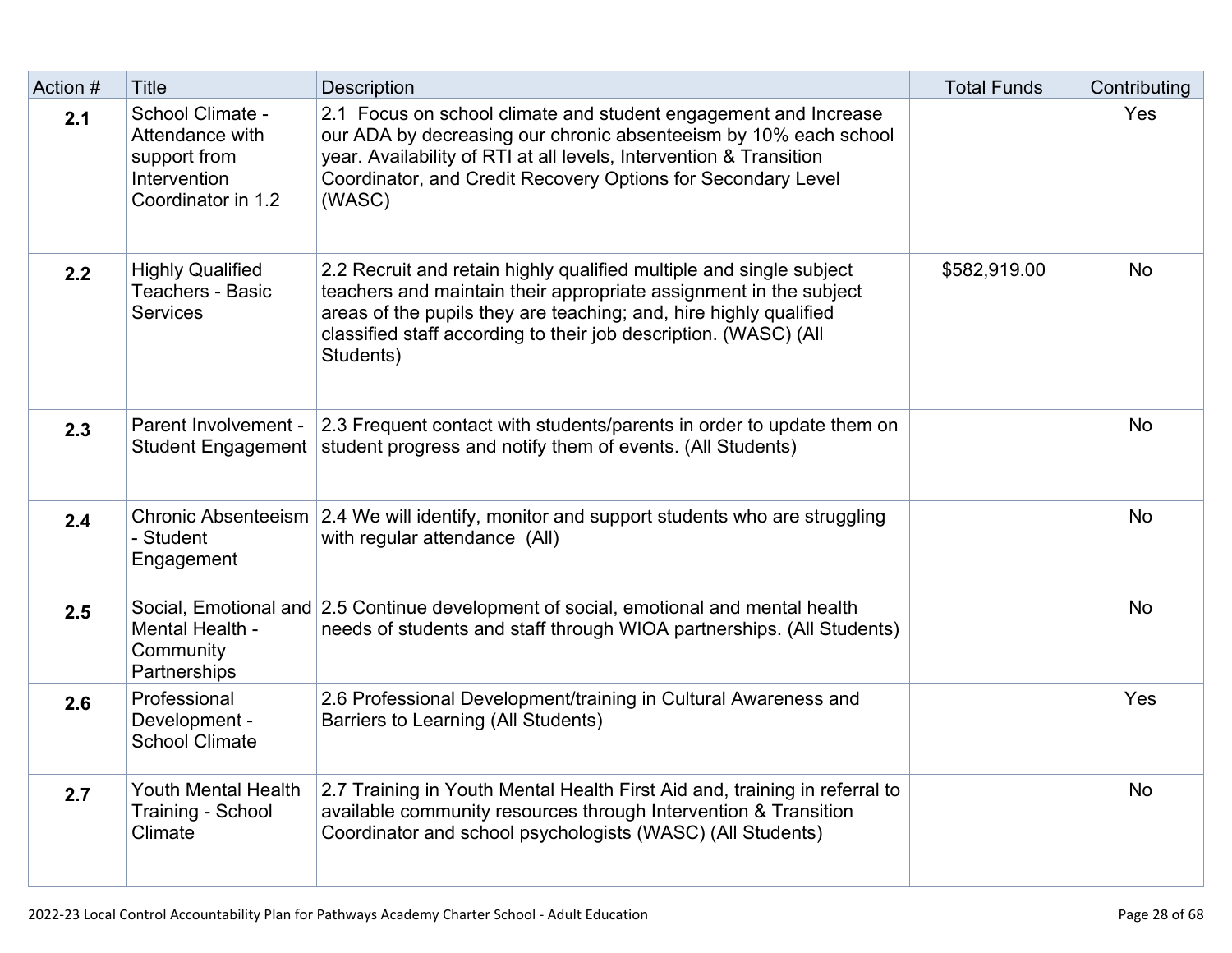## **[Goal Analysis \[2021-22\]](http://www.doc-tracking.com/screenshots/22LCAP/Instructions/22LCAPInstructions.htm#GoalAnalysis)**

An analysis of how this goal was carried out in the previous year.

A description of any substantive differences in planned actions and actual implementation of these actions.

Through the collaborative review of Goal 2 actions and services, 2.6: is an area for growth. Collaboration with the PACSAE staff to identify training needs to address Cultural Awareness and Barriers to Learning.

An explanation of material differences between Budgeted Expenditures and Estimated Actual Expenditures and/or Planned Percentages of Improved Services and Estimated Actual Percentages of Improved Services.

A material difference in budgeted expenditures are a reflection of the lifting of COVID restrictions and a projected increase in enrollment.

An explanation of how effective the specific actions were in making progress toward the goal.

Effectiveness of 2.1: Intervention & Transition Coordinator and the Instructional Assistant monitored RTI and Credit Recovery Options for all students.

Effectiveness of 2.2: All teachers are highly qualified.

Effectiveness of 2.3: The teacher and Intervention & Transition Coordinator, and Instructional Assistant were in frequent contact with students/parents.

Effectiveness of 2.4; The teacher initiates contact with students and then communicates with the Intervention & Transition Coordinator to any student that the teacher is unable to get back on track within a week or two. The Intervention & Transition Coordinator solicits the help of the Instructional Assistant and will work together to reach out to the students in an effort to identify any barriers that would prohibit them from regular attendance.

Effectiveness of 2.5: The WIOA partnership has classes as well as referral systems for any students that may be struggling. For some students, the classes may be required by WIOA.

Effectiveness of 2.7: Occurs through Keenan Safe Schools training on an annual basis and any other sources such as the department of Rehab including training through WIOA.

A description of any changes made to the planned goal, metrics, desired outcomes, or actions for the coming year that resulted from reflections on prior practice.

No modifications made.

**A report of the Total Estimated Actual Expenditures for last year's actions may be found in the Annual Update Table. A report of the Estimated Actual Percentages of Improved Services for last year's actions may be found in the Contributing Actions Annual Update Table.**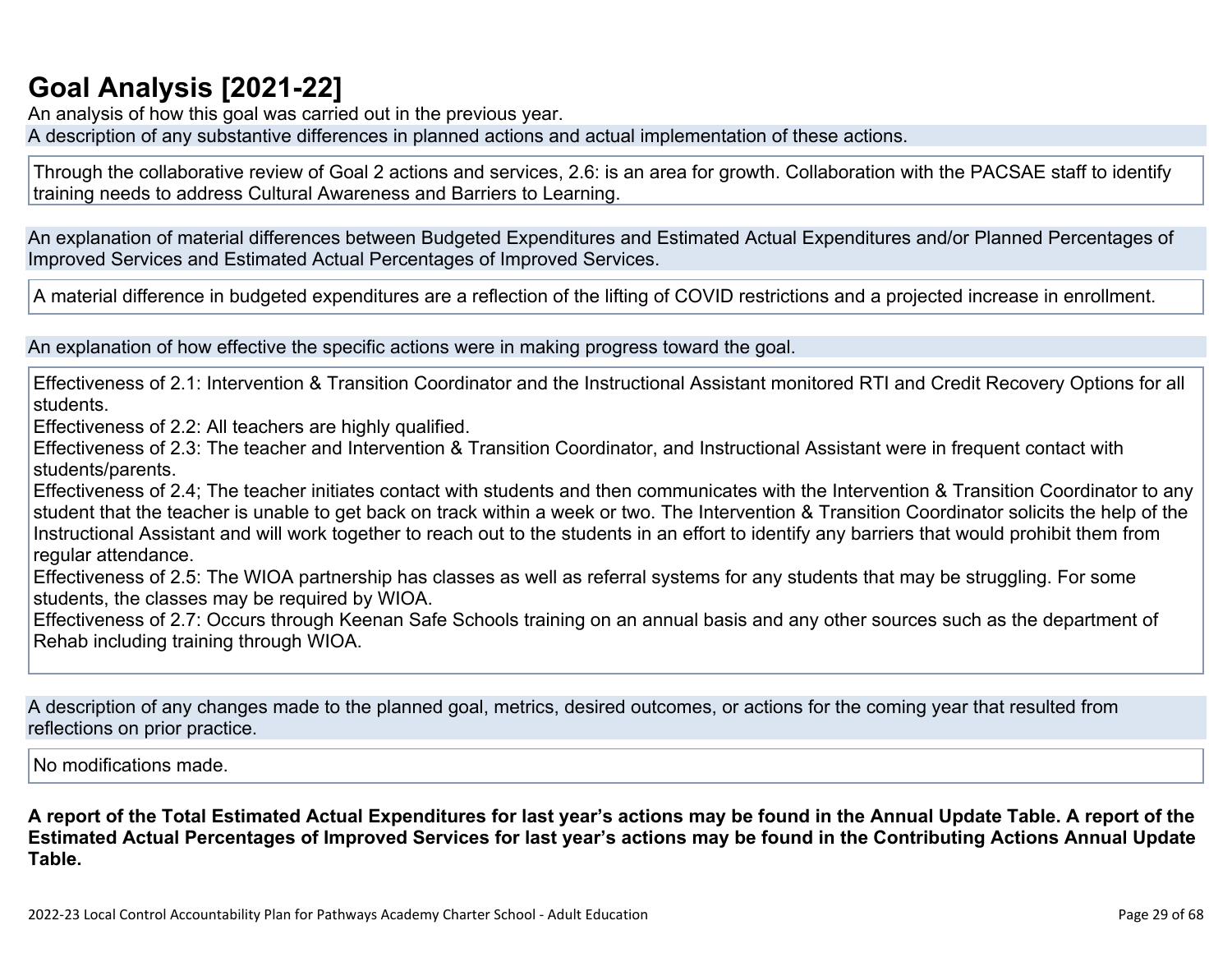# **[Goals and Actions](http://www.doc-tracking.com/screenshots/22LCAP/Instructions/22LCAPInstructions.htm#GoalsandActions)**

## **[Goal](http://www.doc-tracking.com/screenshots/22LCAP/Instructions/22LCAPInstructions.htm#goalDescription)**

| Goal # | <b>Description</b>                                                                                                                                                                                                                                                                                                                                                                                                                                                                     |
|--------|----------------------------------------------------------------------------------------------------------------------------------------------------------------------------------------------------------------------------------------------------------------------------------------------------------------------------------------------------------------------------------------------------------------------------------------------------------------------------------------|
| 3      | We will establish connections and partnerships with our families and community to increase engagement, involvement,<br>and ensure safety and satisfaction to support student learning and achievement for All students, English Learners, other<br>unduplicated student groups, and students with disabilities (SWD). Effective and meaningful transparent communication<br>will provide all stakeholders opportunities for input in decision making at the program and charter level. |

#### An explanation of why the LEA has developed this goal.

Maintenance Goal that includes actions that are ongoing and allows PACSAE to track performance on any metrics not addressed in the other goals of the LCAP:

Establishing connections and partnerships in education with our students and parents correlates with students attending school more regularly, earning higher grades, and graduating from high school. Increasing the number and percentages of the input survey participants provides an opportunity to develop collaborative academic relationships with students, parents, and establish community partnerships. Developing a Student/Parent WIOA Advisory Committee ("SWAC") will help to establish student engagement necessary toward promoting a 67% (+) graduation rate.

## **[Measuring and Reporting Results](http://www.doc-tracking.com/screenshots/22LCAP/Instructions/22LCAPInstructions.htm#MeasuringandReportingResults)**

| <b>Metric</b>                                                                            | <b>Baseline</b>                                                                                                                                                                                                                          | Year 1 Outcome                                                                                                                                                                                                                                          | Year 2 Outcome | Year 3 Outcome | Desired Outcome for<br>$2023 - 24$                                    |
|------------------------------------------------------------------------------------------|------------------------------------------------------------------------------------------------------------------------------------------------------------------------------------------------------------------------------------------|---------------------------------------------------------------------------------------------------------------------------------------------------------------------------------------------------------------------------------------------------------|----------------|----------------|-----------------------------------------------------------------------|
| <b>Educational Partner</b><br>Engagement and<br>Involvement:<br><b>LCAP Input Survey</b> | <b>Total Survey</b><br>Participants: 19<br>Survey participants in<br>student groups that<br>participated in the<br>survey: English<br>Learner: $6.3\%$<br>Students With a<br>Disability: 12.5%<br>Low Socioeconomic:<br>75%<br>N/A: 6.2% | <b>Total Survey</b><br>Participants: 36 (89%<br>participant increase)<br>Survey participants in<br>student groups that<br>participated in the<br>survey: English<br>Learner: 13.9%<br>Students With a<br>Disability: 8.3%<br>Low Socioeconomic:<br>5.6% |                |                | Increase LCAP Input<br><b>Survey Participation</b><br>by 2% annually. |

2022-23 Local Control Accountability Plan for Pathways Academy Charter School - Adult Education Page 30 of 68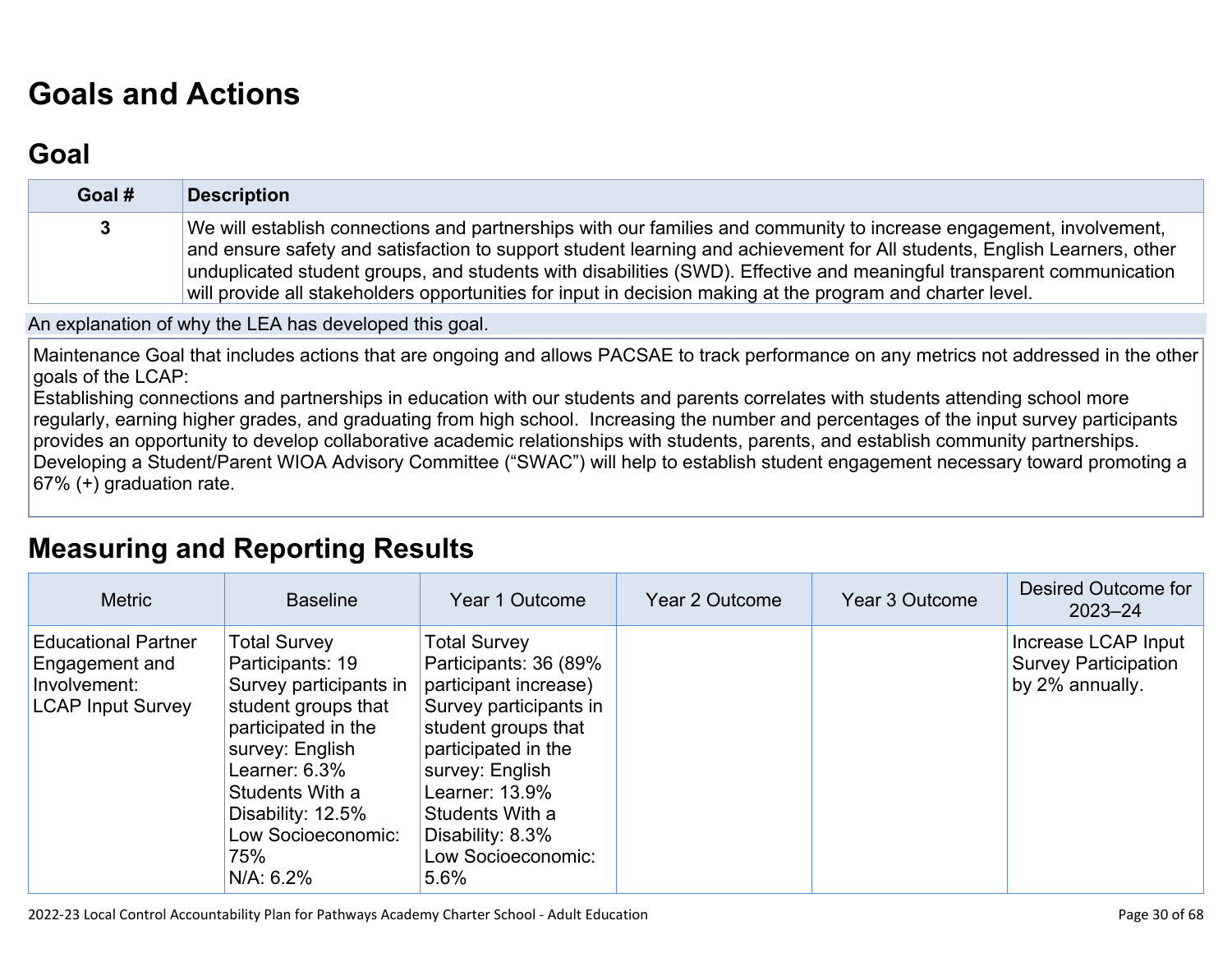| <b>Metric</b>                                          | <b>Baseline</b>                                                                                                                                          | Year 1 Outcome                                                                                                | Year 2 Outcome | Year 3 Outcome | Desired Outcome for<br>$2023 - 24$                            |
|--------------------------------------------------------|----------------------------------------------------------------------------------------------------------------------------------------------------------|---------------------------------------------------------------------------------------------------------------|----------------|----------------|---------------------------------------------------------------|
|                                                        | <b>Ethnicity of Survey</b><br>Participants<br>White: 14.3%<br>Hispanic/Latino: 50%<br>Two or More: 14.3%<br>Af American: 14.3%<br>Pacific Islander: 7.1% | Foster Youth: 5.6%<br>Homeless: 2.8%<br><b>Community Member</b><br>(i.e. WIOA) 25%                            |                |                |                                                               |
| School Climate:<br><b>Overall Satisfaction</b><br>Rate | 100% of the input<br>survey participants<br>have Overall<br>Satisfaction with this<br>school.                                                            | 100% of the input<br>survey participant<br><b>Overall Satisfaction</b><br>with their experience<br>at PACSAE. |                |                | Maintain input survey<br>participant overall<br>satisfaction. |
| <b>Safety Plan Review</b><br>and Training              | The Safety Plan was<br>reviewed and is<br>available for viewing<br>upon request.                                                                         | The Safety Plan was<br>reviewed and updated<br>and approved by the<br>governing board:<br>October 13, 2021.   |                |                | Review and update<br>annually.                                |

# **[Actions](http://www.doc-tracking.com/screenshots/22LCAP/Instructions/22LCAPInstructions.htm#actions)**

| Action #      | Title                                                       | <b>Description</b>                                                                                                                                                                                                                                                                                                             | <b>Total Funds</b> | Contributing |
|---------------|-------------------------------------------------------------|--------------------------------------------------------------------------------------------------------------------------------------------------------------------------------------------------------------------------------------------------------------------------------------------------------------------------------|--------------------|--------------|
| 3.1           | <b>Educational Partner</b><br>Engagement/Partner<br>ships   | 3.1 We will seek Educational Partner input and assess our level of<br>engagement through community participation and WIOA and/or other<br>supported partnerships. We will identify our level of meaningful and<br>transparent communication through direct community engagement,<br>regular input meetings, and surveys. (All) |                    | <b>No</b>    |
| $3.2^{\circ}$ | Partnerships -<br>Student Engagement,<br>Parent Involvement | 3.2 We will build partnerships for student outcomes by sending<br>notification of Surveys, Student/Parent WIOA Advisory Committee<br>("SWAC") meetings, Board of Directors Public meetings in a timely                                                                                                                         | \$287,752.00       | Yes          |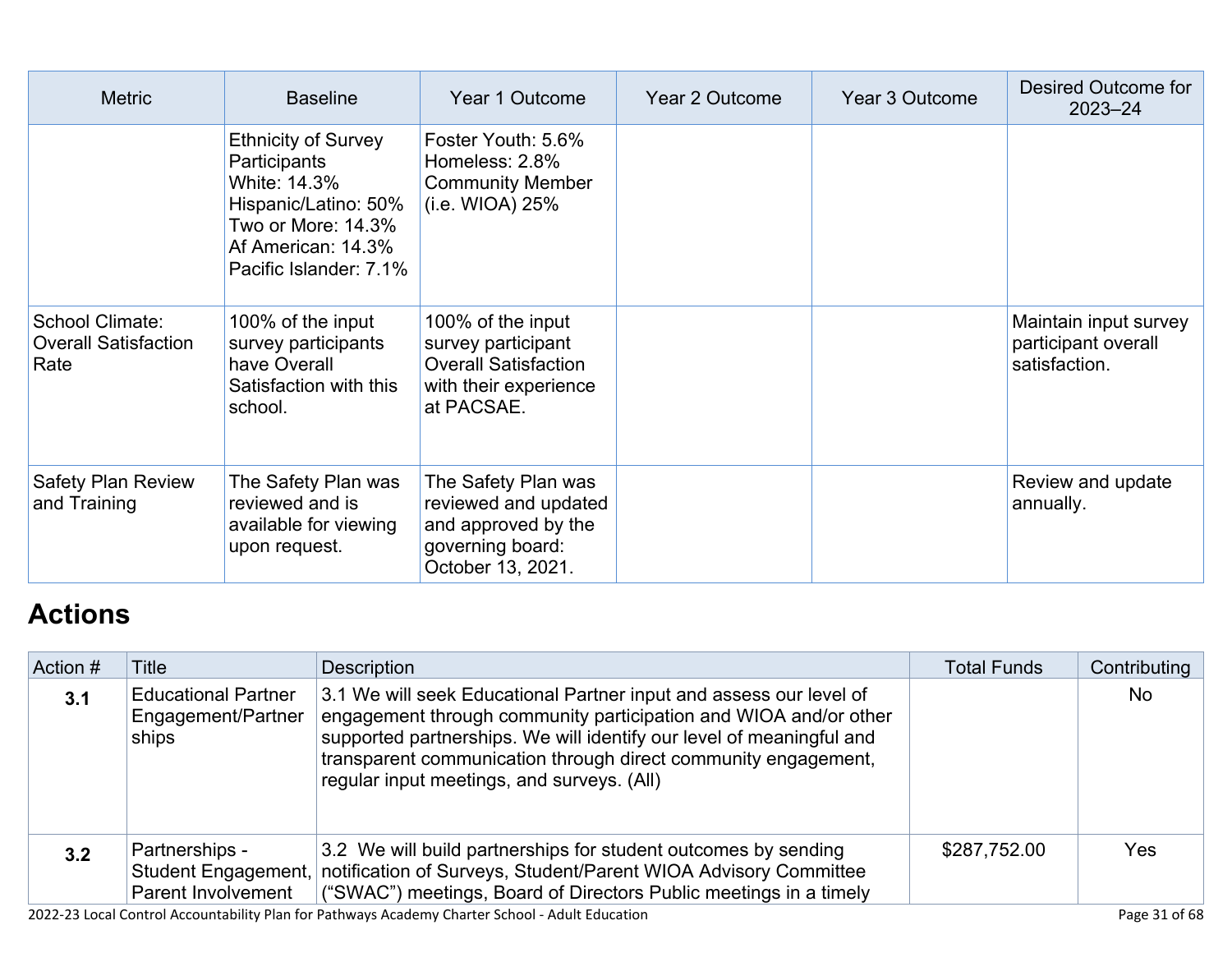| Action # | Title                                                                  | <b>Description</b>                                                                                                                                                                                                                                                                                                                                                                                          | <b>Total Funds</b> | Contributing |
|----------|------------------------------------------------------------------------|-------------------------------------------------------------------------------------------------------------------------------------------------------------------------------------------------------------------------------------------------------------------------------------------------------------------------------------------------------------------------------------------------------------|--------------------|--------------|
|          | with Classified<br>support                                             | manner to all families, through emails, website and/or other school<br>social media while ensuring the participation and engagement of our<br>underrepresented families. Notices, reports, statements or records<br>sent to a student, parent or guardian will be translated as needed.<br>Support provided by Classified staff to increase student engagement<br>and performance; and, parent involvement. |                    |              |
| 3.3      | School Climate -<br><b>Educational Partner</b><br><b>Relationships</b> | 3.3 We will build relationships by ensuring that all parents, students,<br>and teachers feel that our schools are providing a safe, positive,<br>inclusive, welcoming learning environment. The Charter will continue<br>to maintain a safe learning environment for all students by training the<br>teachers and staff on school wide safety plans. (WASC) (All Students).                                 |                    | <b>No</b>    |
| 3.4      | Operations of the<br>School - Basic<br><b>Services</b>                 | 3.4 Operations and oversight of school programs are maintained by<br>Director/CEO, authorizing district, and the governing board.                                                                                                                                                                                                                                                                           | \$300,663.00       | <b>No</b>    |

## **[Goal Analysis \[2021-22\]](http://www.doc-tracking.com/screenshots/22LCAP/Instructions/22LCAPInstructions.htm#GoalAnalysis)**

An analysis of how this goal was carried out in the previous year. A description of any substantive differences in planned actions and actual implementation of these actions.

Through the collaborative review of Goal 3 actions and services, action 3.2 was noted as an area of growth. The Administrative Assistant will work closely with the Director to develop the Student Advisory Committee. 3.2 will focus on student engagement and parent involvement to increase student performance with support from Classified staff.

An explanation of material differences between Budgeted Expenditures and Estimated Actual Expenditures and/or Planned Percentages of Improved Services and Estimated Actual Percentages of Improved Services.

A material difference in budgeted expenditures are a reflection of the lifting of COVID restrictions and a projected increase in enrollment.

An explanation of how effective the specific actions were in making progress toward the goal.

Effectiveness of 3.1: Monthly meetings are held where collaboration on communication and survey input results are reviewed and discussed. Effectiveness of 3.2: Area of growth with the addition of Classified staff

2022-23 Local Control Accountability Plan for Pathways Academy Charter School - Adult Education Page 32 of 68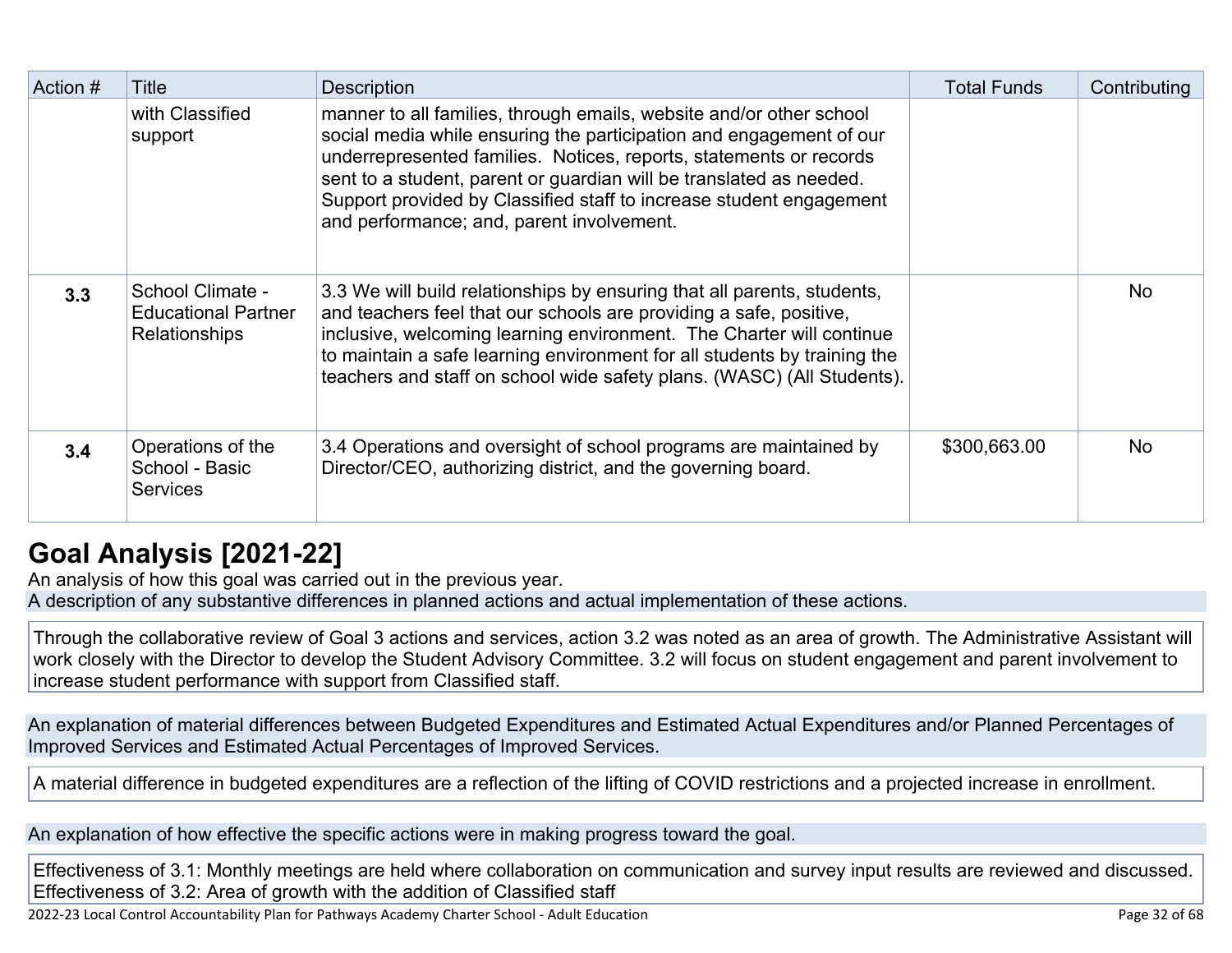Effectiveness of 3.3: The School Wide Safety Plan is annually updated with training for all staff. Keenan Safe Schools includes safety training. Surveys are annually distributed to students, staff and parents. A wellness check is performed any time a student enrolls in the school and at any meeting held with teachers. If students are lacking engagement, the Intervention & Transition Coordinator and Instructional Assistant are in contact with the students.

Effectiveness of 3.4: The operations and oversight of the school programs were supported by the CEO, Director and the CSO. As a result of the closing of the CSO, this action will be modified. Modify to: Executive Director/CEO, authorizing district, and the governing board.

A description of any changes made to the planned goal, metrics, desired outcomes, or actions for the coming year that resulted from reflections on prior practice.

Due to the closing of the CSO, 3.4 will be modified: The operations and oversight of the school programs were supported by the CEO, Director and the CSO. As a result of the closing of the CSO, this action will be modified. Modify to: Executive Director, consulting support, authorizing district, and the governing board.

**A report of the Total Estimated Actual Expenditures for last year's actions may be found in the Annual Update Table. A report of the Estimated Actual Percentages of Improved Services for last year's actions may be found in the Contributing Actions Annual Update Table.**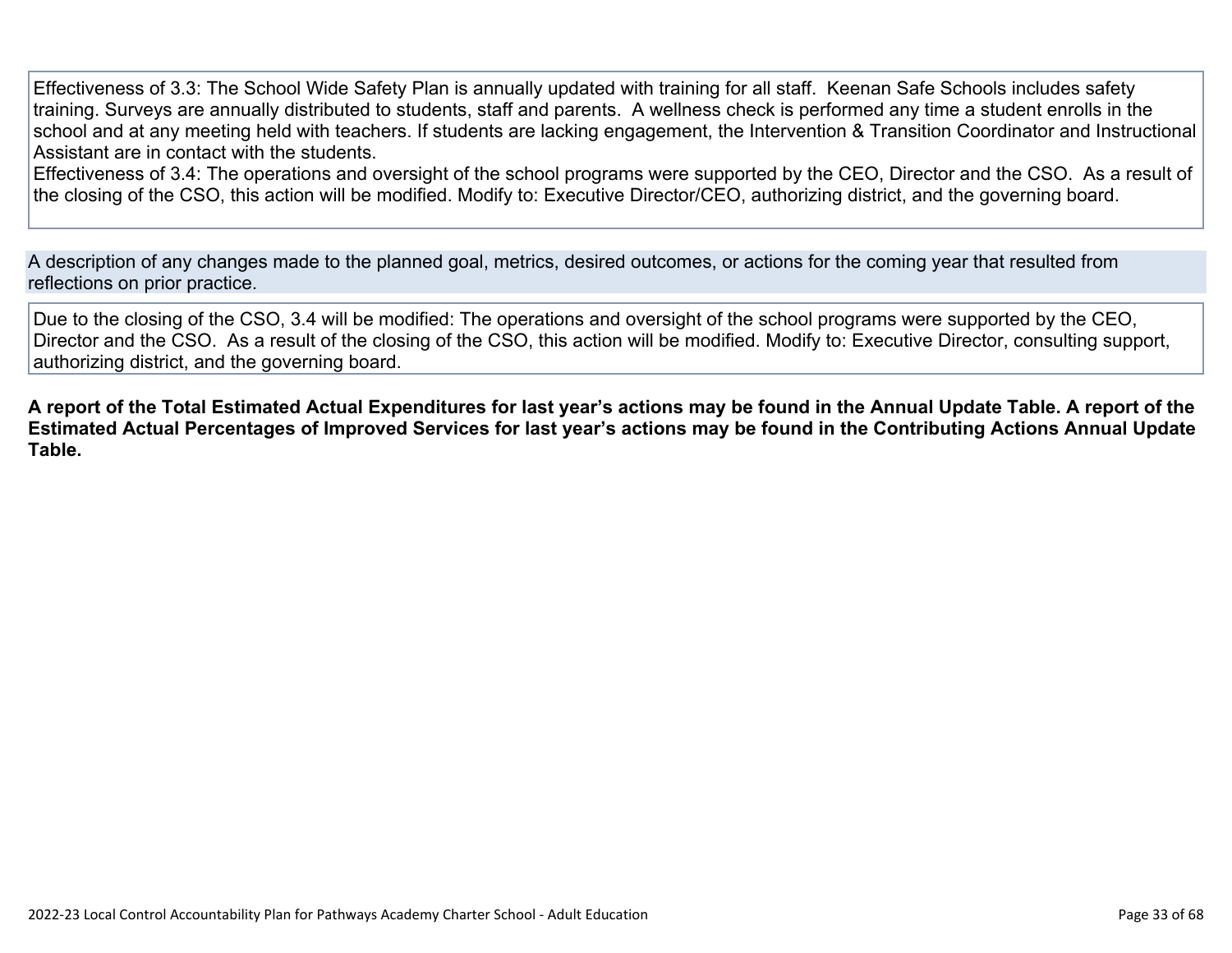# **[Increased or Improved Services for Foster Youth, English Learners, and Low-](http://www.doc-tracking.com/screenshots/22LCAP/Instructions/22LCAPInstructions.htm#IncreasedImprovedServices)[Income Students \[2022-23\]](http://www.doc-tracking.com/screenshots/22LCAP/Instructions/22LCAPInstructions.htm#IncreasedImprovedServices)**

| Projected LCFF Supplemental and/or Concentration Grants | Projected Additional LCFF Concentration Grant (15 percent) |  |  |  |  |
|---------------------------------------------------------|------------------------------------------------------------|--|--|--|--|
| 240,775                                                 |                                                            |  |  |  |  |

#### **Required Percentage to Increase or Improve Services for the LCAP Year**

| Projected Percentage to Increase<br>or Improve Services for the<br>Coming School Year | <b>LCFF Carryover — Percentage</b> | <b>ILCFF Carryover — Dollar</b> | Total Percentage to Increase or<br>Improve Services for the Coming<br>School Year |
|---------------------------------------------------------------------------------------|------------------------------------|---------------------------------|-----------------------------------------------------------------------------------|
| $ 30.31\%$                                                                            | 0%                                 | \$0.00                          | $30.31\%$                                                                         |

### **The Budgeted Expenditures for Actions identified as Contributing may be found in the Contributing Actions Table.**

### **[Required Descriptions](http://www.doc-tracking.com/screenshots/22LCAP/Instructions/22LCAPInstructions.htm#RequiredDescriptions)**

For each action being provided to an entire school, or across the entire school district or county office of education (COE), an explanation of (1) how the needs of foster youth, English learners, and low-income students were considered first, and (2) how these actions are effective in meeting the goals for these students.

More than 70% of the PACSAE students meet the at-promise categories. The Pathways Academy Charter School LCAP is focused on providing services and support for All students, English Learners, other unduplicated student groups, and students with disabilities (SWD) with the use of supplemental funding that is directed toward unduplicated students to increase and improve services for students. Through educational partner collaboration and input and the review of our data, actions and services were identified and determined an appropriate and effective use of funds to meet the needs and improve the outcomes for students.

Goal 1, Student Achievement Need:

As provided in the Student Achievement, Goal 1 Metrics section, the 4 year cohort graduation rate is 0%, 15.6% students attained their H.S. Diploma (not in a 4 year cohort).

How the action(s) intend to meet the needs of students served by the action:

To address these needs, we will increase the academic achievement of All students by engaging in in-depth analysis of student records (attendance records, student transcripts, IEPs), California Dashboard data, Credits Deficient to Graduate, Graduation Rate, and provide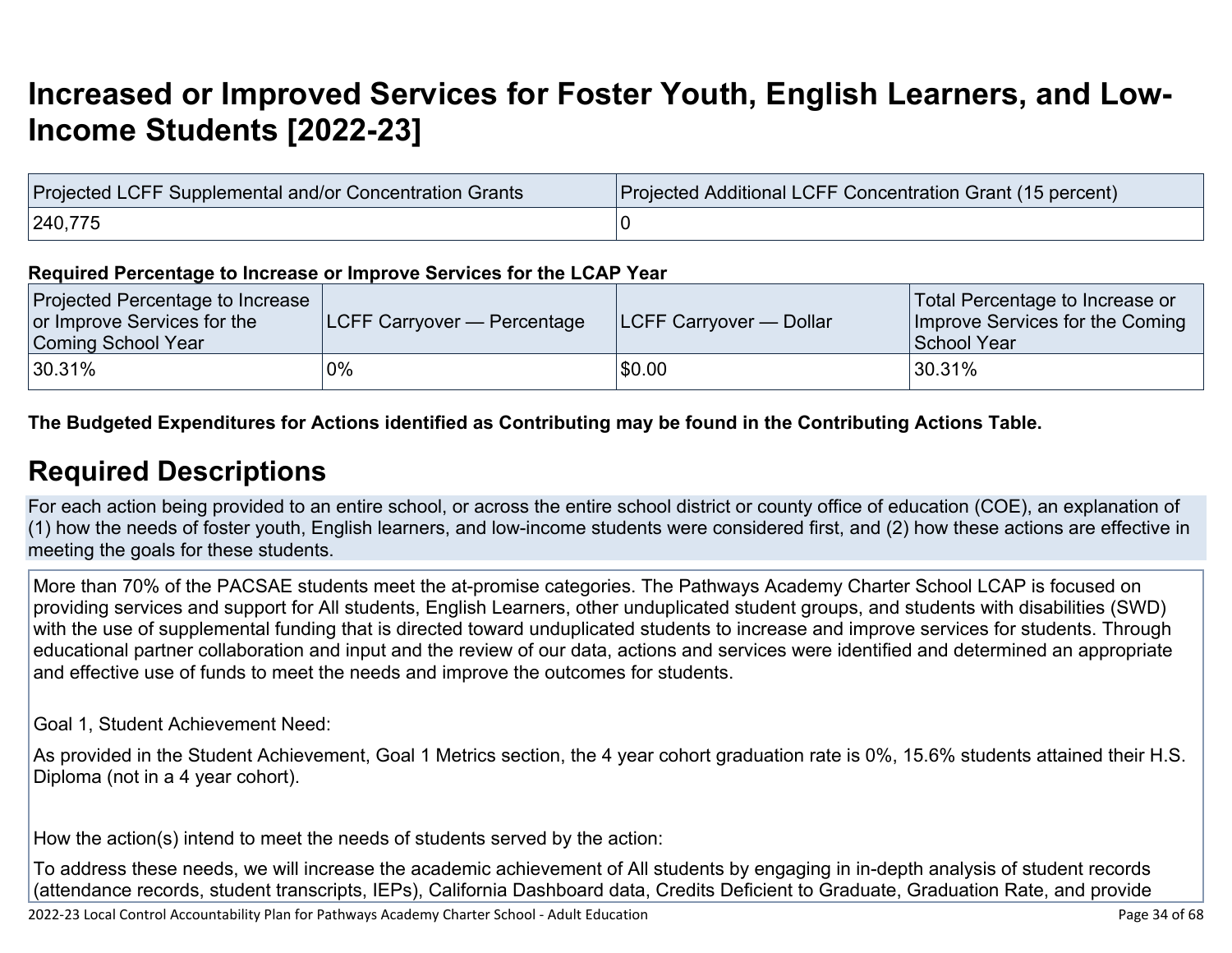individualized support as needed(Goal 1, Action 1). To address the improvement of the graduation rate, using multiple measures to evaluate each student's level of attaining goals, the Intervention & Transition Coordinator will monitor students transitioning in high school and identify students that are struggling; and, keep them on-track with course completion and on course to graduate from high school (Goal 1, Action 2). To address the improvement of student achievement, professional development opportunities to equip teachers with information and resources to better serve their students and parents will be provided (Goal 1, Action 4).

Measurement of progress/effectiveness for the action:

We expect the actions to lead to lead to an increase in our student achievement and an increase in the school graduation rate. We also expect the actions to provide every student to have the opportunity to graduate and an opportunity to attend a four-year college. Based on the needs and circumstances of our students continuing our focus on providing services and supporting students, (Goal 1, Action 1) improves the quality of student services by increasing the academic achievement of students by actively using data systems and engaging in in-depth analysis of student records, California Dashboard data, Credits Deficient to Graduate, and Graduation Rate to accurately assess student progress and develop appropriate interventions and accelerations to provide individualized support. (Goal 1, Action 2) is focused on improving the quality of services by monitoring Low Income pupils, Foster Youth, English Learners, and Students With Disabilities for student performance on state and local data to review student learner outcomes to ensure academic success or refer to the SST or IEP team in a timely manner. We expect the attendance rate for low socioeconomic students, Hispanic, and our Students with Disabilities will increase as the school program is designed to meet needs most associated with chronic stresses and experiences of students. Due to more than 70% of our students meeting the at-promise categories these actions are provided on an LEA-wide basis.

Effectiveness: Typically the PACSAE students arrive extremely credit deficient seeking a high school diploma. PACSAE is focused on the continual monitoring of school and student data to identify when and where interventions should be applied to prevent students from falling off track for graduation. Through Educational Partner collaboration and input, the review of our data on DataQuest and our local assessments, data is analyzed to address specific student needs and learning gaps. With the use of supplemental funding that is directed toward unduplicated students to increase and improve services for students who are low income, English Learners, and foster youth and the school program performance will improve.

### Goal 2, Student Engagement Need:

As provided in the Student Engagement, Goal 2 Metrics sections, the All Students Chronic Absenteeism rate is 75% with the Low Socioeconomic student absenteeism rate at 78%, the EL Absenteeism rate at 100%, and Homeless Student rate at 100%.

How the action meets the needs of students served by the action:

To address these needs, we will Focus on school climate and student engagement and Increase our ADA by decreasing chronic absenteeism by 10% each school year with availability of RTI at all levels, Intervention & Transition Coordinator and Credit Recovery Options for the Secondary Level (Goal 2, Action 1) and Professional Development/training in Cultural Awareness and Barriers to learning, will aid in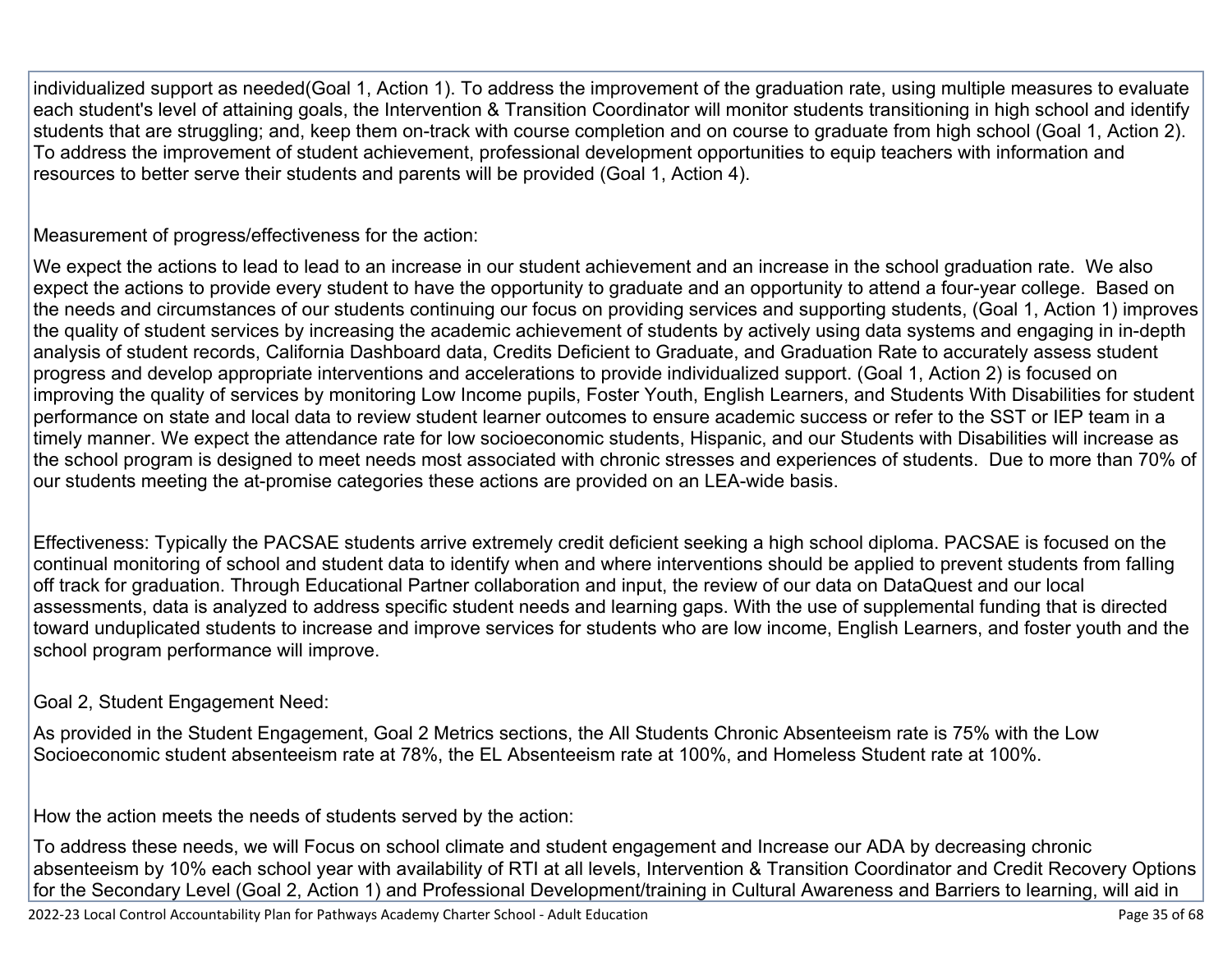improving student engagement and attendance (Goal 2, Action 6). Goal 2, Actions 1 and 4 and Goal 3, Action 2 are examples of actions that increase services in communication as we identify, monitor and support students who are struggling with regular attendance; and, frequent contact and communication with parents so that we can work together in partnership in the progress of their student(s) and to notify them of any school events so that they are partners in education with the school. We expect the attendance rate for low socioeconomic students, Hispanic, and our Students with Disabilities will increase as the school program is designed to meet needs most associated with chronic stresses and experiences of students.

Measurement of progress/effectiveness for the action:

We expect the actions to lead to an improvement in student attendance and an improvement in the Chronic Absenteeism rate. We expect the attendance rate for low socioeconomic students, Hispanic, and our Students with Disabilities will increase as the school program is designed to meet needs most associated with chronic stresses and experiences of students.PACSAE acknowledges that students that attend school regularly have been shown to be engaged, achieve at higher levels and graduate from high school. Goal 2 is focused on increasing a high average daily attendance and positive school climate to ensure that our students are engaged. By monitoring our students attendance, time spent on coursework and course completion we increase services to ensure time on task and improve quality of the students work completion. Due to more than 70% of our students meeting the at-promise categories these actions are provided on an LEA-wide basis.

Effectiveness: Identifying, monitoring and supporting students who are struggling with regular attendance; and, frequent contact and communication with parents allows us to work together in partnership in the progress of students and develop partnerships in education with the school.

Goal 3, Educational Partner Engagement and Involvement Need:

As demonstrated in the Educational Partner Engagement and Involvement, Goal 3 Metrics sections, Notices, reports, statements or records sent to a student, parent or guardian will be translated as needed. moreover, Goal 3 actions and services are focused not only on increasing communication services to ensure Educational Partner engagement and participation but also on improving the quality of our Educational Partner relations by focusing on establishing connections and partnerships in education with our students and parents as it correlates with student improvement. Continuing our focus on providing increased and improved services for our unduplicated students includes ensuring communication, connecting our families to community resources, school safety and a safe and welcoming school climate (Goal 3, Action 2).

How the action meets the needs of student served by the action:

To address these needs, Goal 1, Action 5 is focused on improving services in quality developing formalized processes for curricular review and evaluation, including graduation requirements, credits, and grading policies. Based on the needs and circumstances of our students continuing our focus on providing services and supporting students, Goal 1, Action 1 improves the quality of student services by increasing the academic achievement of students by engaging in in-depth analysis of student records, California Dashboard data, Credits Deficient to Graduate, Graduation Rate, and provide individualized support. Notices, reports, statements or records sent to a student, parent or guardian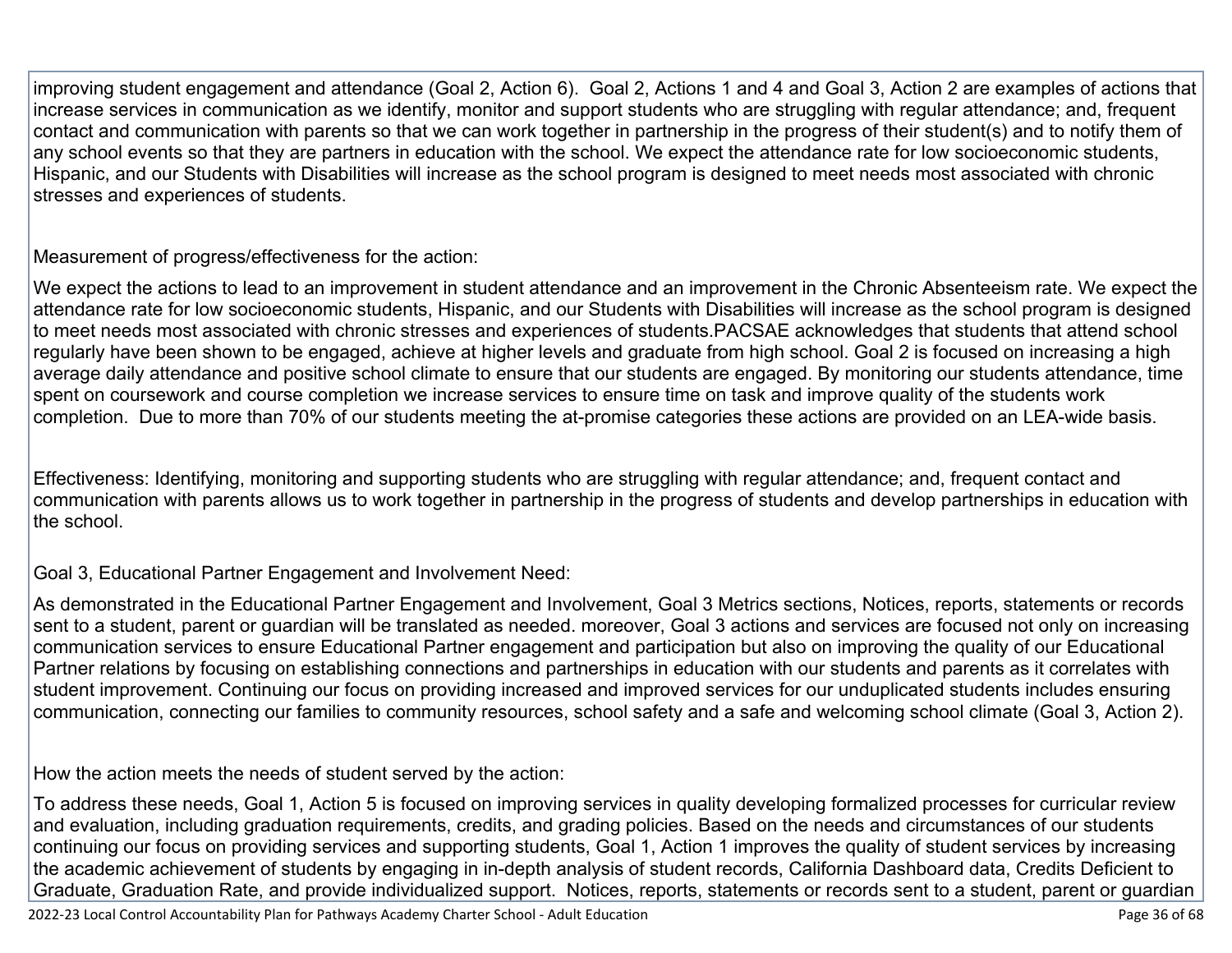will be translated as needed (Goal 3, Action 2). moreover, Goal 3 actions and services are focused not only on increasing communication services to ensure Educational Partner engagement and participation but also on improving the quality of our Educational Partner relations by focusing on establishing connections and partnerships in education with our students and parents as it correlates with student improvement. Due to more than 70% of our students meeting the at-promise categories, PACSAE is applying for the Dashboard Alternative School Status (DASS).

Measurement of progress/effectiveness for the action:

We expect the actions to improve communication to engage and encourage Educational Partner involvement and partnership. Due to more than 70% of our students meeting the at-promise categories, to maximize the impact of these actions, they are provided on an LEA-wide basis.

EFFECTIVENESS:

Based on the needs and circumstances of our students, increasing the Educational Partner engagement and involvement supports our school program's focus on improving the quality and quantity of student services to improve student performance.

Increase in the total Survey Participants: 2021: 36 (89% participant increase) - (2020: 19 participants)

Survey participants in student groups that participated in the survey: English Learner: 13.9% - (2020: 15.8%)

Students With a Disability: 8.3% - (2020: 5.3%)

Low Socioeconomic: 5.6% - (2020: 0%)

Foster Youth: 5.6% - (2020: 5.3%)

Homeless: 2.8% - (2020: 0%)

Community Member (i.e. WIOA) 25% - (2020: 0%)

In 2020 survey participants data results, 68.4% declined to choose a specific demographics

A description of how services for foster youth, English learners, and low-income students are being increased or improved by the percentage required.

In addition to the LEA-wide actions described in Prompt 1, we will provide the following actions on a limited basis to meet our required percentage to increase or improve services.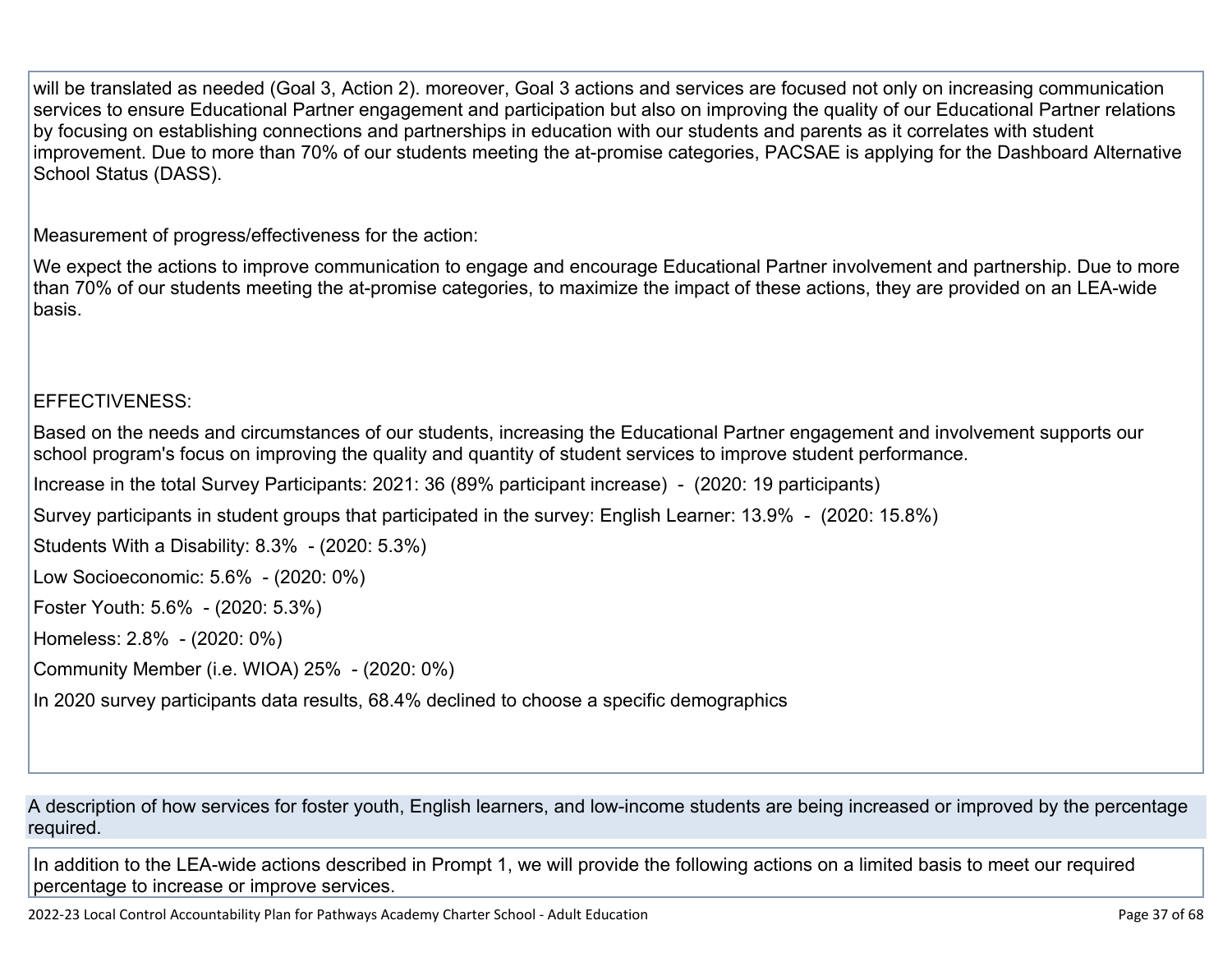As identified by goal metrics, district writing benchmark scores, ELPAC scores, ELD teacher feedback and input from the ELPAC identified students are struggling with writing and grammar skills.

To address this need, we will implement the CKLA CA supplemental ELD curriculum, provide professional development for ELD teachers in utilizing the curriculum, and training for parents of EL students to enable them to assist student at home (Goal 1: Actions 3, 4, and 5). We anticipate our students district writing benchmark scores and ELPAC scores will increase. Feedback from both the ELD teachers an EL Parent Advisory Committee will continue to inform the trainings.

The actions identified as contributing to increasing and improved services are actions/services identified as evidence-based recommendations for preventing dropout in secondary schools and increasing graduation rates of students identified as at-promise. With the addition of a Guidance Counselor/Intervention & Transition Coordinator, the quality of monitoring and supporting students will increase with the growth of services provided to our student groups; as a result, we expect to see active student engagement resulting in regular student attendance, academic success, and a positive graduation rate.

A description of the plan for how the additional concentration grant add-on funding identified above will be used to increase the number of staff providing direct services to students at schools that have a high concentration (above 55 percent) of foster youth, English learners, and lowincome students, as applicable.

In the event that the additional concentration grand add-on is not sufficient to increase staff, the LEA must describe how it is using funds to retain staff providing direct services to students at a school with an enrollment of unduplicated students that is greater than 55%.

| Staff-to-student ratios by<br>type of school and<br><b>concentration of</b><br>unduplicated students | Schools with a student concentration of 55 percent or<br><b>less</b> | Schools with a student concentration of greater than 55<br>percent |
|------------------------------------------------------------------------------------------------------|----------------------------------------------------------------------|--------------------------------------------------------------------|
| Staff-to-student ratio of<br>classified staff providing<br>direct services to students               | <b>NA</b>                                                            | 1:67                                                               |
| Staff-to-student ratio of<br>certificated staff providing<br>direct services to students             | <b>NA</b>                                                            | 1:45                                                               |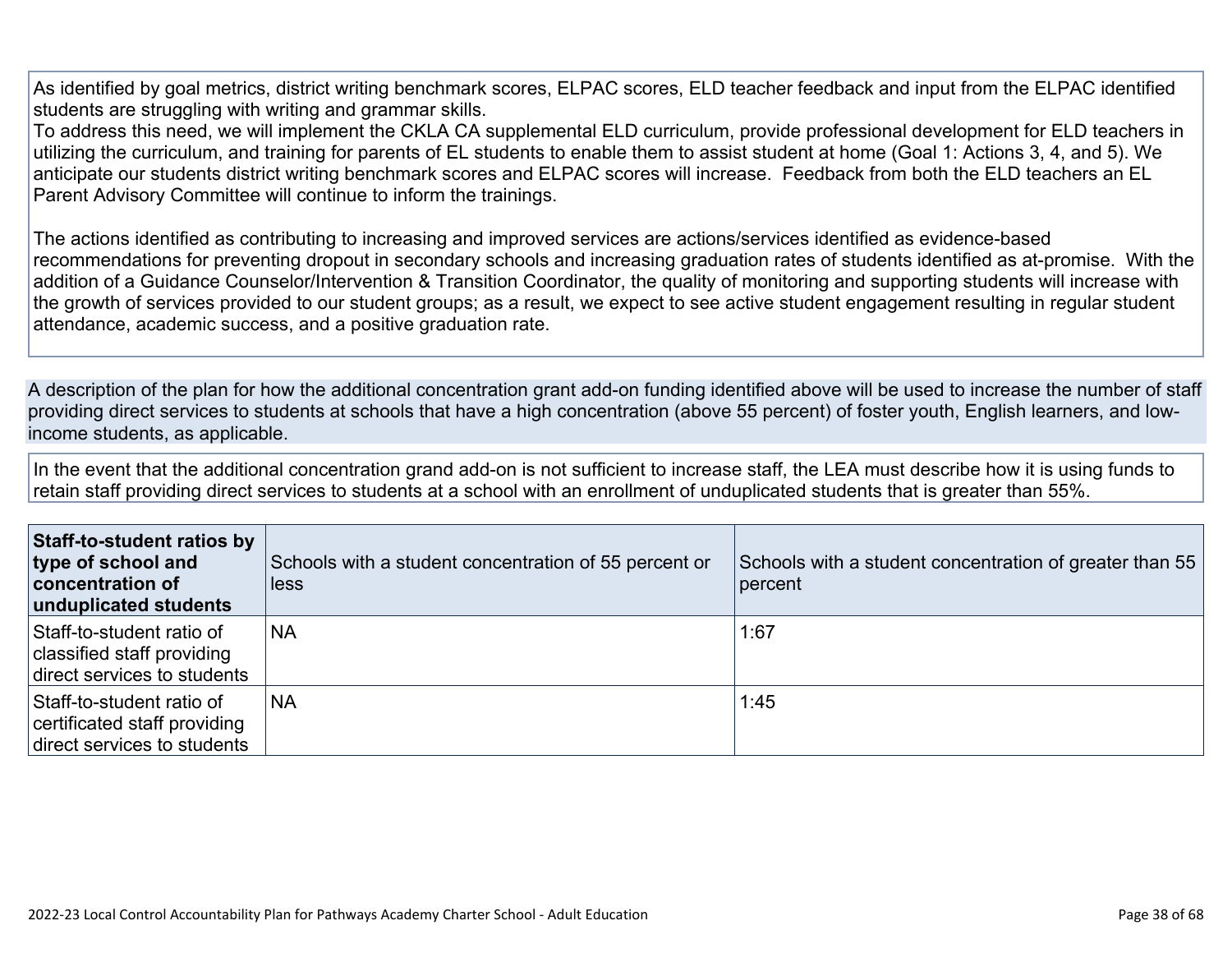### **2022-23 Total Expenditures Table**

| <b>Totals</b>  |                                                                                                          | <b>LCFF Funds</b>                                                                         | <b>Other State</b><br><b>Funds</b>                                |                                   | <b>Local Funds</b>      | <b>Federal Funds</b> | <b>Total Funds</b>       | <b>Total Personnel</b> | <b>Total Non-</b><br>personnel |                    |
|----------------|----------------------------------------------------------------------------------------------------------|-------------------------------------------------------------------------------------------|-------------------------------------------------------------------|-----------------------------------|-------------------------|----------------------|--------------------------|------------------------|--------------------------------|--------------------|
| <b>Totals</b>  |                                                                                                          | \$1,188,616.00                                                                            | \$75,376.00                                                       |                                   | \$500.00                | \$22,583.00          | \$1,287,075.00           | \$1,139,448.00         | \$147,627.00                   |                    |
| <b>Goal</b>    | <b>Action #</b>                                                                                          | <b>Action Title</b>                                                                       |                                                                   |                                   | <b>Student Group(s)</b> | <b>LCFF Funds</b>    | <b>Other State Funds</b> | <b>Local Funds</b>     | <b>Federal Funds</b>           | <b>Total Funds</b> |
| $\mathbf{1}$   | $1.1$                                                                                                    | Academic<br>Achievement -<br><b>Student Achievement</b><br>included in 1.2 and<br>2.2     |                                                                   | <b>Foster Youth</b><br>Low Income | <b>English Learners</b> |                      |                          |                        |                                |                    |
| $\mathbf 1$    | $1.2$<br><b>Monitoring Student</b><br>Progress - Student<br>Achievement -<br>Intervention<br>Coordinator |                                                                                           | <b>English Learners</b><br><b>Foster Youth</b><br>Low Income      |                                   | \$16,213.00             | \$35,118.00          | \$500.00                 | \$22,583.00            | \$74,414.00                    |                    |
| $\mathbf{1}$   | 1.3                                                                                                      |                                                                                           | Academic Content -<br>Implementation of<br><b>State Standards</b> |                                   | All                     |                      |                          |                        |                                | \$33,327.00        |
| $\mathbf 1$    | $1.4$                                                                                                    | Professional<br>Development                                                               |                                                                   | <b>Foster Youth</b><br>Low Income | <b>English Learners</b> | \$8,000.00           |                          |                        |                                | \$8,000.00         |
| $\mathbf 1$    | $1.5$                                                                                                    | <b>Curricular Review</b><br>and Evaluation -<br><b>Student Engagement</b>                 |                                                                   | All                               |                         |                      |                          |                        |                                |                    |
| $\mathbf 1$    | 1.6                                                                                                      | Post Graduation and<br><b>Transition Plans -</b><br><b>Student Outcomes</b>               |                                                                   | All                               |                         |                      |                          |                        |                                |                    |
| $\mathbf 1$    | $1.7$                                                                                                    | <b>Student Learner</b><br><b>Objectives - Course</b><br><b>Access</b>                     |                                                                   | All                               |                         |                      |                          |                        |                                |                    |
| $\overline{2}$ | 2.1                                                                                                      | School Climate -<br>Attendance with<br>support from<br>Intervention<br>Coordinator in 1.2 |                                                                   | <b>Foster Youth</b><br>Low Income | <b>English Learners</b> |                      |                          |                        |                                |                    |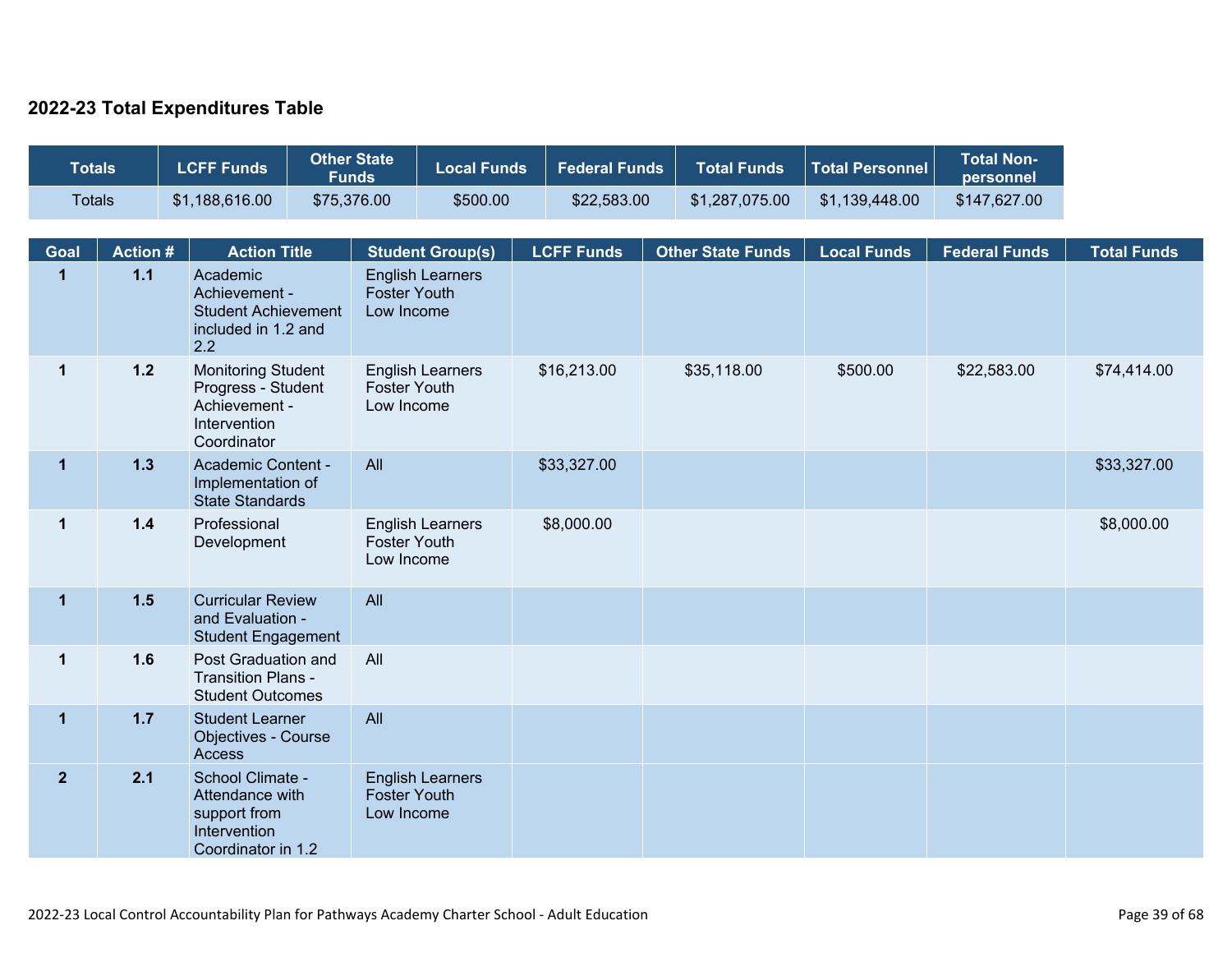| Goal           | <b>Action #</b> | <b>Action Title</b>                                                                       | <b>Student Group(s)</b>                                      | <b>LCFF Funds</b> | <b>Other State Funds</b> | <b>Local Funds</b> | <b>Federal Funds</b> | <b>Total Funds</b> |
|----------------|-----------------|-------------------------------------------------------------------------------------------|--------------------------------------------------------------|-------------------|--------------------------|--------------------|----------------------|--------------------|
| $\mathbf{2}$   | 2.2             | <b>Highly Qualified</b><br>Teachers - Basic<br><b>Services</b>                            | All                                                          | \$582,919.00      |                          |                    |                      | \$582,919.00       |
| 2 <sup>1</sup> | 2.3             | Parent Involvement -<br><b>Student Engagement</b>                                         | All                                                          |                   |                          |                    |                      |                    |
| 2 <sup>1</sup> | 2.4             | <b>Chronic Absenteeism</b><br>- Student<br>Engagement                                     | All                                                          |                   |                          |                    |                      |                    |
| 2 <sup>1</sup> | 2.5             | Social, Emotional and<br>Mental Health -<br>Community<br>Partnerships                     | All                                                          |                   |                          |                    |                      |                    |
| 2 <sup>1</sup> | 2.6             | Professional<br>Development -<br><b>School Climate</b>                                    | <b>English Learners</b><br><b>Foster Youth</b><br>Low Income |                   |                          |                    |                      |                    |
| $\overline{2}$ | 2.7             | Youth Mental Health<br>Training - School<br>Climate                                       | All                                                          |                   |                          |                    |                      |                    |
| $3\phantom{a}$ | 3.1             | <b>Educational Partner</b><br>Engagement/Partners<br>hips                                 | All                                                          |                   |                          |                    |                      |                    |
| $\mathbf{3}$   | 3.2             | Partnerships -<br>Student Engagement,<br>Parent Involvement<br>with Classified<br>support | <b>English Learners</b><br><b>Foster Youth</b><br>Low Income | \$247,494.00      | \$40,258.00              |                    |                      | \$287,752.00       |
| 3 <sup>5</sup> | 3.3             | School Climate -<br><b>Educational Partner</b><br>Relationships                           | All                                                          |                   |                          |                    |                      |                    |
| $\mathbf{3}$   | 3.4             | Operations of the<br>School - Basic<br><b>Services</b>                                    | All                                                          | \$300,663.00      |                          |                    |                      | \$300,663.00       |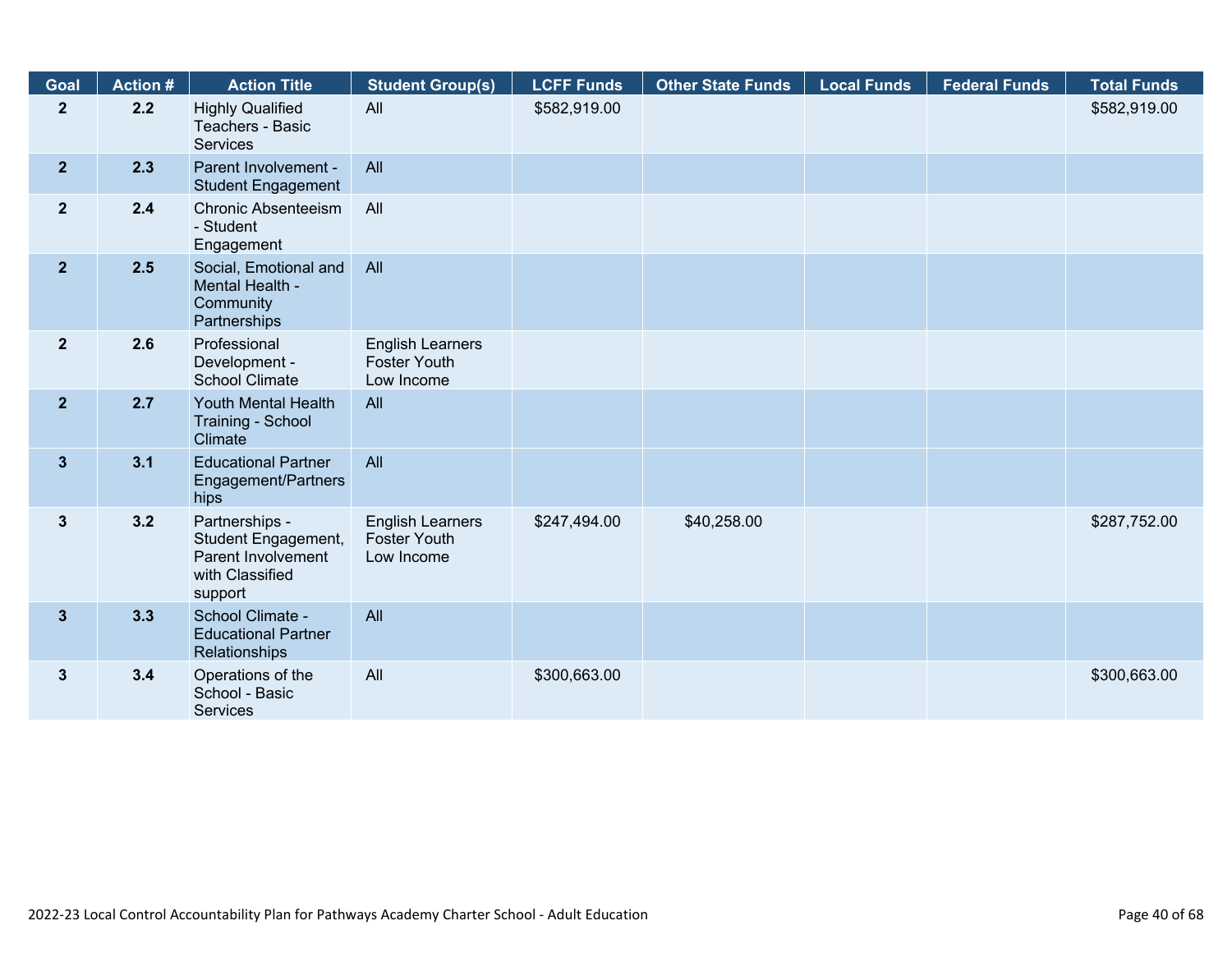### **2022-23 Contributing Actions Table**

| 1. Projected<br><b>LCFF Base</b><br>Grant | 2. Projected<br><b>LCFF</b><br>Supplemental<br>and/or<br><b>Concentration</b><br><b>Grants</b> | 3. Projected<br><b>Percentage to</b><br>Increase or<br><b>Improve</b><br><b>Services for</b><br>the Coming<br><b>School Year</b><br>(2 divided by | <b>LCFF</b><br>Carryover -<br><b>Percentage</b><br>(Percentage<br>from Prior<br>Year) | <b>Total</b><br><b>Percentage to</b><br>Increase or<br><b>Improve</b><br><b>Services for</b><br>the Coming<br><b>School Year</b><br>$(3 +$ Carryover<br>% | 4. Total<br><b>Planned</b><br><b>Contributing</b><br><b>Expenditures</b><br>(LCFF Funds) | 5. Total<br><b>Planned</b><br>Percentage of<br><b>Improved</b><br><b>Services</b><br>(%) | <b>Planned</b><br><b>Percentage to</b><br>Increase or<br>Improve<br><b>Services for</b><br>the Coming<br><b>School Year</b><br>(4 divided by<br>$1$ , plus $5$ ) | <b>Totals by</b><br>Type    | <b>Total LCFF</b><br><b>Funds</b> |
|-------------------------------------------|------------------------------------------------------------------------------------------------|---------------------------------------------------------------------------------------------------------------------------------------------------|---------------------------------------------------------------------------------------|-----------------------------------------------------------------------------------------------------------------------------------------------------------|------------------------------------------------------------------------------------------|------------------------------------------------------------------------------------------|------------------------------------------------------------------------------------------------------------------------------------------------------------------|-----------------------------|-----------------------------------|
| 794,400                                   | 240,775                                                                                        | 30.31%                                                                                                                                            | $0\%$                                                                                 | 30.31%                                                                                                                                                    | \$263,707.00                                                                             | $0.00\%$                                                                                 | 33.20 %                                                                                                                                                          | Total:                      | \$263,707.00                      |
|                                           |                                                                                                |                                                                                                                                                   |                                                                                       |                                                                                                                                                           |                                                                                          |                                                                                          |                                                                                                                                                                  | <b>LEA-wide</b><br>Total:   | \$263,707.00                      |
|                                           |                                                                                                |                                                                                                                                                   |                                                                                       |                                                                                                                                                           |                                                                                          |                                                                                          |                                                                                                                                                                  | <b>Limited Total:</b>       | \$0.00                            |
|                                           |                                                                                                |                                                                                                                                                   |                                                                                       |                                                                                                                                                           |                                                                                          |                                                                                          |                                                                                                                                                                  | <b>Schoolwide</b><br>Total: | \$0.00                            |

| Goal                 | <b>Action #</b> | <b>Action Title</b>                                                                          | <b>Contributing to</b><br>Increased or<br><b>Improved</b><br>Services? | <b>Scope</b> | <b>Unduplicated</b><br><b>Student Group(s)</b>               | <b>Location</b>    | <b>Planned</b><br><b>Expenditures for</b><br><b>Contributing</b><br><b>Actions (LCFF</b><br>Funds) | <b>Planned</b><br><b>Percentage of</b><br><b>Improved</b><br>Services (%) |
|----------------------|-----------------|----------------------------------------------------------------------------------------------|------------------------------------------------------------------------|--------------|--------------------------------------------------------------|--------------------|----------------------------------------------------------------------------------------------------|---------------------------------------------------------------------------|
| $\blacktriangleleft$ | 1.1             | Academic Achievement -<br><b>Student Achievement</b><br>included in 1.2 and 2.2              | <b>Yes</b>                                                             | LEA-wide     | <b>English Learners</b><br><b>Foster Youth</b><br>Low Income | <b>All Schools</b> |                                                                                                    |                                                                           |
| $\mathbf{1}$         | 1.2             | <b>Monitoring Student</b><br>Progress - Student<br>Achievement - Intervention<br>Coordinator | Yes                                                                    | LEA-wide     | <b>English Learners</b><br><b>Foster Youth</b><br>Low Income | All Schools        | \$16,213.00                                                                                        |                                                                           |
| 1                    | 1.4             | <b>Professional Development</b>                                                              |                                                                        |              | <b>English Learners</b><br><b>Foster Youth</b><br>Low Income |                    | \$8,000.00                                                                                         |                                                                           |
| $\overline{2}$       | 2.1             | School Climate -<br>Attendance with support<br>from Intervention<br>Coordinator in 1.2       | Yes                                                                    | LEA-wide     | <b>English Learners</b><br><b>Foster Youth</b><br>Low Income | <b>All Schools</b> |                                                                                                    |                                                                           |
| $\overline{2}$       | 2.6             | Professional Development -<br><b>School Climate</b>                                          | Yes                                                                    | LEA-wide     | <b>English Learners</b><br><b>Foster Youth</b><br>Low Income | All Schools        |                                                                                                    |                                                                           |
| $\mathbf{3}$         | 3.2             | Partnerships - Student<br>Engagement, Parent                                                 | <b>Yes</b>                                                             | LEA-wide     | <b>English Learners</b><br><b>Foster Youth</b>               | All Schools        | \$247,494.00                                                                                       |                                                                           |

2022-23 Local Control Accountability Plan for Pathways Academy Charter School - Adult Education Page 41 of 68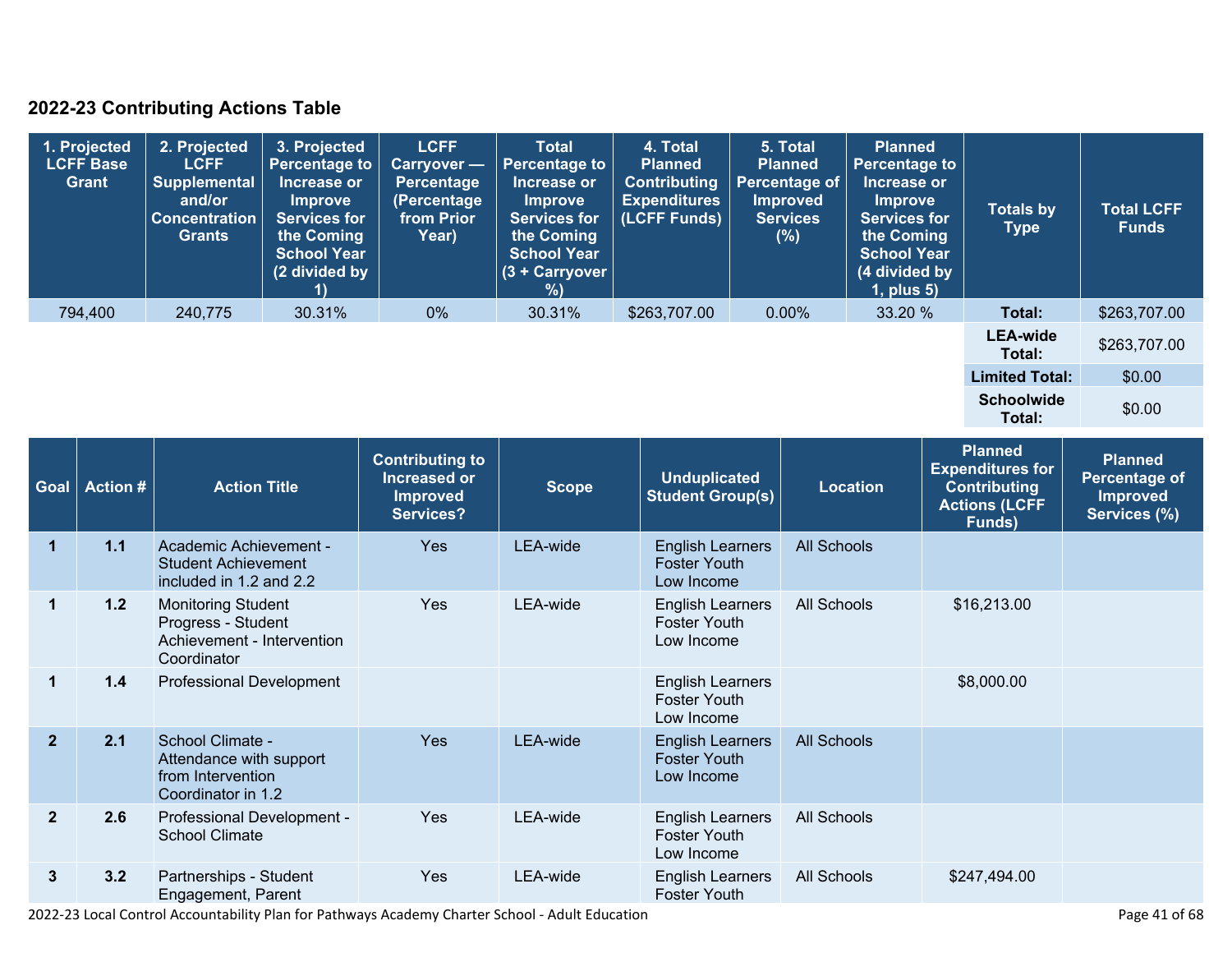|  | <b>Action Title</b>                    | <b>Contributing to</b><br>Increased or<br><b>Improved</b><br><b>Services?</b> | <b>Scope</b> | <b>Unduplicated</b><br><b>Student Group(s)</b> | <b>Location</b> | <b>Planned</b><br>Expenditures for $ $<br><b>Contributing</b><br><b>Actions (LCFF</b><br>Funds) | <b>Planned</b><br>Percentage of<br><b>Improved</b><br>Services (%) |
|--|----------------------------------------|-------------------------------------------------------------------------------|--------------|------------------------------------------------|-----------------|-------------------------------------------------------------------------------------------------|--------------------------------------------------------------------|
|  | Involvement with Classified<br>support |                                                                               |              | Low Income                                     |                 |                                                                                                 |                                                                    |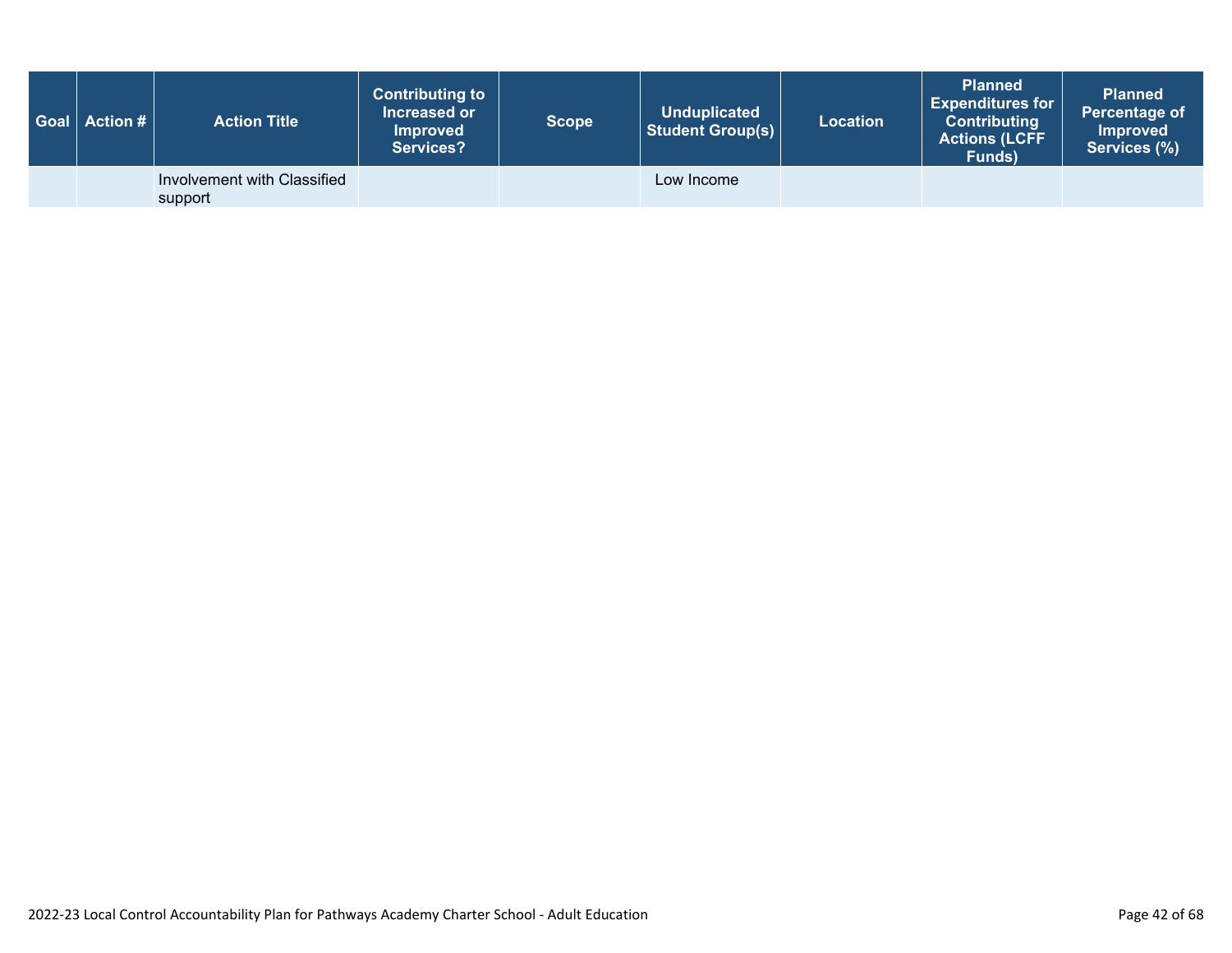### **2021-22 Annual Update Table**

| <b>Totals</b> | <b>Last Year's</b><br><b>Total Planned</b><br><b>Expenditures</b><br>(Total Funds) | <b>Total Estimated</b><br><b>Expenditures</b><br>(Total Funds) |
|---------------|------------------------------------------------------------------------------------|----------------------------------------------------------------|
| <b>Totals</b> | \$862,097.00                                                                       | \$766,505.00                                                   |

| <b>Last Year's</b><br>Goal # | <b>Last Year's Action</b><br># | <b>Prior Action/Service Title</b>                                  | <b>Contributed to Increased</b><br>or Improved Services? | <b>Last Year's Planned</b><br><b>Expenditures</b><br>(Total Funds) | <b>Estimated Actual</b><br><b>Expenditures</b><br>(Input Total Funds) |
|------------------------------|--------------------------------|--------------------------------------------------------------------|----------------------------------------------------------|--------------------------------------------------------------------|-----------------------------------------------------------------------|
| $\overline{\mathbf{1}}$      | 1.1                            | Academic Achievement - Student<br>Achievement                      | Yes                                                      |                                                                    |                                                                       |
| $\mathbf{1}$                 | $1.2$                          | Student Achievement - Guidance<br>Counselor                        | Yes                                                      | 73,914                                                             | 78,534                                                                |
| $\mathbf{1}$                 | $1.3$                          | Academic Content - Curriculum,<br><b>Materials and Supplies</b>    | <b>No</b>                                                | 59,908                                                             | 30,355                                                                |
| $\mathbf{1}$                 | $1.4$                          | <b>Professional Development</b>                                    | <b>No</b>                                                | 5,500                                                              | 5,500                                                                 |
| $\mathbf 1$                  | 1.5                            | <b>Curricular Review and Evaluation</b>                            | <b>No</b>                                                |                                                                    |                                                                       |
| $\mathbf{1}$                 | 1.6                            | <b>Monitoring Student Progress -</b><br><b>Student Achievement</b> | <b>No</b>                                                |                                                                    |                                                                       |
| $\overline{1}$               | $1.7$                          | Student Learner Objectives -<br><b>Course Access</b>               | <b>No</b>                                                |                                                                    |                                                                       |
| $\overline{2}$               | 2.1                            | <b>School Climate</b>                                              | Yes                                                      |                                                                    |                                                                       |
| $\overline{2}$               | 2.2                            | <b>Highly Qualified Teachers - Basic</b><br><b>Services</b>        | <b>No</b>                                                | 506,580                                                            | 380,321                                                               |
| $\overline{2}$               | 2.3                            | Parent Involvement - Student<br>Engagement                         | <b>No</b>                                                |                                                                    |                                                                       |

2022-23 Local Control Accountability Plan for Pathways Academy Charter School - Adult Education Page 43 of 68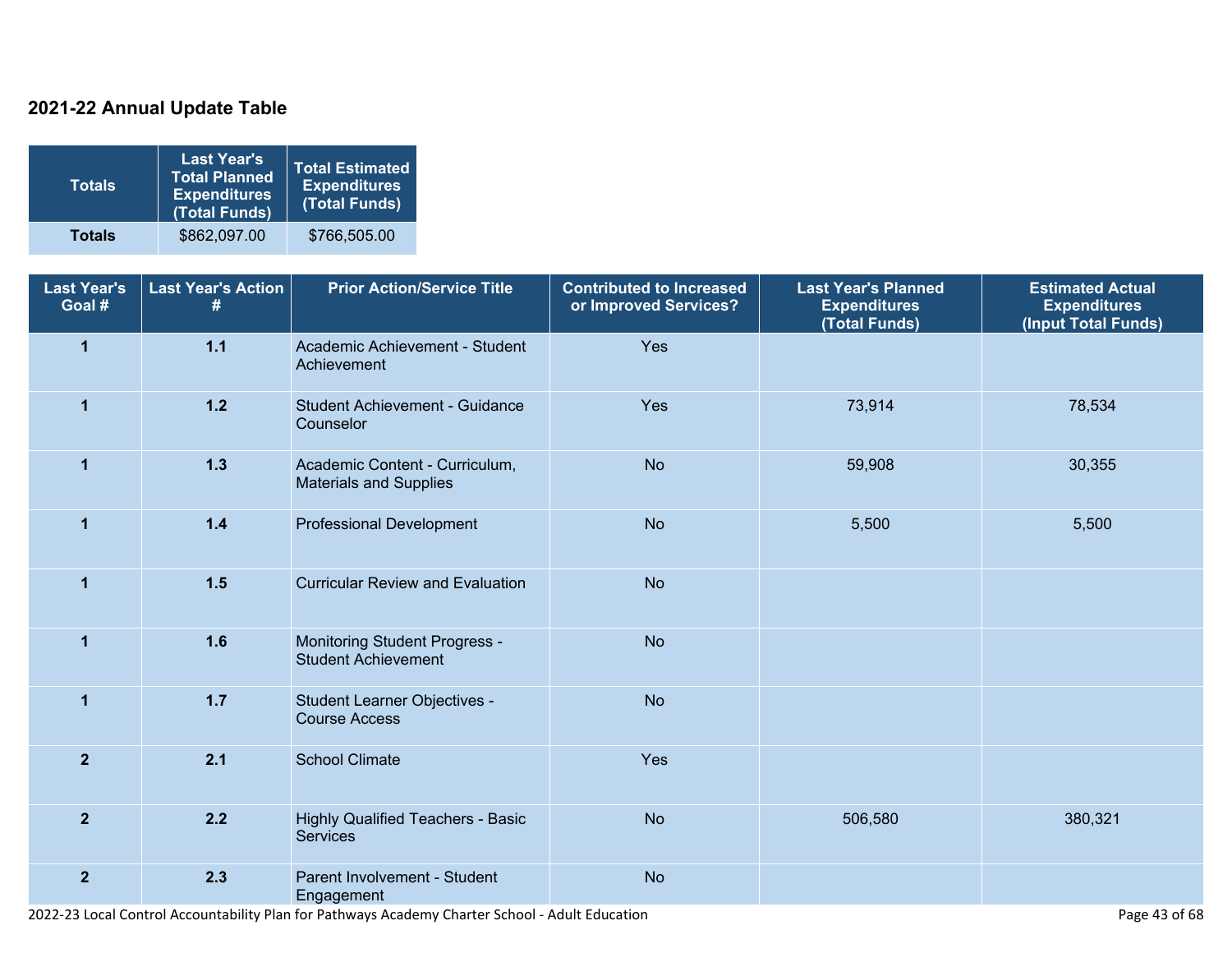| <b>Last Year's</b><br>Goal # | <b>Last Year's Action</b><br># | <b>Prior Action/Service Title</b>                        | <b>Contributed to Increased</b><br>or Improved Services? | <b>Last Year's Planned</b><br><b>Expenditures</b><br>(Total Funds) | <b>Estimated Actual</b><br><b>Expenditures</b><br>(Input Total Funds) |
|------------------------------|--------------------------------|----------------------------------------------------------|----------------------------------------------------------|--------------------------------------------------------------------|-----------------------------------------------------------------------|
|                              |                                |                                                          |                                                          |                                                                    |                                                                       |
| $\overline{2}$               | 2.4                            | Chronic Absenteeism - Student<br>Engagement              | <b>No</b>                                                |                                                                    |                                                                       |
| $\overline{2}$               | 2.5                            | <b>SEL - Community Partnerships</b>                      | <b>No</b>                                                |                                                                    |                                                                       |
| $\overline{2}$               | 2.6                            | Professional Development - Cultural<br>Awareness         | Yes                                                      |                                                                    |                                                                       |
| $\overline{2}$               | 2.7                            | Professional Development - Youth<br><b>Mental Health</b> | <b>No</b>                                                |                                                                    |                                                                       |
| $\overline{\mathbf{3}}$      | 3.1                            | Stakeholder<br>Engagement/Partnerships                   | <b>No</b>                                                |                                                                    |                                                                       |
| 3                            | 3.2                            | Partnerships - Parent Involvement                        | Yes                                                      | 7,948.00                                                           | 45,719                                                                |
| $\overline{\mathbf{3}}$      | 3.3                            | School Climate - Stakeholder<br>Relationships            | <b>No</b>                                                |                                                                    |                                                                       |
| 3                            | 3.4                            | Operations of the School - Basic<br><b>Services</b>      | Yes                                                      | 208,247.00                                                         | 226,076                                                               |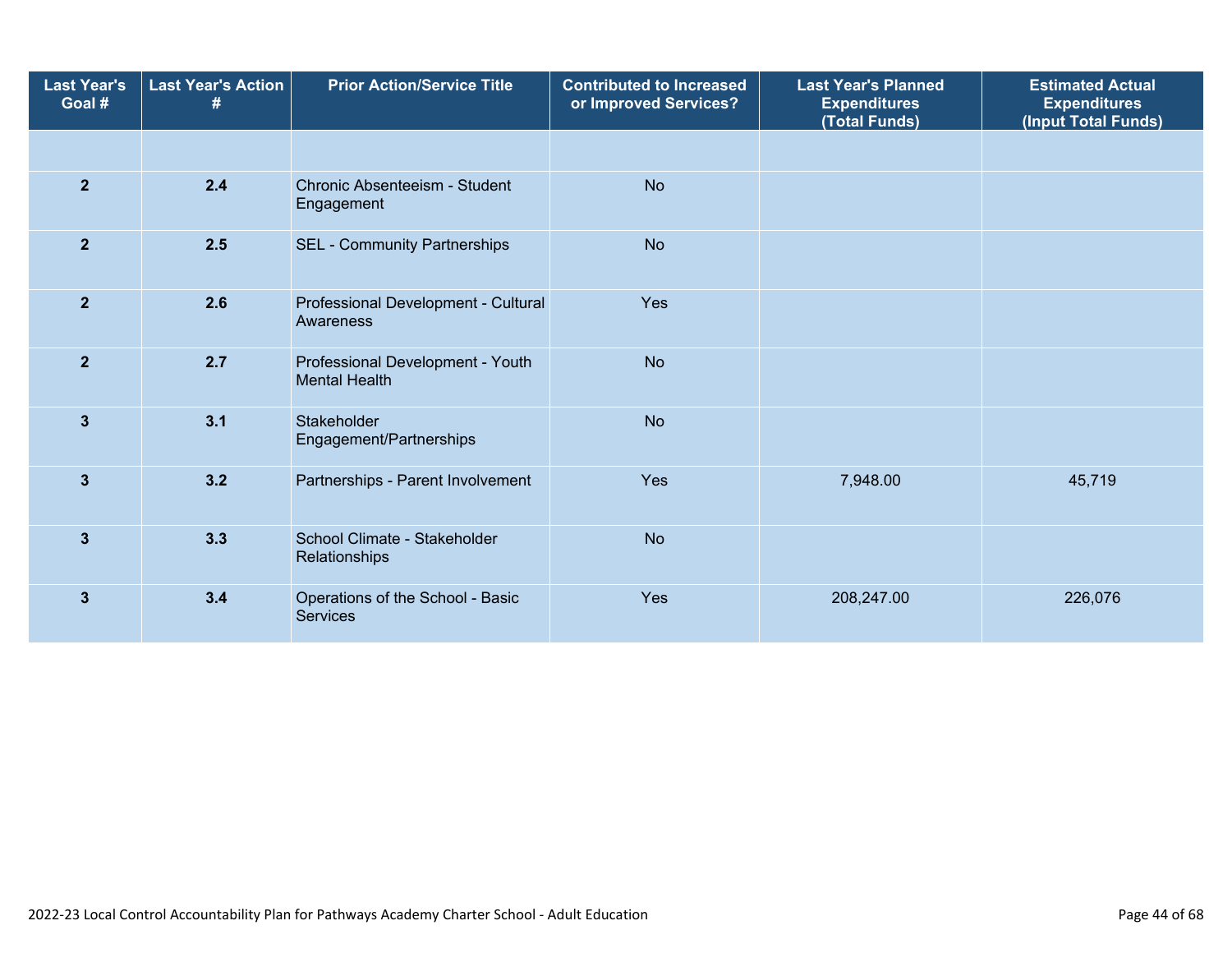### **2021-22 Contributing Actions Annual Update Table**

| 6. Estimated<br><b>LCFF</b><br><b>Supplemental</b><br>and/or<br><b>Concentration</b><br><b>Grants</b><br>(Input Dollar<br><b>Amount)</b> |                                   | 4. Total Planned<br><b>Contributing</b><br><b>Expenditures</b><br>(LCFF Funds) | 7. Total Estimated<br><b>Expenditures for</b><br><b>Contributing</b><br><b>Actions</b><br>(LCFF Funds) |                                                                     | <b>Difference</b><br><b>Between Planned</b><br>and Estimated<br><b>Expenditures for</b><br><b>Contributing</b><br><b>Actions</b><br>(Subtract 7 from<br>4) |  | <b>5. Total Planned</b><br>Percentage of<br><b>Improved</b><br>Services (%)                                    |  | 8. Total Estimated<br><b>Percentage of</b><br><b>Improved</b><br><b>Services</b><br>$(\%)$                        | <b>Difference</b><br><b>Between Planned</b><br>and Estimated<br>Percentage of<br><b>Improved</b><br><b>Services</b><br>(Subtract 5 from<br>8) |                                                                                            |
|------------------------------------------------------------------------------------------------------------------------------------------|-----------------------------------|--------------------------------------------------------------------------------|--------------------------------------------------------------------------------------------------------|---------------------------------------------------------------------|------------------------------------------------------------------------------------------------------------------------------------------------------------|--|----------------------------------------------------------------------------------------------------------------|--|-------------------------------------------------------------------------------------------------------------------|-----------------------------------------------------------------------------------------------------------------------------------------------|--------------------------------------------------------------------------------------------|
| \$240,775                                                                                                                                |                                   | \$290,109.00                                                                   | \$350,329.00                                                                                           |                                                                     | (\$60,220.00)                                                                                                                                              |  | $0.00\%$                                                                                                       |  | $0.00\%$                                                                                                          | $0.00\%$                                                                                                                                      |                                                                                            |
| Last<br>Year's<br>Goal #                                                                                                                 | Last<br>Year's<br><b>Action #</b> | <b>Prior Action/Service Title</b>                                              |                                                                                                        | <b>Contributing to</b><br>Increased or<br><b>Improved Services?</b> |                                                                                                                                                            |  | <b>Last Year's Planned</b><br><b>Expenditures for</b><br><b>Contributing</b><br><b>Actions (LCFF</b><br>Funds) |  | <b>Estimated Actual</b><br><b>Expenditures for</b><br><b>Contributing</b><br><b>Actions</b><br>(Input LCFF Funds) | <b>Planned Percentage</b><br>of Improved<br><b>Services</b>                                                                                   | <b>Estimated Actual</b><br>Percentage of<br><b>Improved Services</b><br>(Input Percentage) |
| 1                                                                                                                                        | 1.1                               |                                                                                | Academic Achievement -<br><b>Student Achievement</b>                                                   |                                                                     | Yes                                                                                                                                                        |  |                                                                                                                |  |                                                                                                                   |                                                                                                                                               |                                                                                            |
| 1                                                                                                                                        | 1.2                               | <b>Student Achievement -</b><br>Guidance Counselor                             |                                                                                                        | <b>Yes</b>                                                          |                                                                                                                                                            |  | \$73,914                                                                                                       |  | \$78,534                                                                                                          |                                                                                                                                               |                                                                                            |
| 2 <sup>1</sup>                                                                                                                           | 2.1                               | <b>School Climate</b>                                                          |                                                                                                        |                                                                     | <b>Yes</b>                                                                                                                                                 |  |                                                                                                                |  |                                                                                                                   |                                                                                                                                               |                                                                                            |
| 2 <sup>1</sup>                                                                                                                           | 2.6                               | Professional Development -<br><b>Cultural Awareness</b>                        |                                                                                                        |                                                                     | Yes                                                                                                                                                        |  |                                                                                                                |  |                                                                                                                   |                                                                                                                                               |                                                                                            |
| $\overline{\mathbf{3}}$                                                                                                                  | 3.2                               | Partnerships - Parent<br>Involvement                                           |                                                                                                        |                                                                     | Yes                                                                                                                                                        |  | \$7,948                                                                                                        |  | \$45,719                                                                                                          |                                                                                                                                               |                                                                                            |
| 3                                                                                                                                        | 3.4                               | Operations of the School -<br><b>Basic Services</b>                            |                                                                                                        |                                                                     | <b>Yes</b>                                                                                                                                                 |  | \$208,247                                                                                                      |  | \$226,076                                                                                                         |                                                                                                                                               |                                                                                            |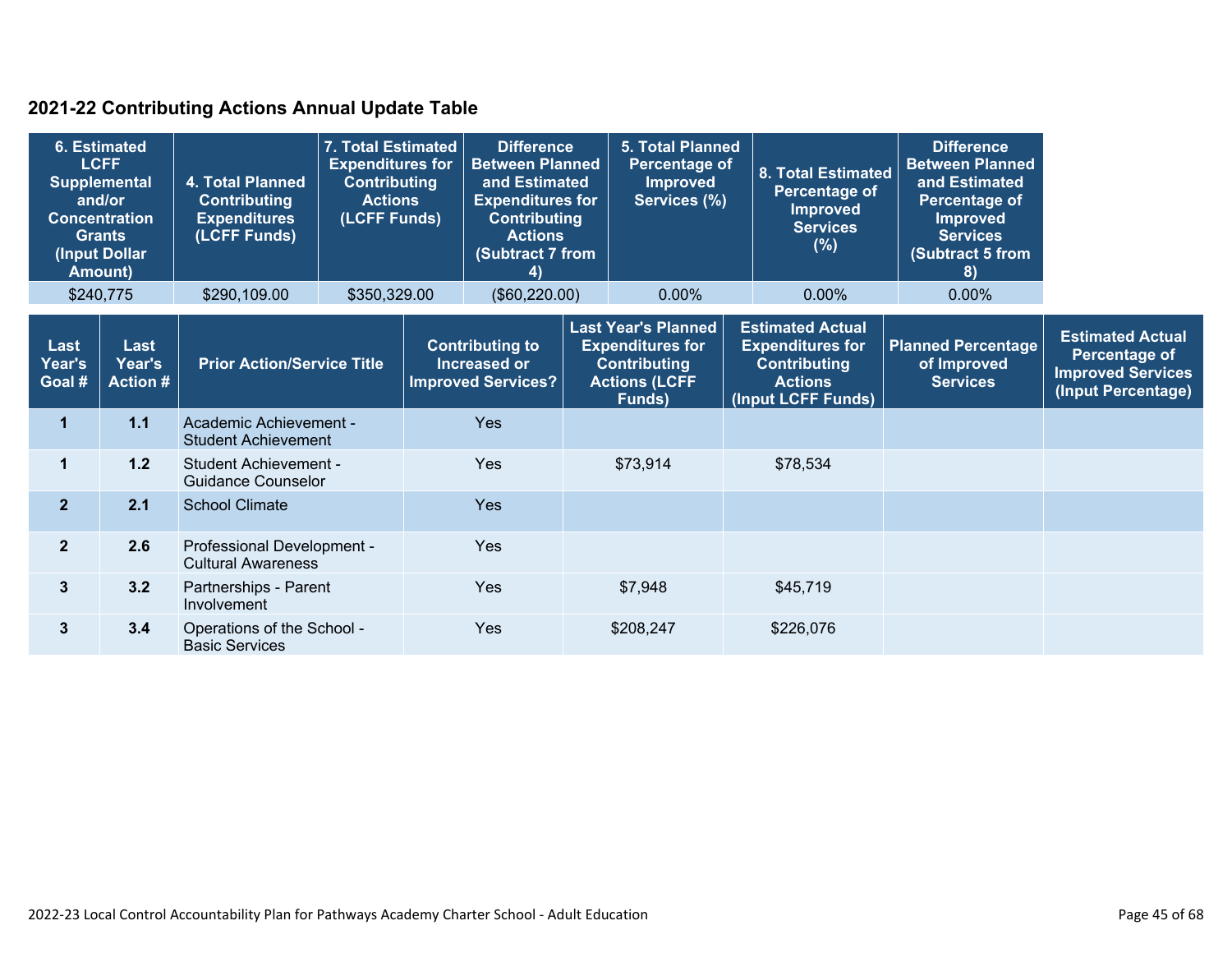### **2021-22 LCFF Carryover Table**

| 9. Estimated<br><b>Actual LCFF</b><br><b>Base Grant</b><br>(Input Dollar<br>Amount) | 6. Estimated<br><b>Actual LCFF</b><br><b>Supplemental</b><br>and/or<br><b>Concentration</b><br><b>Grants</b> | <b>LCFF</b><br>Carryover —<br>Percentage<br>(Percentage<br>from Prior<br>Year) | 10. Total<br><b>Percentage to</b><br>Increase or<br><b>Improve</b><br><b>Services for</b><br>the Current<br><b>School Year</b><br>(6 divided by $9$ $ $<br>+ Carryover<br>% | 7. Total<br><b>Estimated</b><br><b>Actual</b><br><b>Expenditures</b><br>for<br><b>Contributing</b><br><b>Actions</b><br>(LCFF Funds) | 8. Total<br><b>Estimated</b><br><b>Actual</b><br>Percentage of<br><b>Improved</b><br><b>Services</b><br>$(\%)$ | 11. Estimated<br><b>Actual</b><br>Percentage of<br>Increased or<br><b>Improved</b><br><b>Services</b><br>(7 divided by<br><b>9, plus 8)</b> | <b>12. LCFF</b><br>Carryover -<br>Dollar Amount<br>(Subtract 11<br>from 10 and<br>multiply by 9) | <b>13. LCFF</b><br>Carryover -<br><b>Percentage</b><br>(12 divided by<br>9) |
|-------------------------------------------------------------------------------------|--------------------------------------------------------------------------------------------------------------|--------------------------------------------------------------------------------|-----------------------------------------------------------------------------------------------------------------------------------------------------------------------------|--------------------------------------------------------------------------------------------------------------------------------------|----------------------------------------------------------------------------------------------------------------|---------------------------------------------------------------------------------------------------------------------------------------------|--------------------------------------------------------------------------------------------------|-----------------------------------------------------------------------------|
| \$794,400                                                                           | \$240,775                                                                                                    | $0\%$                                                                          | 30.31%                                                                                                                                                                      | \$350,329.00                                                                                                                         | $0.00\%$                                                                                                       | 44.10%                                                                                                                                      | \$0.00                                                                                           | $0.00\%$                                                                    |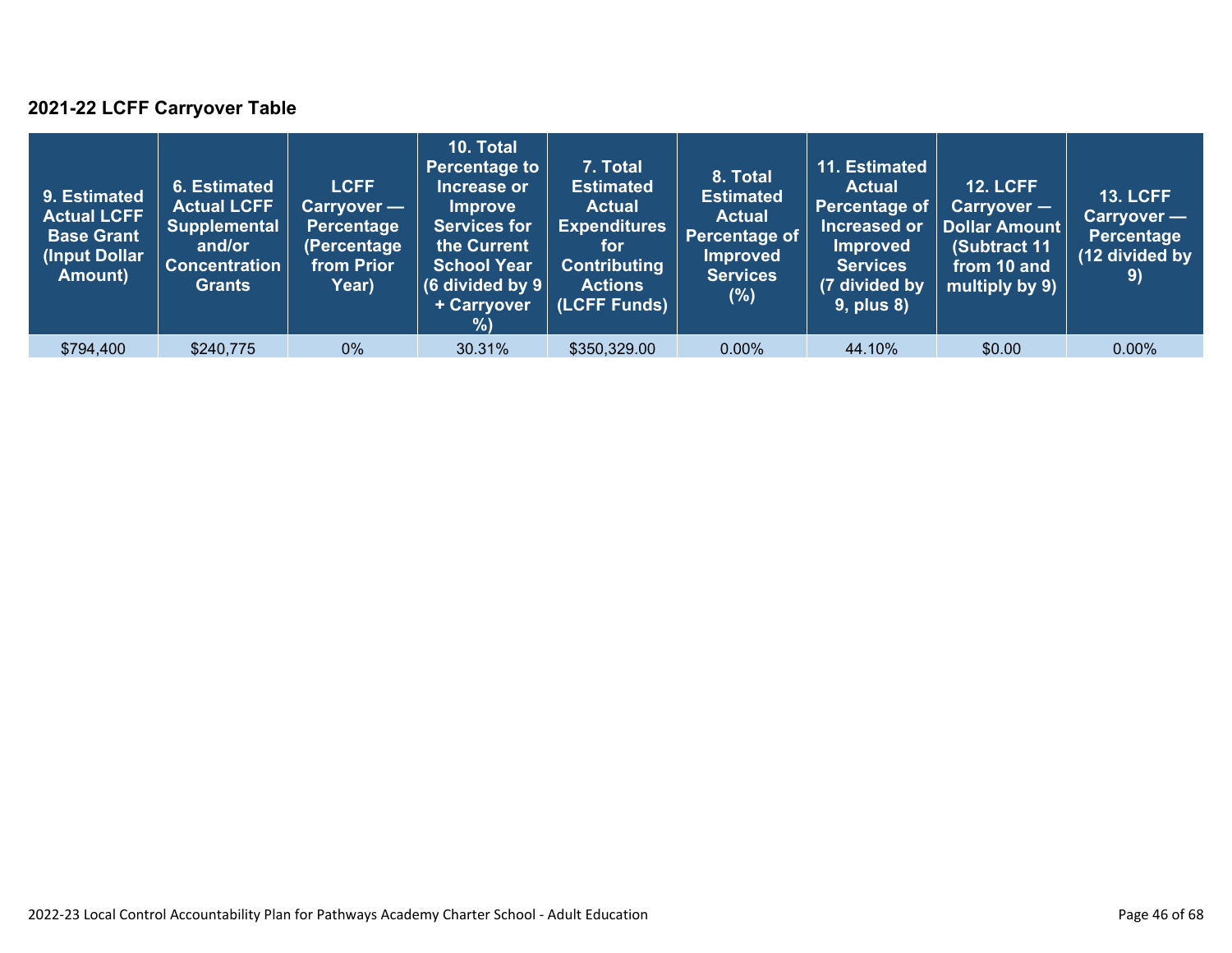# **Instructions**

Plan Summary

Engaging Educational Partners

Goals and Actions

Increased or Improved Services for Foster Youth, English Learners, and Low-Income Students

*For additional questions or technical assistance related to the completion of the Local Control and Accountability Plan (LCAP) template, please contact the local county office of education (COE), or the California Department of Education's (CDE's) Local Agency Systems Support Office, by phone at 916-319-0809 or by email at [lcff@cde.ca.gov](mailto:lcff@cde.ca.gov).*

# **Introduction and Instructions**

The Local Control Funding Formula (LCFF) requires local educational agencies (LEAs) to engage their local educational partners in an annual planning process to evaluate their progress within eight state priority areas encompassing all statutory metrics (COEs have 10 state priorities). LEAs document the results of this planning process in the LCAP using the template adopted by the State Board of Education.

The LCAP development process serves three distinct, but related functions:

- **Comprehensive Strategic Planning:** The process of developing and annually updating the LCAP supports comprehensive strategic planning (California *Education Code* [*EC*] Section 52064[e][1]). Strategic planning that is comprehensive connects budgetary decisions to teaching and learning performance data. LEAs should continually evaluate the hard choices they make about the use of limited resources to meet student and community needs to ensure opportunities and outcomes are improved for all students.
- **Meaningful Engagement of Educational Partners:** The LCAP development process should result in an LCAP that reflects decisions made through meaningful engagement (*EC* Section 52064[e][1]). Local educational partners possess valuable perspectives and insights about an LEA's programs and services. Effective strategic planning will incorporate these perspectives and insights in order to identify potential goals and actions to be included in the LCAP.
- **Accountability and Compliance:** The LCAP serves an important accountability function because aspects of the LCAP template require LEAs to show that they have complied with various requirements specified in the LCFF statutes and regulations, most notably:
	- o Demonstrating that LEAs are increasing or improving services for foster youth, English learners, and low-income students in proportion to the amount of additional funding those students generate under LCFF (*EC* Section 52064[b][4-6]).
	- o Establishing goals, supported by actions and related expenditures, that address the statutory priority areas and statutory metrics (*EC* sections 52064[b][1] and [2]).
	- o Annually reviewing and updating the LCAP to reflect progress toward the goals (*EC* Section 52064[b][7]).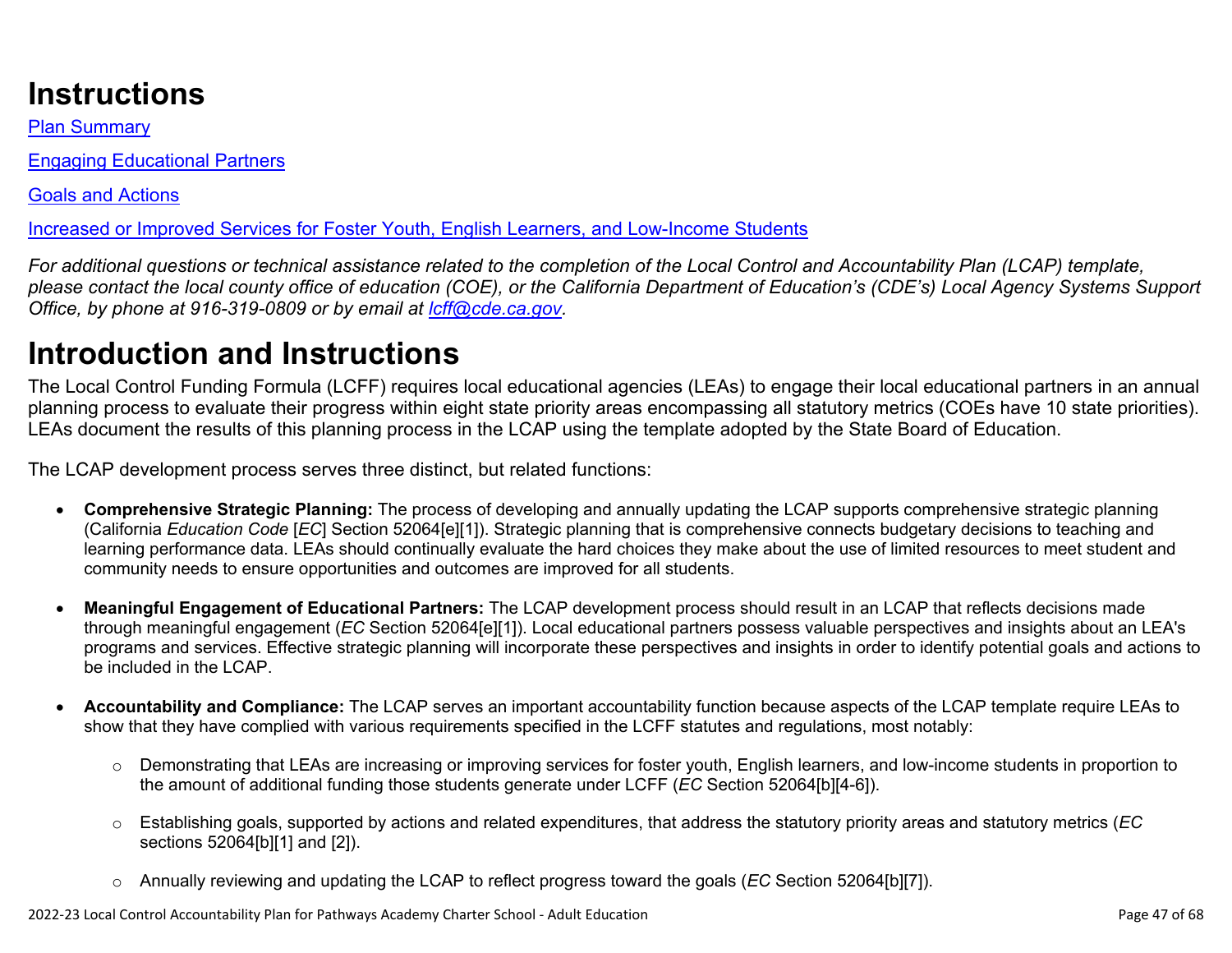The LCAP template, like each LEA's final adopted LCAP, is a document, not a process. LEAs must use the template to memorialize the outcome of their LCAP development process, which should: (a) reflect comprehensive strategic planning (b) through meaningful engagement with educational partners that (c) meets legal requirements, as reflected in the final adopted LCAP. The sections included within the LCAP template do not and cannot reflect the full development process, just as the LCAP template itself is not intended as a tool for engaging educational partners.

If a county superintendent of schools has jurisdiction over a single school district, the county board of education and the governing board of the school district may adopt and file for review and approval a single LCAP consistent with the requirements in *EC* sections 52060, 52062, 52066, 52068, and 52070. The LCAP must clearly articulate to which entity's budget (school district or county superintendent of schools) all budgeted and actual expenditures are aligned.

The revised LCAP template for the 2021–22, 2022–23, and 2023–24 school years reflects statutory changes made through Assembly Bill 1840 (Committee on Budget), Chapter 243, Statutes of 2018. These statutory changes enhance transparency regarding expenditures on actions included in the LCAP, including actions that contribute to meeting the requirement to increase or improve services for foster youth, English learners, and low-income students, and to streamline the information presented within the LCAP to make adopted LCAPs more accessible for educational partners and the public.

At its most basic, the adopted LCAP should attempt to distill not just what the LEA is doing for students in transitional kindergarten through grade twelve (TK–12), but also allow educational partners to understand why, and whether those strategies are leading to improved opportunities and outcomes for students. LEAs are strongly encouraged to use language and a level of detail in their adopted LCAPs intended to be meaningful and accessible for the LEA's diverse educational partners and the broader public.

In developing and finalizing the LCAP for adoption, LEAs are encouraged to keep the following overarching frame at the forefront of the strategic planning and educational partner engagement functions:

Given present performance across the state priorities and on indicators in the California School Dashboard (Dashboard), how is the LEA using its budgetary resources to respond to TK–12 student and community needs, and address any performance gaps, including by meeting its obligation to increase or improve services for foster youth, English learners, and low-income students?

LEAs are encouraged to focus on a set of metrics and actions that the LEA believes, based on input gathered from educational partners, research, and experience, will have the biggest impact on behalf of its TK–12 students.

These instructions address the requirements for each section of the LCAP, but may include information about effective practices when developing the LCAP and completing the LCAP itself. Additionally, information is included at the beginning of each section emphasizing the purpose that each section serves.

# **Plan Summary Purpose**

2022-23 Local Control Accountability Plan for Pathways Academy Charter School - Adult Education Page 48 of 68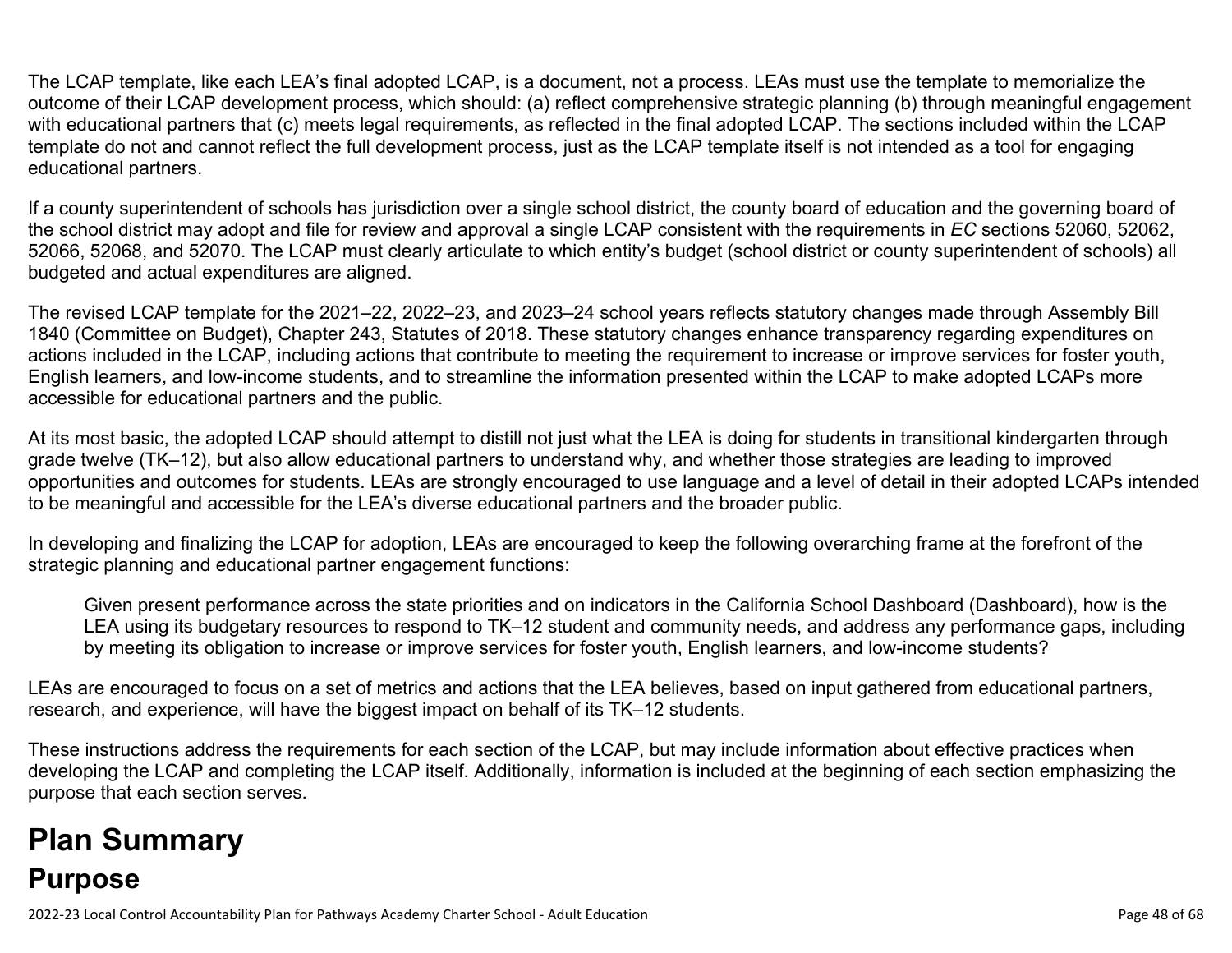A well-developed Plan Summary section provides a meaningful context for the LCAP. This section provides information about an LEA's community as well as relevant information about student needs and performance. In order to provide a meaningful context for the rest of the LCAP, the content of this section should be clearly and meaningfully related to the content included in the subsequent sections of the LCAP.

## **Requirements and Instructions**

*General Information* – Briefly describe the LEA, its schools, and its students in grades TK–12, as applicable to the LEA. For example, information about an LEA in terms of geography, enrollment, or employment, the number and size of specific schools, recent community challenges, and other such information as an LEA wishes to include can enable a reader to more fully understand an LEA's LCAP.

*Reflections: Successes* – Based on a review of performance on the state indicators and local performance indicators included in the Dashboard, progress toward LCAP goals, local self-assessment tools, input from educational partners, and any other information, what progress is the LEA most proud of and how does the LEA plan to maintain or build upon that success? This may include identifying specific examples of how past increases or improvements in services for foster youth, English learners, and low-income students have led to improved performance for these students.

*Reflections: Identified Need* – Referring to the Dashboard, identify: (a) any state indicator for which overall performance was in the "Red" or "Orange" performance category or any local indicator where the LEA received a "Not Met" or "Not Met for Two or More Years" rating AND (b) any state indicator for which performance for any student group was two or more performance levels below the "all student*"* performance. What steps is the LEA planning to take to address these areas of low performance and performance gaps? An LEA that is required to include a goal to address one or more consistently low-performing student groups or low-performing schools must identify that it is required to include this goal and must also identify the applicable student group(s) and/or school(s). Other needs may be identified using locally collected data including data collected to inform the self-reflection tools and reporting local indicators on the Dashboard.

*LCAP Highlights* – Identify and briefly summarize the key features of this year's LCAP.

*Comprehensive Support and Improvement* – An LEA with a school or schools identified for comprehensive support and improvement (CSI) under the Every Student Succeeds Act must respond to the following prompts:

- **Schools Identified**: Identify the schools within the LEA that have been identified for CSI.
- **Support for Identified Schools**: Describe how the LEA has or will support the identified schools in developing CSI plans that included a school-level needs assessment, evidence-based interventions, and the identification of any resource inequities to be addressed through the implementation of the CSI plan.
- **Monitoring and Evaluating Effectiveness**: Describe how the LEA will monitor and evaluate the implementation and effectiveness of the CSI plan to support student and school improvement.

# **Engaging Educational Partners**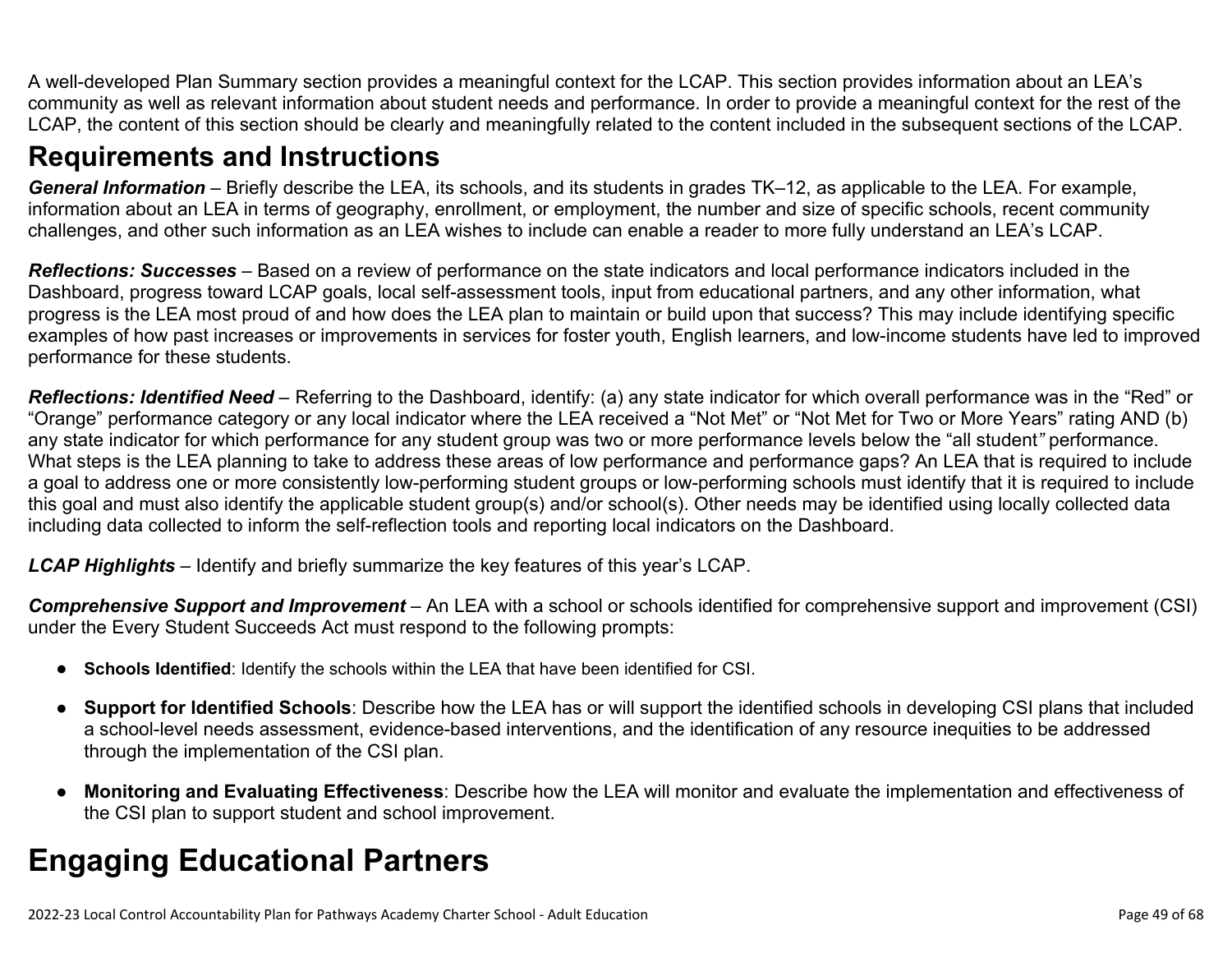## **Purpose**

Significant and purposeful engagement of parents, students, educators, and other educational partners, including those representing the student groups identified by LCFF, is critical to the development of the LCAP and the budget process. Consistent with statute, such engagement should support comprehensive strategic planning, accountability, and improvement across the state priorities and locally identified priorities (*EC* Section 52064[e][1]). Engagement of educational partners is an ongoing, annual process.

This section is designed to reflect how the engagement of educational partners influenced the decisions reflected in the adopted LCAP. The goal is to allow educational partners that participated in the LCAP development process and the broader public understand how the LEA engaged educational partners and the impact of that engagement. LEAs are encouraged to keep this goal in the forefront when completing this section.

Statute and regulations specify the educational partners that school districts and COEs must consult when developing the LCAP: teachers, principals, administrators, other school personnel, local bargaining units of the LEA, parents, and students. Before adopting the LCAP, school districts and COEs must share it with the Parent Advisory Committee and, if applicable, to its English Learner Parent Advisory Committee. The superintendent is required by statute to respond in writing to the comments received from these committees. School districts and COEs must also consult with the special education local plan area administrator(s) when developing the LCAP.

Statute requires charter schools to consult with teachers, principals, administrators, other school personnel, parents, and students in developing the LCAP. The LCAP should also be shared with, and LEAs should request input from, schoolsite-level advisory groups, as applicable (e.g., schoolsite councils, English Learner Advisory Councils, student advisory groups, etc.), to facilitate alignment between schoolsite and district-level goals and actions.

Information and resources that support effective engagement, define student consultation, and provide the requirements for advisory group composition, can be found under Resources on the following web page of the CDE's website: <https://www.cde.ca.gov/re/lc/>.

## **Requirements and Instructions**

Below is an excerpt from the 2018–19 *Guide for Annual Audits of K–12 Local Education Agencies and State Compliance Reporting*, which is provided to highlight the legal requirements for engagement of educational partners in the LCAP development process:

### **Local Control and Accountability Plan:**

For county offices of education and school districts only, verify the LEA:

- a) Presented the local control and accountability plan to the parent advisory committee in accordance with Education Code section 52062(a)(1) or 52068(a)(1), as appropriate.
- b) If applicable, presented the local control and accountability plan to the English learner parent advisory committee, in accordance with Education Code section 52062(a)(2) or 52068(a)(2), as appropriate.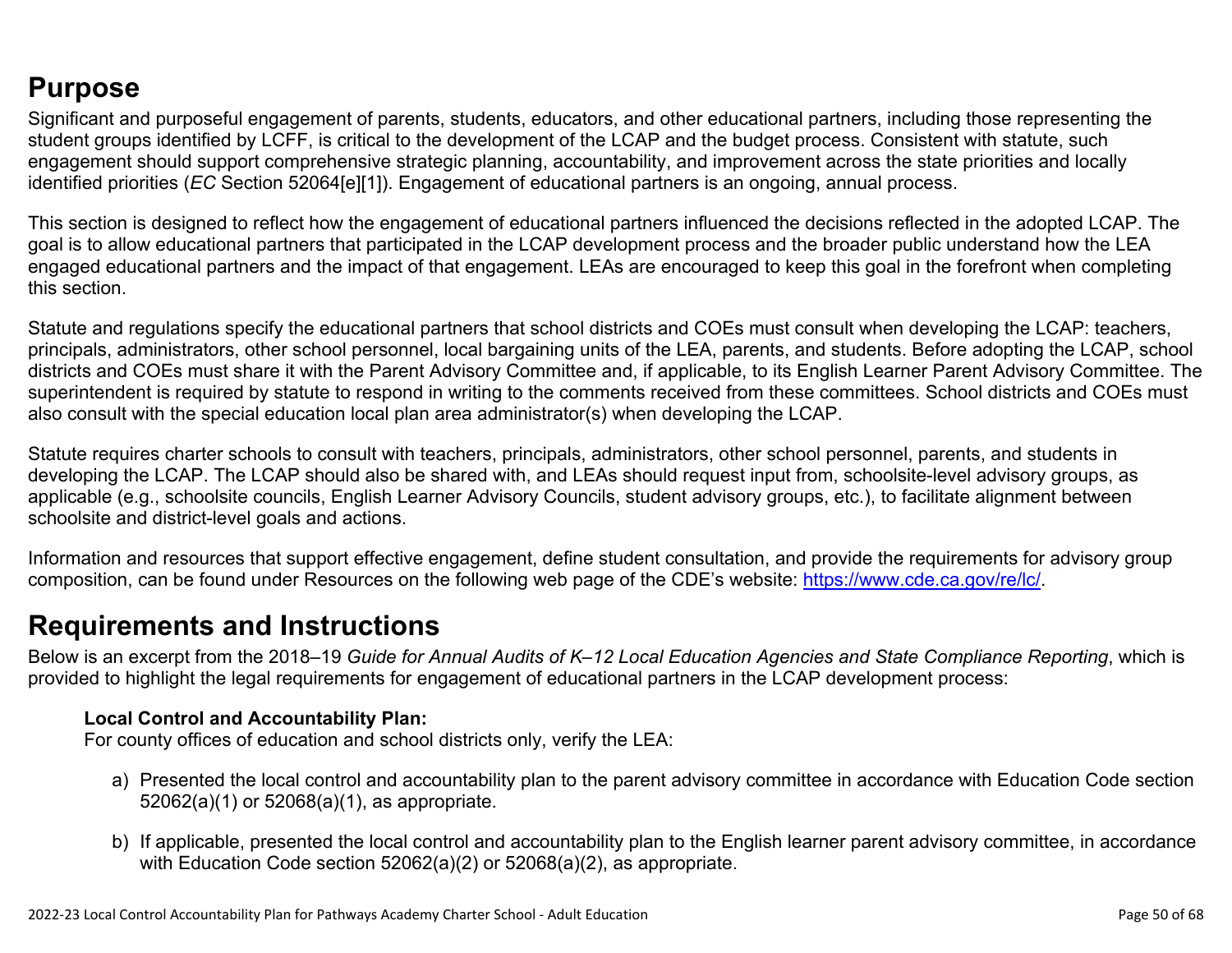- c) Notified members of the public of the opportunity to submit comments regarding specific actions and expenditures proposed to be included in the local control and accountability plan in accordance with Education Code section 52062(a)(3) or 52068(a)(3), as appropriate.
- d) Held at least one public hearing in accordance with Education Code section 52062(b)(1) or 52068(b)(1), as appropriate.
- e) Adopted the local control and accountability plan in a public meeting in accordance with Education Code section 52062(b)(2) or 52068(b)(2), as appropriate.

**Prompt 1**: "A summary of the process used to engage educational partners and how this engagement was considered before finalizing the LCAP."

Describe the engagement process used by the LEA to involve educational partners in the development of the LCAP, including, at a minimum, describing how the LEA met its obligation to consult with all statutorily required educational partners as applicable to the type of LEA. A sufficient response to this prompt must include general information about the timeline of the process and meetings or other engagement strategies with educational partners. A response may also include information about an LEA's philosophical approach to engaging its educational partners.

**Prompt 2:** "A summary of the feedback provided by specific educational partners."

Describe and summarize the feedback provided by specific educational partners. A sufficient response to this prompt will indicate ideas, trends, or inputs that emerged from an analysis of the feedback received from educational partners.

**Prompt 3**: "A description of the aspects of the LCAP that were influenced by specific input from educational partners."

A sufficient response to this prompt will provide educational partners and the public with clear, specific information about how the engagement process influenced the development of the LCAP. The response must describe aspects of the LCAP that were influenced by or developed in response to the educational partner feedback described in response to Prompt 2. This may include a description of how the LEA prioritized requests of educational partners within the context of the budgetary resources available or otherwise prioritized areas of focus within the LCAP. For the purposes of this prompt, "aspects" of an LCAP that may have been influenced by educational partner input can include, but are not necessarily limited to:

- Inclusion of a goal or decision to pursue a Focus Goal (as described below)
- Inclusion of metrics other than the statutorily required metrics
- Determination of the desired outcome on one or more metrics
- Inclusion of performance by one or more student groups in the Measuring and Reporting Results subsection
- Inclusion of action(s) or a group of actions
- Elimination of action(s) or group of actions
- Changes to the level of proposed expenditures for one or more actions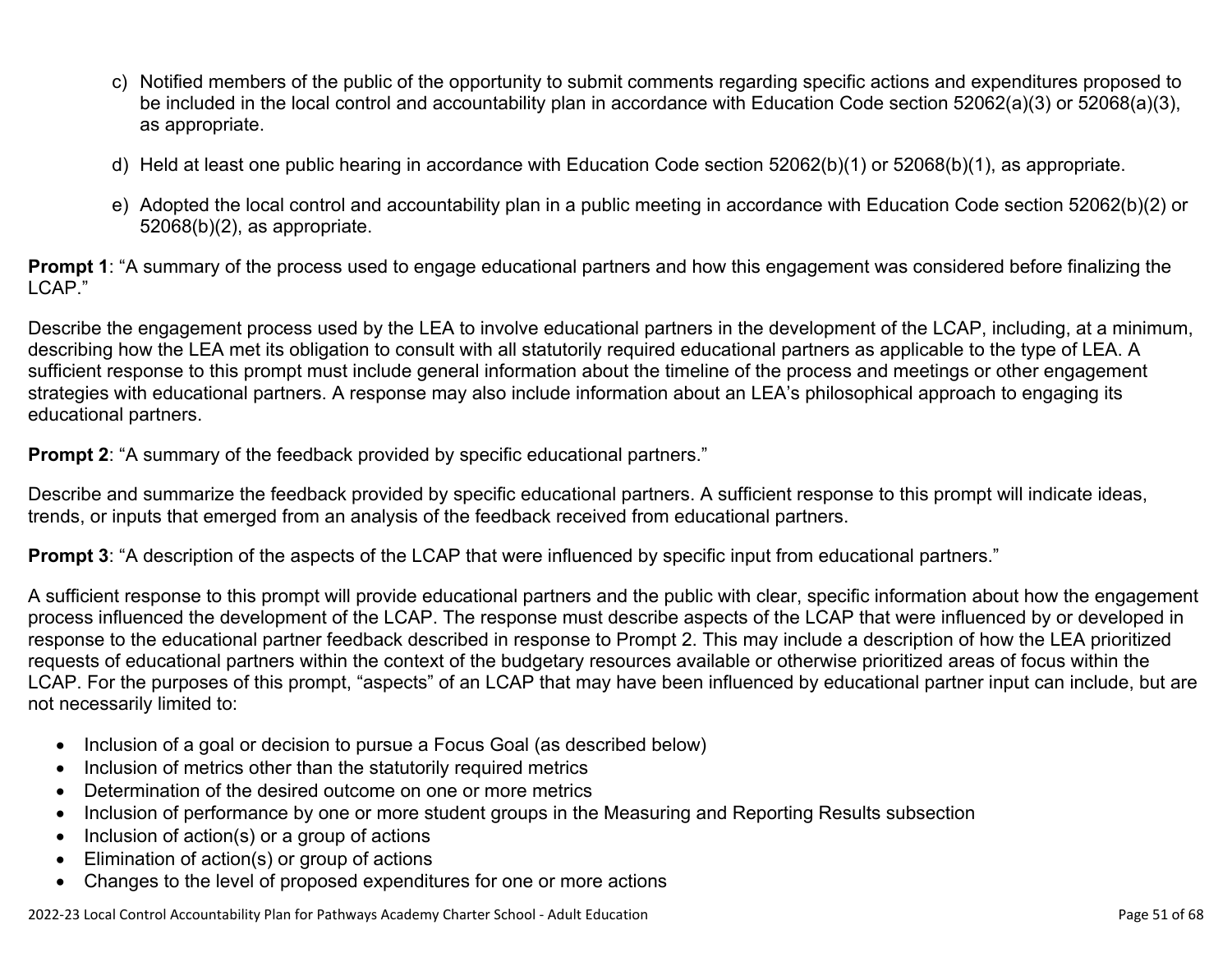- Inclusion of action(s) as contributing to increased or improved services for unduplicated services
- Determination of effectiveness of the specific actions to achieve the goal
- Determination of material differences in expenditures
- Determination of changes made to a goal for the ensuing LCAP year based on the annual update process
- Determination of challenges or successes in the implementation of actions

# **Goals and Actions**

## **Purpose**

Well-developed goals will clearly communicate to educational partners what the LEA plans to accomplish, what the LEA plans to do in order to accomplish the goal, and how the LEA will know when it has accomplished the goal. A goal statement, associated metrics and expected outcomes, and the actions included in the goal should be in alignment. The explanation for why the LEA included a goal is an opportunity for LEAs to clearly communicate to educational partners and the public why, among the various strengths and areas for improvement highlighted by performance data and strategies and actions that could be pursued, the LEA decided to pursue this goal, and the related metrics, expected outcomes, actions, and expenditures.

A well-developed goal can be focused on the performance relative to a metric or metrics for all students, a specific student group(s), narrowing performance gaps, or implementing programs or strategies expected to impact outcomes. LEAs should assess the performance of their student groups when developing goals and the related actions to achieve such goals.

## **Requirements and Instructions**

LEAs should prioritize the goals, specific actions, and related expenditures included within the LCAP within one or more state priorities. LEAs should consider performance on the state and local indicators, including their locally collected and reported data for the local indicators that are included in the Dashboard in determining whether and how to prioritize its goals within the LCAP.

In order to support prioritization of goals, the LCAP template provides LEAs with the option of developing three different kinds of goals:

- Focus Goal: A Focus Goal is relatively more concentrated in scope and may focus on a fewer number of metrics to measure improvement. A Focus Goal statement will be time bound and make clear how the goal is to be measured.
- Broad Goal: A Broad Goal is relatively less concentrated in its scope and may focus on improving performance across a wide range of metrics.
- Maintenance of Progress Goal: A Maintenance of Progress Goal includes actions that may be ongoing without significant changes and allows an LEA to track performance on any metrics not addressed in the other goals of the LCAP.

At a minimum, the LCAP must address all LCFF priorities and associated metrics.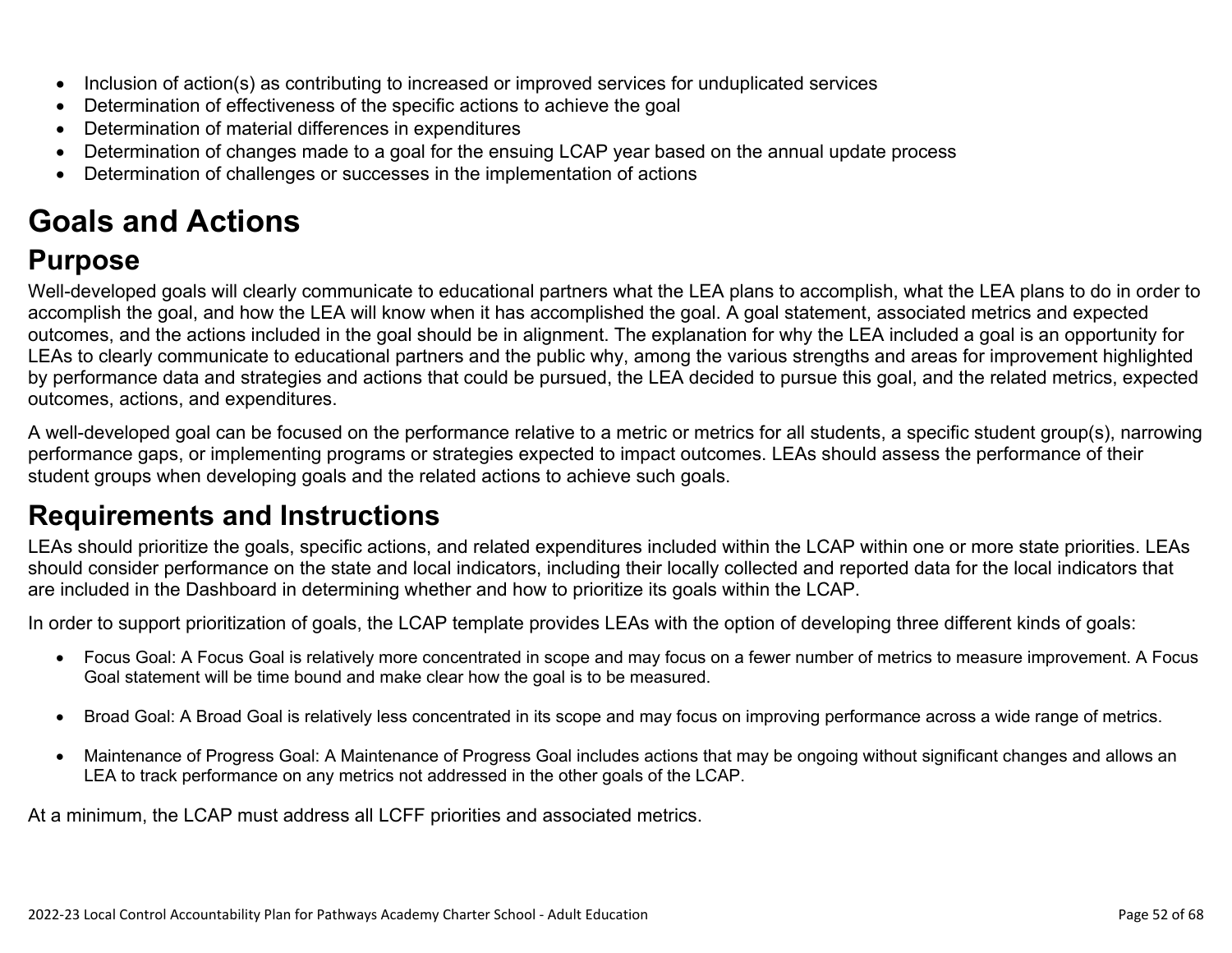### **Focus Goal(s)**

**Goal Description:** The description provided for a Focus Goal must be specific, measurable, and time bound. An LEA develops a Focus Goal to address areas of need that may require or benefit from a more specific and data intensive approach. The Focus Goal can explicitly reference the metric(s) by which achievement of the goal will be measured and the time frame according to which the LEA expects to achieve the goal.

**Explanation of why the LEA has developed this goal:** Explain why the LEA has chosen to prioritize this goal. An explanation must be based on Dashboard data or other locally collected data. LEAs must describe how the LEA identified this goal for focused attention, including relevant consultation with educational partners. LEAs are encouraged to promote transparency and understanding around the decision to pursue a focus goal.

### **Broad Goal**

Goal Description: Describe what the LEA plans to achieve through the actions included in the goal. The description of a broad goal will be clearly aligned with the expected measurable outcomes included for the goal. The goal description organizes the actions and expected outcomes in a cohesive and consistent manner. A goal description is specific enough to be measurable in either quantitative or qualitative terms. A broad goal is not as specific as a focus goal. While it is specific enough to be measurable, there are many different metrics for measuring progress toward the goal.

**Explanation of why the LEA has developed this goal:** Explain why the LEA developed this goal and how the actions and metrics grouped together will help achieve the goal.

### **Maintenance of Progress Goal**

**Goal Description:** Describe how the LEA intends to maintain the progress made in the LCFF State Priorities not addressed by the other goals in the LCAP. Use this type of goal to address the state priorities and applicable metrics not addressed within the other goals in the LCAP. The state priorities and metrics to be addressed in this section are those for which the LEA, in consultation with educational partners, has determined to maintain actions and monitor progress while focusing implementation efforts on the actions covered by other goals in the LCAP.

**Explanation of why the LEA has developed this goal**: Explain how the actions will sustain the progress exemplified by the related metrics.

#### **Required Goals**

In general, LEAs have flexibility in determining what goals to include in the LCAP and what those goals will address; however, beginning with the development of the 2022–23 LCAP, LEAs that meet certain criteria are required to include a specific goal in their LCAP.

**Consistently low-performing student group(s) criteria:** An LEA is eligible for Differentiated Assistance for three or more consecutive years based on the performance of the same student group or groups in the Dashboard. A list of the LEAs required to include a goal in the LCAP based on student group performance, and the student group(s) that lead to identification, may be found on the CDE's Local Control Funding Formula web page at [https://www.cde.ca.gov/fg/aa/lc/.](https://www.cde.ca.gov/fg/aa/lc/)

2022-23 Local Control Accountability Plan for Pathways Academy Charter School - Adult Education Page 53 of 68 • **Consistently low-performing student group(s) goal requirement:** An LEA meeting the consistently low-performing student group(s) criteria must include a goal in its LCAP focused on improving the performance of the student group or groups that led to the LEA's eligibility for Differentiated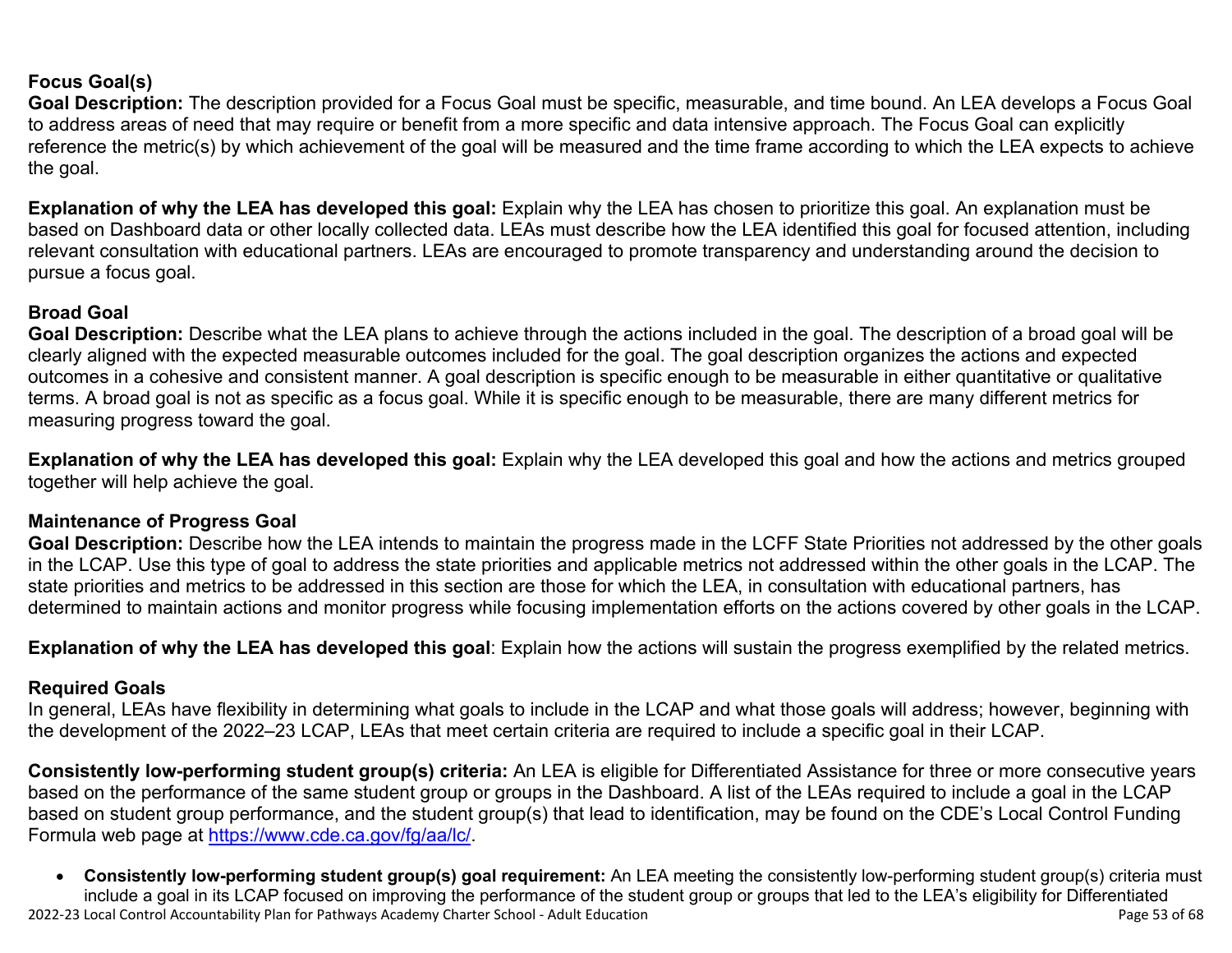Assistance. This goal must include metrics, outcomes, actions, and expenditures specific to addressing the needs of, and improving outcomes for, this student group or groups. An LEA required to address multiple student groups is not required to have a goal to address each student group; however, each student group must be specifically addressed in the goal. This requirement may not be met by combining this required goal with another goal.

- **Goal Description:** Describe the outcomes the LEA plans to achieve to address the needs of, and improve outcomes for, the student group or groups that led to the LEA's eligibility for Differentiated Assistance.
- **Explanation of why the LEA has developed this goal**: Explain why the LEA is required to develop this goal, including identifying the student group(s) that lead to the LEA being required to develop this goal, how the actions and associated metrics included in this goal differ from previous efforts to improve outcomes for the student group(s), and why the LEA believes the actions, metrics, and expenditures included in this goal will help achieve the outcomes identified in the goal description.

**Low-performing school(s) criteria:** The following criteria only applies to a school district or COE with two or more schools; it does not apply to a single-school district. A school district or COE has one or more schools that, for two consecutive years, received the two lowest performance levels on all but one of the state indicators for which the school(s) receive performance levels in the Dashboard and the performance of the "All Students" student group for the LEA is at least one performance level higher in all of those indicators. A list of the LEAs required to include a goal in the LCAP based on school performance, and the school(s) that lead to identification, may be found on the CDE's Local Control Funding Formula web page at [https://www.cde.ca.gov/fg/aa/lc/.](https://www.cde.ca.gov/fg/aa/lc/)

- **Low-performing school(s) goal requirement:** A school district or COE meeting the low-performing school(s) criteria must include a goal in its LCAP focusing on addressing the disparities in performance between the school(s) and the LEA as a whole. This goal must include metrics, outcomes, actions, and expenditures specific to addressing the needs of, and improving outcomes for, the students enrolled at the low-performing school or schools. An LEA required to address multiple schools is not required to have a goal to address each school; however, each school must be specifically addressed in the goal. This requirement may not be met by combining this goal with another goal.
- **Goal Description:** Describe what outcomes the LEA plans to achieve to address the disparities in performance between the students enrolled at the low-performing school(s) and the students enrolled at the LEA as a whole.
- **Explanation of why the LEA has developed this goal**: Explain why the LEA is required to develop this goal, including identifying the schools(s) that lead to the LEA being required to develop this goal; how the actions and associated metrics included in this goal differ from previous efforts to improve outcomes for the school(s); and why the LEA believes the actions, metrics, and expenditures included in this goal will help achieve the outcomes for students enrolled at the low-performing school or schools identified in the goal description.

#### **Measuring and Reporting Results:**

For each LCAP year, identify the metric(s) that the LEA will use to track progress toward the expected outcomes. LEAs are encouraged to identify metrics for specific student groups, as appropriate, including expected outcomes that would reflect narrowing of any existing performance gaps.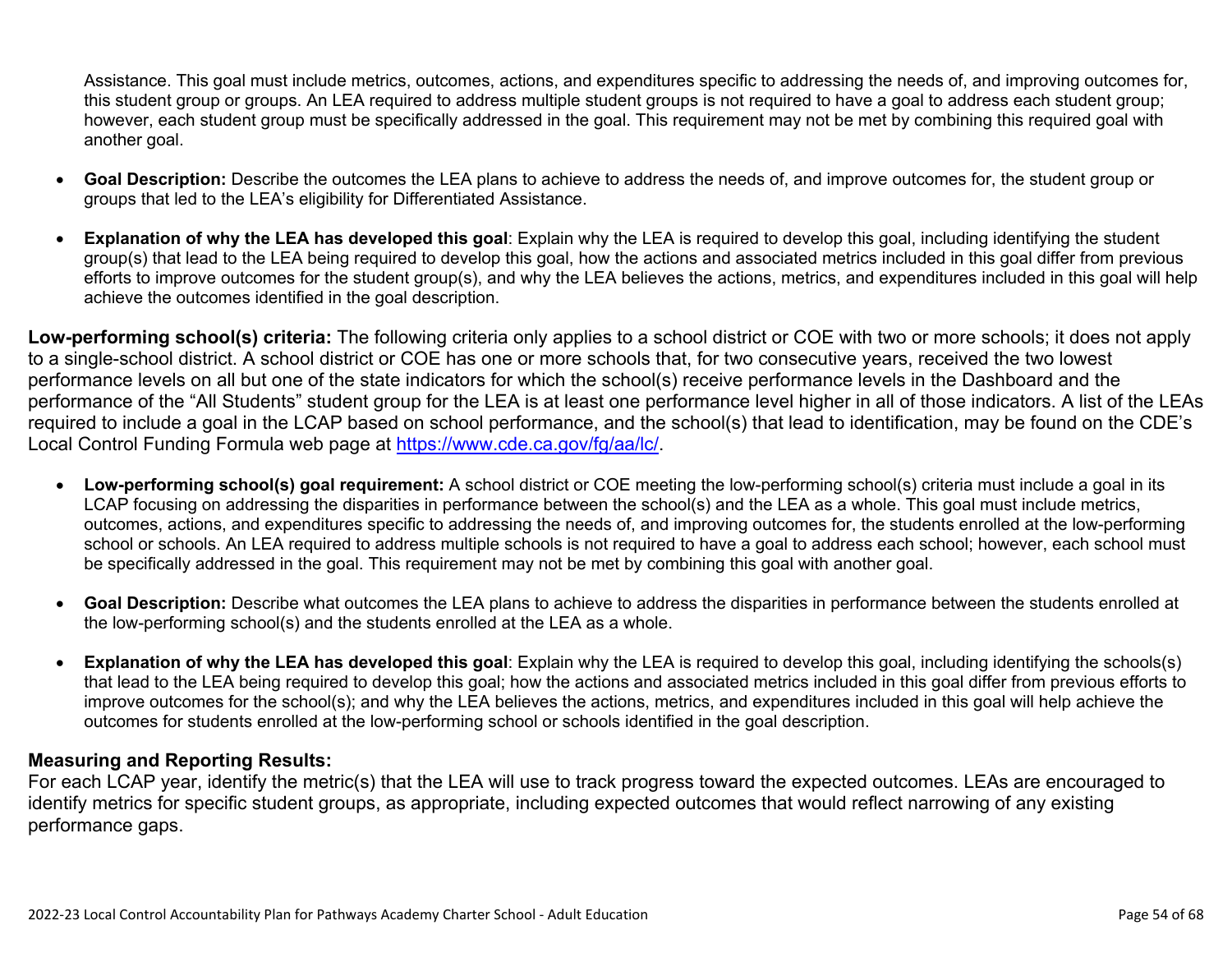Include in the baseline column the most recent data associated with this metric available at the time of adoption of the LCAP for the first year of the three-year plan. LEAs may use data as reported on the 2019 Dashboard for the baseline of a metric only if that data represents the most recent available (e.g., high school graduation rate).

Using the most recent data available may involve reviewing data the LEA is preparing for submission to the California Longitudinal Pupil Achievement Data System (CALPADS) or data that the LEA has recently submitted to CALPADS. Because final 2020–21 outcomes on some metrics may not be computable at the time the 2021–24 LCAP is adopted (e.g., graduation rate, suspension rate), the most recent data available may include a point in time calculation taken each year on the same date for comparability purposes.

The baseline data shall remain unchanged throughout the three-year LCAP.

Complete the table as follows:

- **Metric**: Indicate how progress is being measured using a metric.
- **Baseline**: Enter the baseline when completing the LCAP for 2021–22. As described above, the baseline is the most recent data associated with a metric. Indicate the school year to which the data applies, consistent with the instructions above.
- **Year 1 Outcome**: When completing the LCAP for 2022–23, enter the most recent data available. Indicate the school year to which the data applies, consistent with the instructions above.
- **Year 2 Outcome**: When completing the LCAP for 2023–24, enter the most recent data available. Indicate the school year to which the data applies, consistent with the instructions above.
- **Year 3 Outcome**: When completing the LCAP for 2024–25, enter the most recent data available. Indicate the school year to which the data applies, consistent with the instructions above. The 2024–25 LCAP will be the first year in the next three-year cycle. Completing this column will be part of the Annual Update for that year.
- **Desired Outcome for 2023**–**24**: When completing the first year of the LCAP, enter the desired outcome for the relevant metric the LEA expects to achieve by the end of the 2023–24 LCAP year.

Timeline for completing the "**Measuring and Reporting Results**" part of the Goal.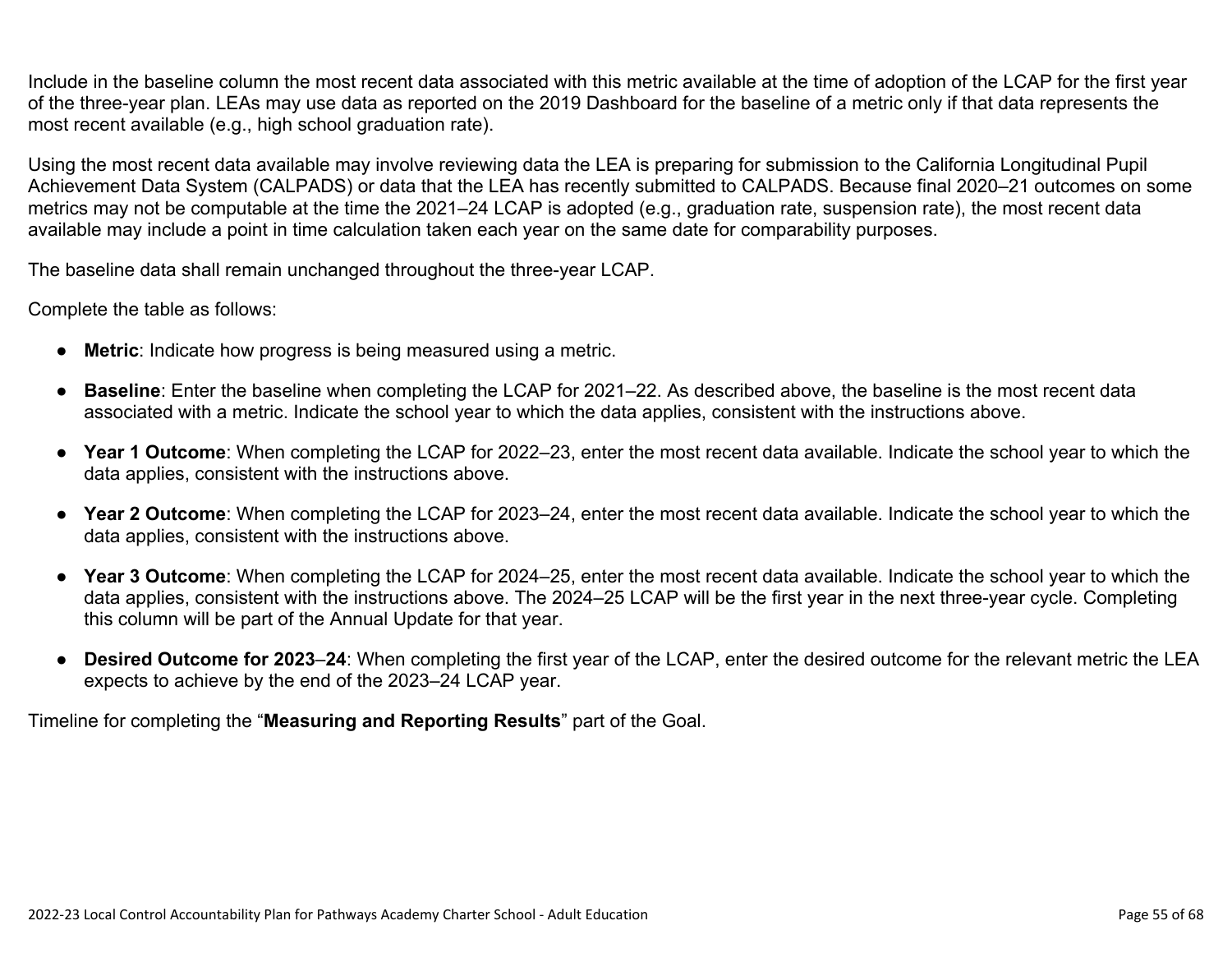| <b>Metric</b>                                                                    | <b>Baseline</b>                                                                  | Year 1 Outcome                                                                                              | Year 2 Outcome                                                                                              | Year 3 Outcome                                                                                              | <b>Desired Outcome</b><br>for Year 3<br>$(2023 - 24)$                                                              |
|----------------------------------------------------------------------------------|----------------------------------------------------------------------------------|-------------------------------------------------------------------------------------------------------------|-------------------------------------------------------------------------------------------------------------|-------------------------------------------------------------------------------------------------------------|--------------------------------------------------------------------------------------------------------------------|
| Enter information<br>in this box when<br>completing the<br>LCAP for 2021-<br>22. | Enter information<br>in this box when<br>completing the<br>LCAP for 2021-<br>22. | Enter information<br>in this box when<br>completing the<br>LCAP for 2022-<br>23. Leave blank<br>until then. | Enter information<br>in this box when<br>completing the<br>LCAP for 2023-<br>24. Leave blank<br>until then. | Enter information<br>in this box when<br>completing the<br>LCAP for 2024-<br>25. Leave blank<br>until then. | Enter information<br>in this box when<br>completing the<br>LCAP for 2021-<br>22 or when<br>adding a new<br>metric. |

The metrics may be quantitative or qualitative; but at minimum, an LEA's LCAP must include goals that are measured using all of the applicable metrics for the related state priorities, in each LCAP year as applicable to the type of LEA. To the extent a state priority does not specify one or more metrics (e.g., implementation of state academic content and performance standards), the LEA must identify a metric to use within the LCAP. For these state priorities, LEAs are encouraged to use metrics based on or reported through the relevant self-reflection tool for local indicators within the Dashboard.

*Actions*: Enter the action number. Provide a short title for the action. This title will also appear in the action tables. Provide a description of the action. Enter the total amount of expenditures associated with this action. Budgeted expenditures from specific fund sources will be provided in the summary tables. Indicate whether the action contributes to meeting the increase or improved services requirement as described in the Increased or Improved Services section using a "Y" for Yes or an "N" for No. (**Note:** for each such action offered on an LEA-wide or schoolwide basis, the LEA will need to provide additional information in the Increased or Improved Summary Section to address the requirements in *California Code of Regulations*, Title 5 [5 *CCR*] Section 15496(b) in the Increased or Improved Services Section of the LCAP).

*Actions for English Learners:* School districts, COEs, and charter schools that have a numerically significant English learner student subgroup must include specific actions in the LCAP related to, at a minimum, the language acquisition programs, as defined in *EC* Section 306, provided to students and professional development activities specific to English learners.

*Actions for Foster Youth*: School districts, COEs, and charter schools that have a numerically significant Foster Youth student subgroup are encouraged to include specific actions in the LCAP designed to meet needs specific to Foster Youth students.

#### **Goal Analysis:**

Enter the LCAP Year.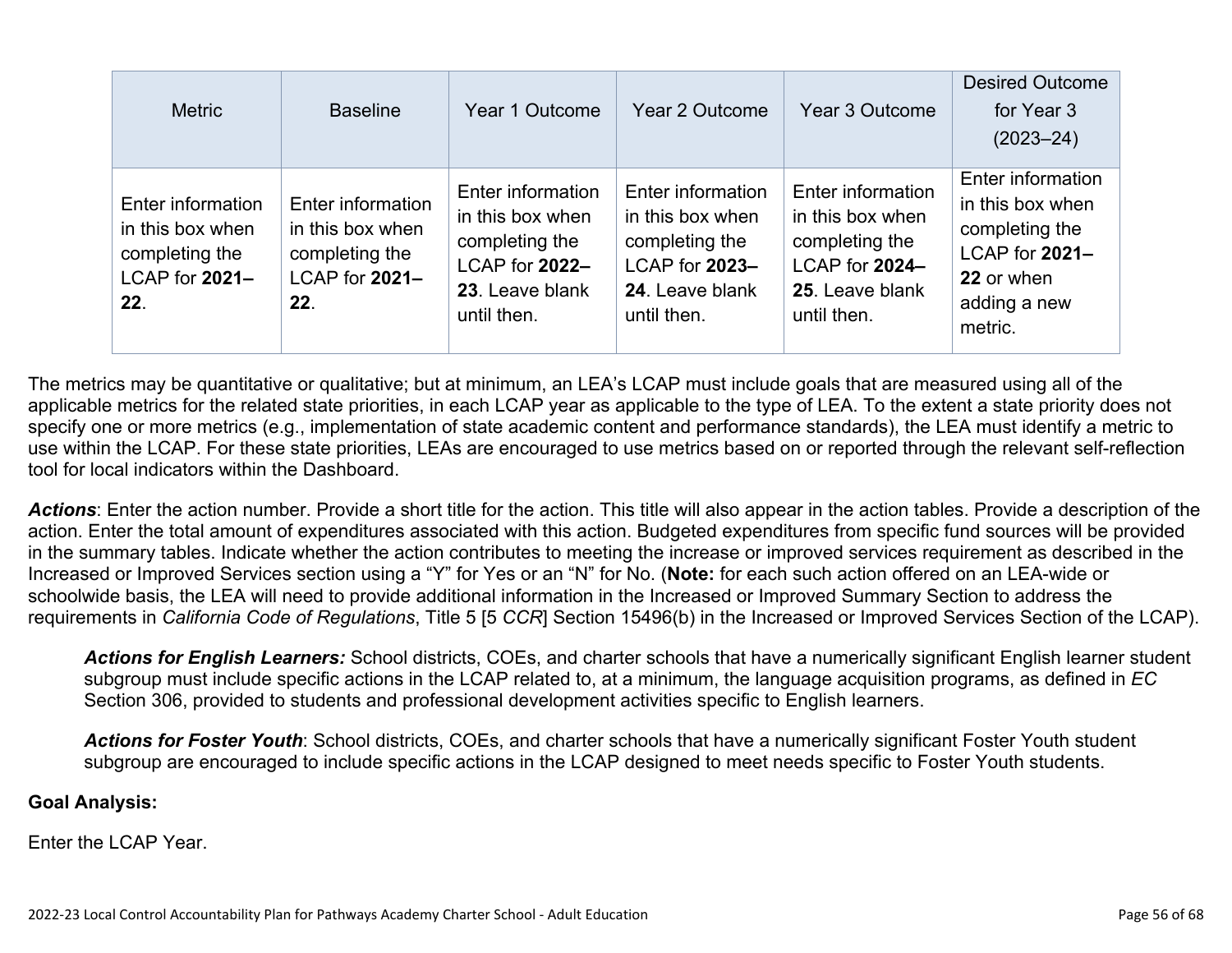Using actual annual measurable outcome data, including data from the Dashboard, analyze whether the planned actions were effective in achieving the goal. Respond to the prompts as instructed.

- Describe the overall implementation of the actions to achieve the articulated goal. Include a discussion of relevant challenges and successes experienced with the implementation process. This must include any instance where the LEA did not implement a planned action or implemented a planned action in a manner that differs substantively from how it was described in the adopted LCAP.
- Explain material differences between Budgeted Expenditures and Estimated Actual Expenditures and between the Planned Percentages of Improved Services and Estimated Actual Percentages of Improved Services, as applicable. Minor variances in expenditures or percentages do not need to be addressed, and a dollar-for-dollar accounting is not required.
- Describe the effectiveness of the specific actions to achieve the articulated goal as measured by the LEA. In some cases, not all actions in a goal will be intended to improve performance on all of the metrics associated with the goal. When responding to this prompt, LEAs may assess the effectiveness of a single action or group of actions within the goal in the context of performance on a single metric or group of specific metrics within the goal that are applicable to the action(s). Grouping actions with metrics will allow for more robust analysis of whether the strategy the LEA is using to impact a specified set of metrics is working and increase transparency for educational partners. LEAs are encouraged to use such an approach when goals include multiple actions and metrics that are not closely associated.
- Describe any changes made to this goal, expected outcomes, metrics, or actions to achieve this goal as a result of this analysis and analysis of the data provided in the Dashboard or other local data, as applicable.

# **Increased or Improved Services for Foster Youth, English Learners, and Low-Income Students**

## **Purpose**

A well-written Increased or Improved Services section provides educational partners with a comprehensive description, within a single dedicated section, of how an LEA plans to increase or improve services for its unduplicated students in grades TK–12 as compared to all students in grades TK–12, as applicable, and how LEA-wide or schoolwide actions identified for this purpose meet regulatory requirements. Descriptions provided should include sufficient detail yet be sufficiently succinct to promote a broader understanding of educational partners to facilitate their ability to provide input. An LEA's description in this section must align with the actions included in the Goals and Actions section as contributing.

## **Requirements and Instructions**

*Projected LCFF Supplemental and/or Concentration Grants*: Specify the amount of LCFF supplemental and concentration grant funds the LEA estimates it will receive in the coming year based on the number and concentration of low income, foster youth, and English learner students.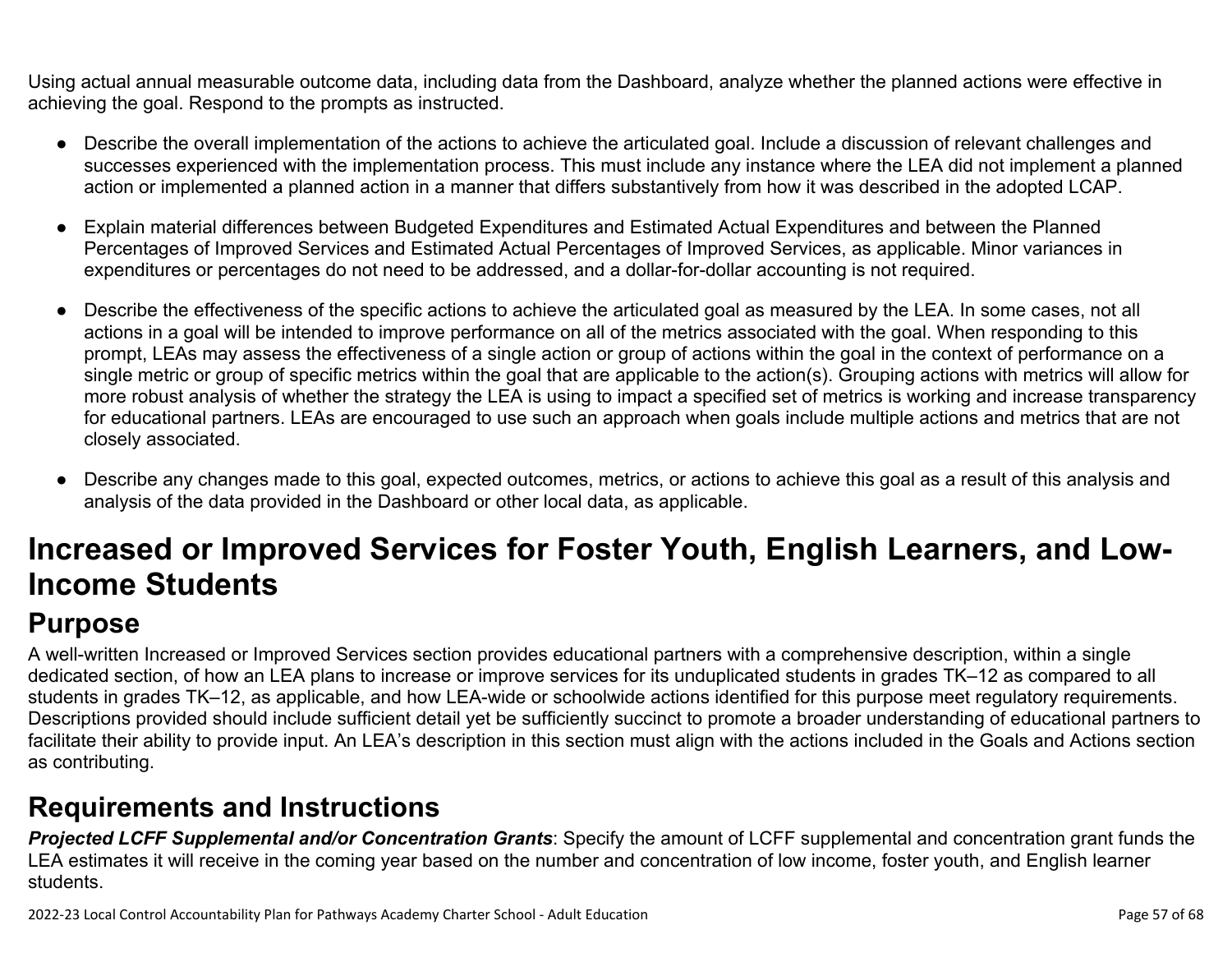**Projected Additional LCFF Concentration Grant (15 percent):** Specify the amount of additional LCFF concentration grant add-on funding, as described in *EC* Section 42238.02, that the LEA estimates it will receive in the coming year.

*Projected Percentage to Increase or Improve Services for the Coming School Year***:** Specify the estimated percentage by which services for unduplicated pupils must be increased or improved as compared to the services provided to all students in the LCAP year as calculated pursuant to 5 *CCR* Section 15496(a)(7).

*LCFF Carryover — Percentage:* Specify the LCFF Carryover — Percentage identified in the LCFF Carryover Table. If a carryover percentage is not identified in the LCFF Carryover Table, specify a percentage of zero (0.00%).

*LCFF Carryover — Dollar:* Specify the LCFF Carryover — Dollar amount identified in the LCFF Carryover Table. If a carryover amount is not identified in the LCFF Carryover Table, specify an amount of zero (\$0).

**Total Percentage to Increase or Improve Services for the Coming School Year:** Add the Projected Percentage to Increase or Improve Services for the Coming School Year and the Proportional LCFF Required Carryover Percentage and specify the percentage. This is the LEAs percentage by which services for unduplicated pupils must be increased or improved as compared to the services provided to all students in the LCAP year, as calculated pursuant to 5 *CCR* Section 15496(a)(7).

#### *Required Descriptions:*

**For each action being provided to an entire school, or across the entire school district or COE, an explanation of (1) how the needs of foster youth, English learners, and low-income students were considered first, and (2) how these actions are effective in meeting the goals for these students.**

For each action included in the Goals and Actions section as contributing to the increased or improved services requirement for unduplicated pupils and provided on an LEA-wide or schoolwide basis, the LEA must include an explanation consistent with 5 *CCR* Section 15496(b). For any such actions continued into the 2021–24 LCAP from the 2017–2020 LCAP, the LEA must determine whether or not the action was effective as expected, and this determination must reflect evidence of outcome data or actual implementation to date.

**Principally Directed and Effective:** An LEA demonstrates how an action is principally directed towards and effective in meeting the LEA's goals for unduplicated students when the LEA explains how:

- It considers the needs, conditions, or circumstances of its unduplicated pupils;
- The action, or aspect(s) of the action (including, for example, its design, content, methods, or location), is based on these considerations; and
- The action is intended to help achieve an expected measurable outcome of the associated goal.

As such, the response provided in this section may rely on a needs assessment of unduplicated students.

2022-23 Local Control Accountability Plan for Pathways Academy Charter School - Adult Education Page 58 of 68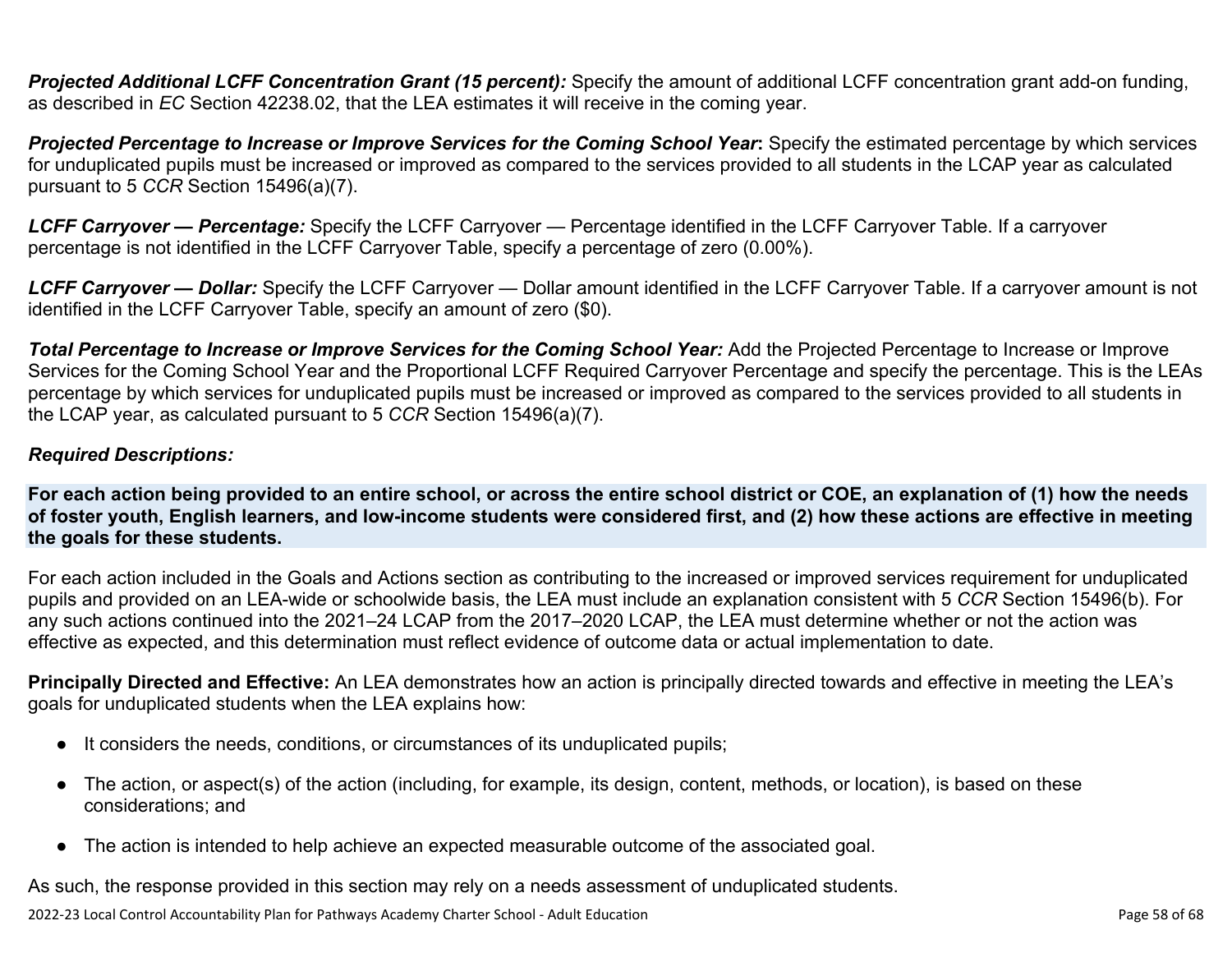Conclusory statements that a service will help achieve an expected outcome for the goal, without an explicit connection or further explanation as to how, are not sufficient. Further, simply stating that an LEA has a high enrollment percentage of a specific student group or groups does not meet the increase or improve services standard because enrolling students is not the same as serving students.

For example, if an LEA determines that low-income students have a significantly lower attendance rate than the attendance rate for all students, it might justify LEA-wide or schoolwide actions to address this area of need in the following way:

After assessing the needs, conditions, and circumstances of our low-income students, we learned that the attendance rate of our lowincome students is 7 percent lower than the attendance rate for all students. (Needs, Conditions, Circumstances [Principally Directed])

In order to address this condition of our low-income students, we will develop and implement a new attendance program that is designed to address some of the major causes of absenteeism, including lack of reliable transportation and food, as well as a school climate that does not emphasize the importance of attendance. Goal N, Actions X, Y, and Z provide additional transportation and nutritional resources as well as a districtwide educational campaign on the benefits of high attendance rates. (Contributing Action[s])

These actions are being provided on an LEA-wide basis and we expect/hope that all students with less than a 100 percent attendance rate will benefit. However, because of the significantly lower attendance rate of low-income students, and because the actions meet needs most associated with the chronic stresses and experiences of a socio-economically disadvantaged status, we expect that the attendance rate for our low-income students will increase significantly more than the average attendance rate of all other students. (Measurable Outcomes [Effective In])

**COEs and Charter Schools**: Describe how actions included as contributing to meeting the increased or improved services requirement on an LEA-wide basis are principally directed to and effective in meeting its goals for unduplicated pupils in the state and any local priorities as described above. In the case of COEs and charter schools, schoolwide and LEA-wide are considered to be synonymous.

### **For School Districts Only:**

### **Actions Provided on an LEA-Wide Basis:**

*Unduplicated Percentage > 55 percent:* For school districts with an unduplicated pupil percentage of 55 percent or more, describe how these actions are principally directed to and effective in meeting its goals for unduplicated pupils in the state and any local priorities as described above.

*Unduplicated Percentage < 55 percent:* For school districts with an unduplicated pupil percentage of less than 55 percent, describe how these actions are principally directed to and effective in meeting its goals for unduplicated pupils in the state and any local priorities. Also describe how the actions **are the most effective use of the funds** to meet these goals for its unduplicated pupils. Provide the basis for this determination, including any alternatives considered, supporting research, experience, or educational theory.

### **Actions Provided on a Schoolwide Basis:**

2022-23 Local Control Accountability Plan for Pathways Academy Charter School - Adult Education Page 59 of 68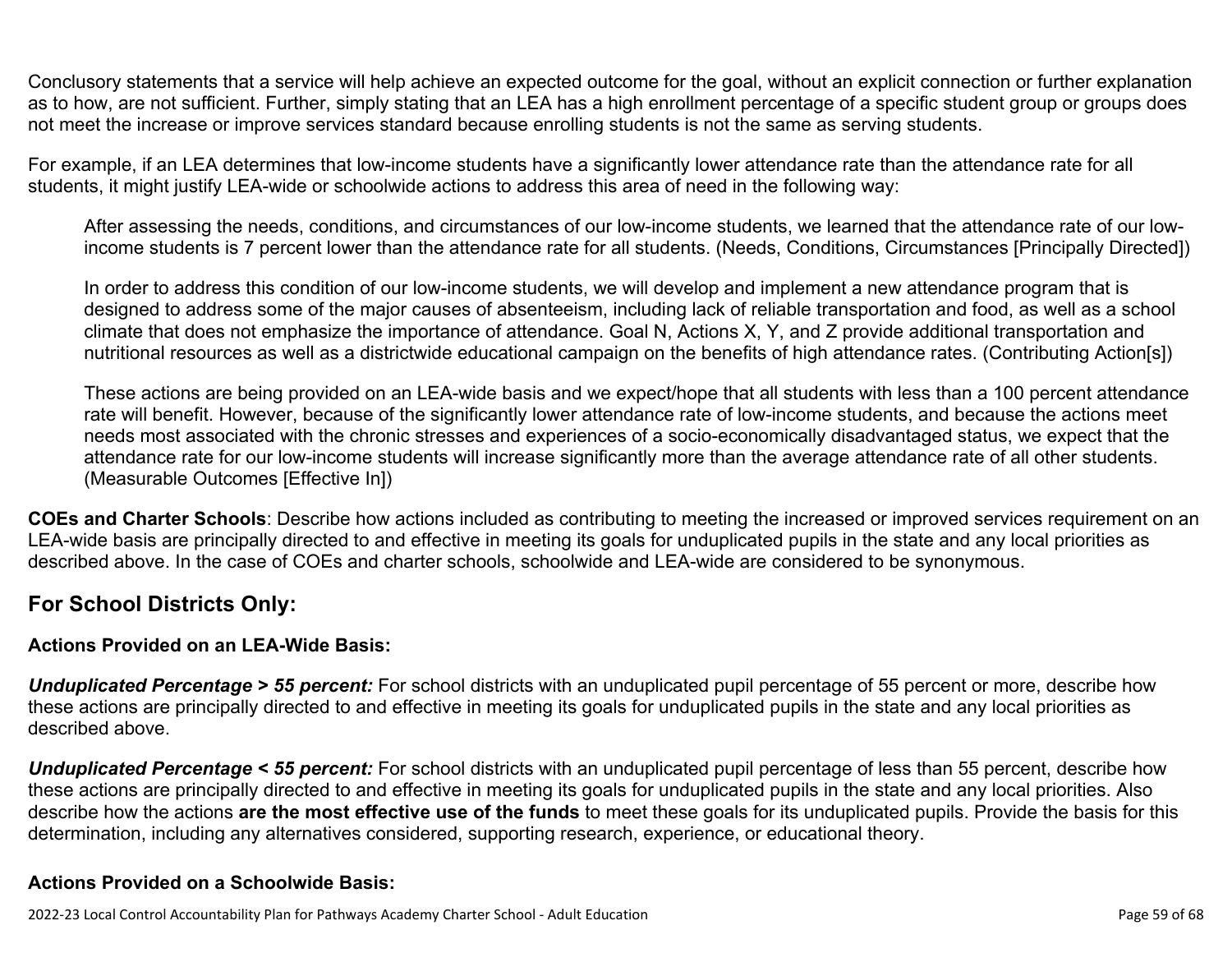School Districts must identify in the description those actions being funded and provided on a schoolwide basis, and include the required description supporting the use of the funds on a schoolwide basis.

**For schools with 40 percent or more enrollment of unduplicated pupils:** Describe how these actions are principally directed to and effective in meeting its goals for its unduplicated pupils in the state and any local priorities.

**For school districts expending funds on a schoolwide basis at a school with less than 40 percent enrollment of unduplicated pupils:** Describe how these actions are principally directed to and how the actions are the most effective use of the funds to meet its goals for foster youth, English learners, and low-income students in the state and any local priorities.

#### **A description of how services for foster youth, English learners, and low-income students are being increased or improved by the percentage required.**

Consistent with the requirements of 5 *CCR* Section 15496, describe how services provided for unduplicated pupils are increased or improved by at least the percentage calculated as compared to the services provided for all students in the LCAP year. To improve services means to grow services in quality and to increase services means to grow services in quantity. Services are increased or improved by those actions in the LCAP that are included in the Goals and Actions section as contributing to the increased or improved services requirement, whether they are provided on an LEA-wide or schoolwide basis or provided on a limited basis to unduplicated students. A limited action is an action that only serves foster youth, English learners, and/or low-income students. This description must address how these action(s) are expected to result in the required proportional increase or improvement in services for unduplicated pupils as compared to the services the LEA provides to all students for the relevant LCAP year.

For any action contributing to meeting the increased or improved services requirement that is associated with a Planned Percentage of Improved Services in the Contributing Summary Table rather than an expenditure of LCFF funds, describe the methodology that was used to determine the contribution of the action towards the proportional percentage. See the instructions for determining the Planned Percentage of Improved Services for information on calculating the Percentage of Improved Services.

#### **A description of the plan for how the additional concentration grant add-on funding identified above will be used to increase the number of staff providing direct services to students at schools that have a high concentration (above 55 percent) of foster youth, English learners, and low-income students, as applicable.**

An LEA that receives the additional concentration grant add-on described in *EC* Section 42238.02 is required to demonstrate how it is using these funds to increase the number of staff who provide direct services to students at schools with an enrollment of unduplicated students that is greater than 55 percent as compared to the number of staff who provide direct services to students at schools with an enrollment of unduplicated students that is equal to or less than 55 percent. The staff who provide direct services to students must be certificated staff and/or classified staff employed by the LEA; classified staff includes custodial staff.

Provide the following descriptions, as applicable to the LEA: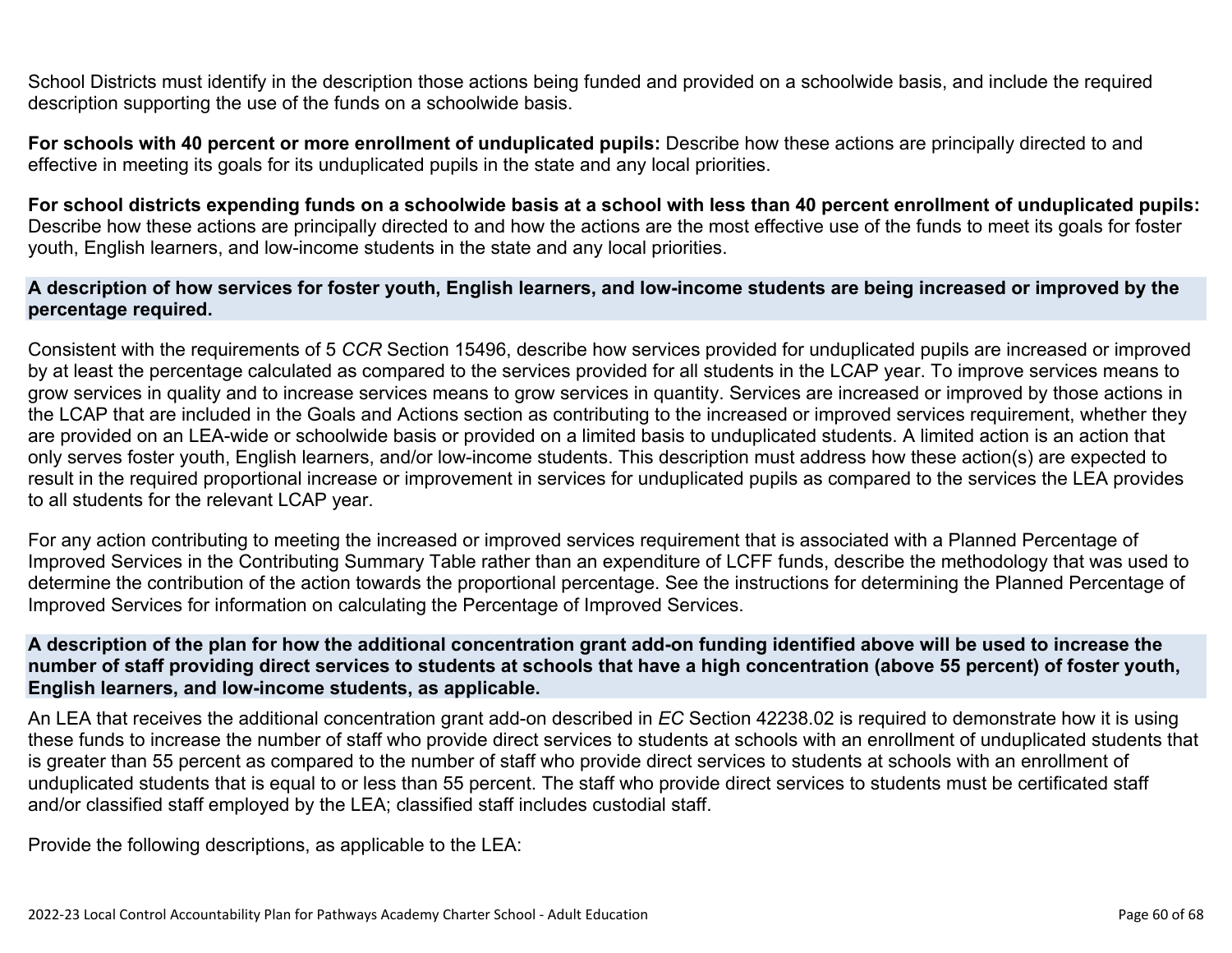An LEA that does not receive a concentration grant or the concentration grant add-on must indicate that a response to this prompt is not applicable.

Identify the goal and action numbers of the actions in the LCAP that the LEA is implementing to meet the requirement to increase the number of staff who provide direct services to students at schools with an enrollment of unduplicated students that is greater than 55 percent.

An LEA that does not have comparison schools from which to describe how it is using the concentration grant add-on funds, such as an LEA that only has schools with an enrollment of unduplicated students that is greater than 55 percent, must describe how it is using the funds to increase the number of credentialed staff, classified staff, or both, including custodial staff, who provide direct services to students at selected schools and the criteria used to determine which schools require additional staffing support.

In the event that an additional concentration grant add-on is not sufficient to increase staff providing direct services to students at a school with an enrollment of unduplicated students that is greater than 55 percent, the LEA must describe how it is using the funds to retain staff providing direct services to students at a school with an enrollment of unduplicated students that is greater than 55 percent.

Complete the table as follows:

- Provide the staff-to-student ratio of classified staff providing direct services to students with a concentration of unduplicated students that is 55 percent or less and the staff-to-student ratio of classified staff providing direct services to students at schools with a concentration of unduplicated students that is greater than 55 percent, as applicable to the LEA. The LEA may group its schools by grade span (Elementary, Middle/Junior High, and High Schools), as applicable to the LEA. The staff-to-student ratio must be based on the number of full time equivalent (FTE) staff and the number of enrolled students as counted on the first Wednesday in October of each year.
- Provide the staff-to-student ratio of certificated staff providing direct services to students at schools with a concentration of unduplicated students that is 55 percent or less and the staff-to-student ratio of certificated staff providing direct services to students at schools with a concentration of unduplicated students that is greater than 55 percent, as applicable to the LEA. The LEA may group its schools by grade span (Elementary, Middle/Junior High, and High Schools), as applicable to the LEA. The staff-to-student ratio must be based on the number of FTE staff and the number of enrolled students as counted on the first Wednesday in October of each year.

# **Action Tables**

Complete the Data Entry Table for each action in the LCAP. The information entered into this table will automatically populate the other Action Tables. Information is only entered into the Data Entry Table, the Annual Update Table, the Contributing Actions Annual Update Table, and the LCFF Carryover Table. With the exception of the Data Entry Table, the word "input" has been added to column headers to aid in identifying the column(s) where information will be entered. Information is not entered on the remaining Action tables.

The following tables are required to be included as part of the LCAP adopted by the local governing board or governing body:

• Table 1: Total Planned Expenditures Table (for the coming LCAP Year)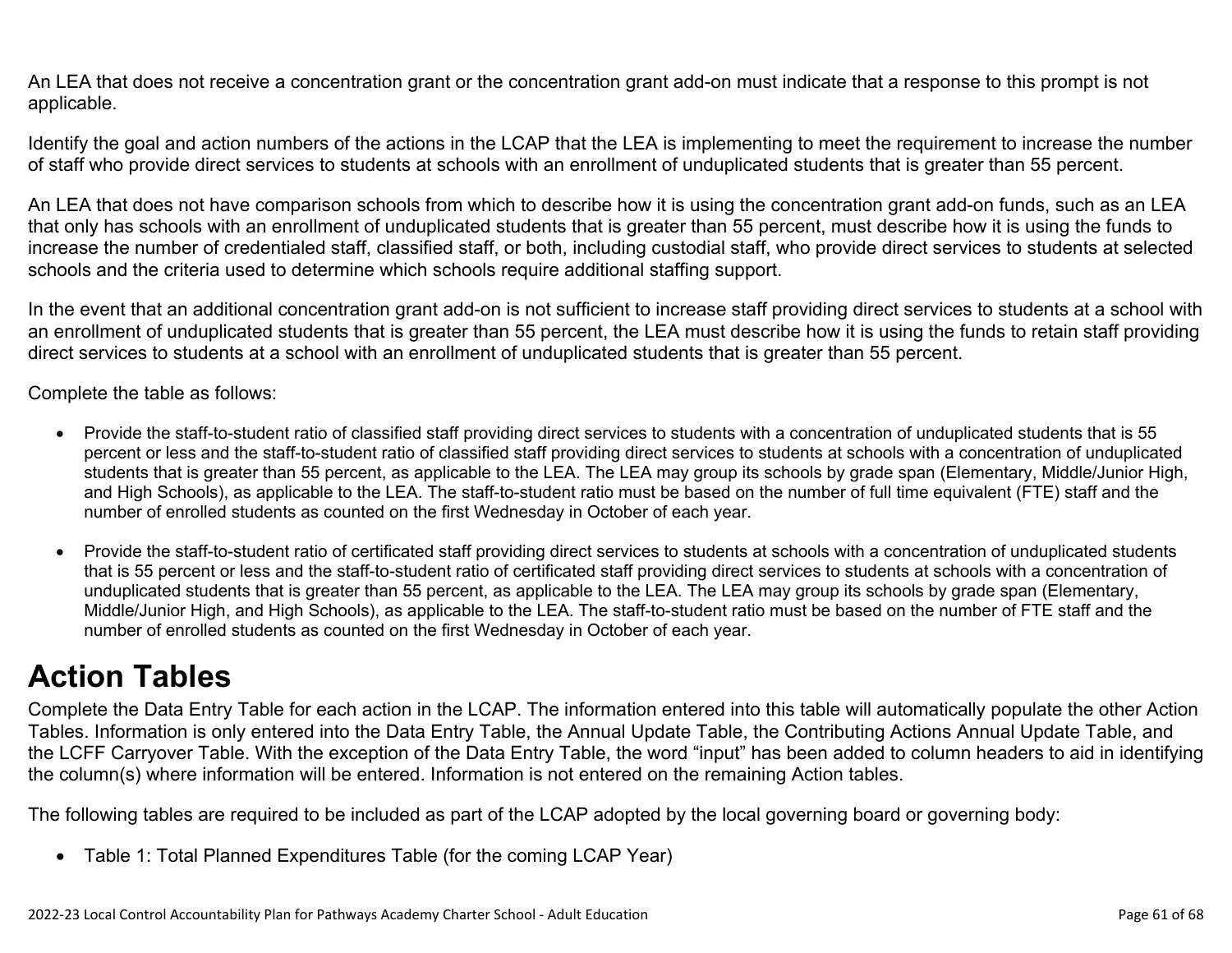- Table 2: Contributing Actions Table (for the coming LCAP Year)
- Table 3: Annual Update Table (for the current LCAP Year)
- Table 4: Contributing Actions Annual Update Table (for the current LCAP Year)
- Table 5: LCFF Carryover Table (for the current LCAP Year)

Note: The coming LCAP Year is the year that is being planned for, while the current LCAP year is the current year of implementation. For example, when developing the 2022–23 LCAP, 2022–23 will be the coming LCAP Year and 2021–22 will be the current LCAP Year.

## **Data Entry Table**

The Data Entry Table may be included in the LCAP as adopted by the local governing board or governing body, but is not required to be included. In the Data Entry Table, input the following information for each action in the LCAP for that applicable LCAP year:

- **LCAP Year**: Identify the applicable LCAP Year.
- **1. Projected LCFF Base Grant**: Provide the total amount of LCFF funding the LEA estimates it will receive for the coming school year, excluding the supplemental and concentration grants and the add-ons for the Targeted Instructional Improvement Grant Program and the Home to School Transportation Program, pursuant to 5 *CCR* Section 15496(a)(8).

See *EC* sections 2574 (for COEs) and 42238.02 (for school districts and charter schools), as applicable, for LCFF apportionment calculations.

- **2. Projected LCFF Supplemental and/or Concentration Grants:** Provide the total amount of LCFF supplemental and concentration grants the LEA estimates it will receive on the basis of the number and concentration of unduplicated students for the coming school year.
- **3. Projected Percentage to Increase or Improve Services for the Coming School Year:** This percentage will not be entered; it is calculated based on the Projected LCFF Base Grant and the Projected LCFF Supplemental and/or Concentration Grants, pursuant to 5 *CCR* Section 15496(a)(8). This is the percentage by which services for unduplicated pupils must be increased or improved as compared to the services provided to all students in the coming LCAP year.
- **LCFF Carryover Percentage:** Specify the LCFF Carryover Percentage identified in the LCFF Carryover Table from the prior LCAP year. If a carryover percentage is not identified in the LCFF Carryover Table, specify a percentage of zero (0.00%).
- **Total Percentage to Increase or Improve Services for the Coming School Year:** This percentage will not be entered; it is calculated based on the Projected Percentage to Increase or Improve Services for the Coming School Year and the LCFF Carryover —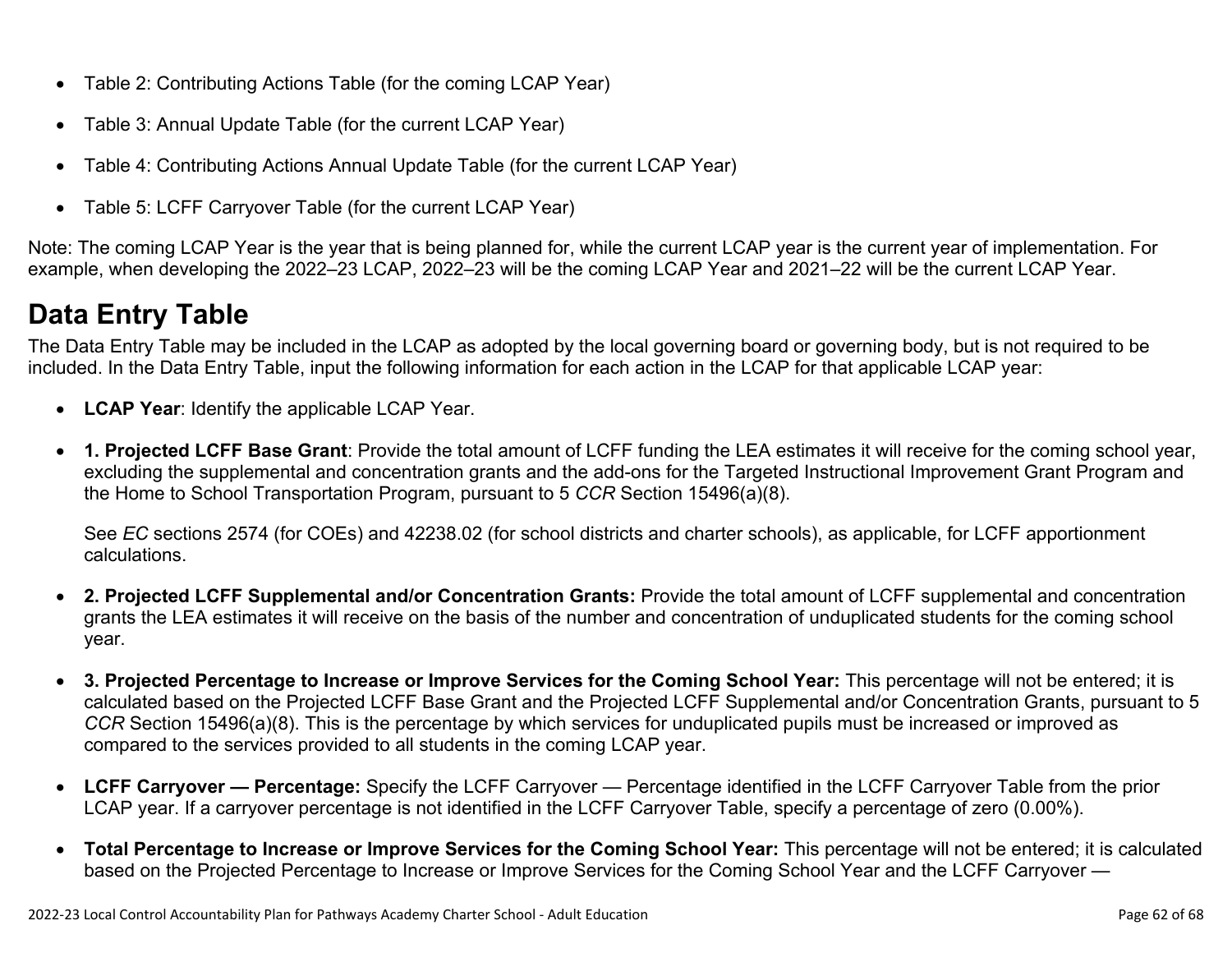Percentage. This is the percentage by which the LEA must increase or improve services for unduplicated pupils as compared to the services provided to all students in the coming LCAP year.

- **Goal #**: Enter the LCAP Goal number for the action.
- **Action #**: Enter the action's number as indicated in the LCAP Goal.
- **Action Title**: Provide a title of the action.
- **Student Group(s)**: Indicate the student group or groups who will be the primary beneficiary of the action by entering "All," or by entering a specific student group or groups.
- **Contributing to Increased or Improved Services?:** Type "Yes" if the action **is** included as contributing to meeting the increased or improved services; OR, type "No" if the action is **not** included as contributing to meeting the increased or improved services.
- If "Yes" is entered into the Contributing column, then complete the following columns:
	- o **Scope**: The scope of an action may be LEA-wide (i.e., districtwide, countywide, or charterwide), schoolwide, or limited. An action that is LEA-wide in scope upgrades the entire educational program of the LEA. An action that is schoolwide in scope upgrades the entire educational program of a single school. An action that is limited in its scope is an action that serves only one or more unduplicated student groups.
	- o **Unduplicated Student Group(s)**: Regardless of scope, contributing actions serve one or more unduplicated student groups. Indicate one or more unduplicated student groups for whom services are being increased or improved as compared to what all students receive.
	- o **Location**: Identify the location where the action will be provided. If the action is provided to all schools within the LEA, the LEA must indicate "All Schools." If the action is provided to specific schools within the LEA or specific grade spans only, the LEA must enter "Specific Schools" or "Specific Grade Spans." Identify the individual school or a subset of schools or grade spans (e.g., all high schools or grades transitional kindergarten through grade five), as appropriate.
- **Time Span**: Enter "ongoing" if the action will be implemented for an indeterminate period of time. Otherwise, indicate the span of time for which the action will be implemented. For example, an LEA might enter "1 Year," or "2 Years," or "6 Months."
- **Total Personnel**: Enter the total amount of personnel expenditures utilized to implement this action.
- **Total Non-Personnel**: This amount will be automatically calculated based on information provided in the Total Personnel column and the Total Funds column.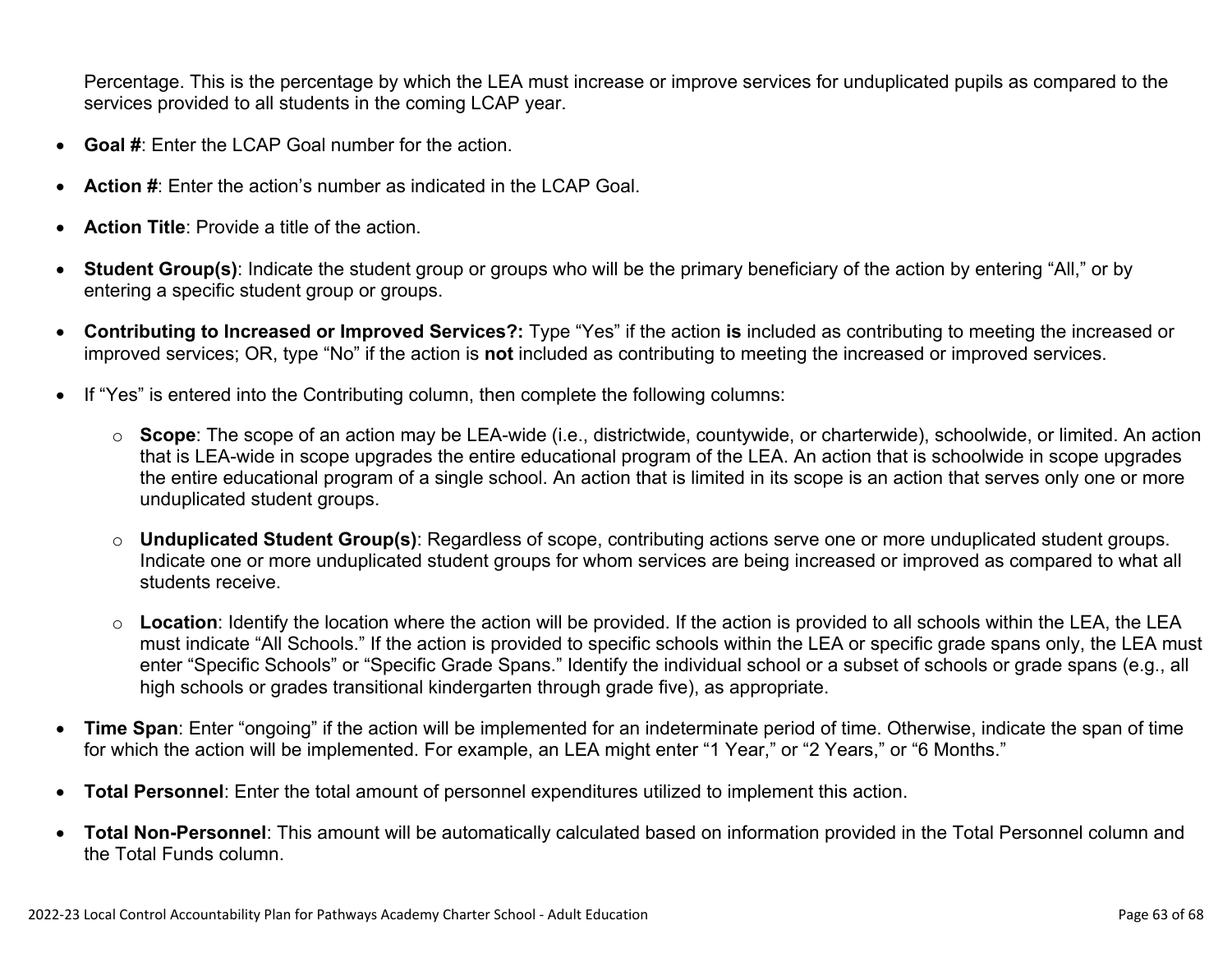- **LCFF Funds**: Enter the total amount of LCFF funds utilized to implement this action, if any. LCFF funds include all funds that make up an LEA's total LCFF target (i.e., base grant, grade span adjustment, supplemental grant, concentration grant, Targeted Instructional Improvement Block Grant, and Home-To-School Transportation).
	- o **Note:** For an action to contribute towards meeting the increased or improved services requirement it must include some measure of LCFF funding. The action may also include funding from other sources, however the extent to which an action contributes to meeting the increased or improved services requirement is based on the LCFF funding being used to implement the action.
- **Other State Funds**: Enter the total amount of Other State Funds utilized to implement this action, if any.
- **Local Funds**: Enter the total amount of Local Funds utilized to implement this action, if any.
- **Federal Funds**: Enter the total amount of Federal Funds utilized to implement this action, if any.
- **Total Funds**: This amount is automatically calculated based on amounts entered in the previous four columns.
- **Planned Percentage of Improved Services**: For any action identified as contributing, being provided on a Limited basis to unduplicated students, and that does not have funding associated with the action, enter the planned quality improvement anticipated for the action as a percentage rounded to the nearest hundredth (0.00%). A limited action is an action that only serves foster youth, English learners, and/or low-income students.
	- o As noted in the instructions for the Increased or Improved Services section, when identifying a Planned Percentage of Improved Services, the LEA must describe the methodology that it used to determine the contribution of the action towards the proportional percentage. The percentage of improved services for an action corresponds to the amount of LCFF funding that the LEA estimates it would expend to implement the action if it were funded.

For example, an LEA determines that there is a need to analyze data to ensure that instructional aides and expanded learning providers know what targeted supports to provide to students who are foster youth. The LEA could implement this action by hiring additional staff to collect and analyze data and to coordinate supports for students, which the LEA estimates would cost \$165,000. Instead, the LEA chooses to utilize a portion of existing staff time to analyze data relating to students who are foster youth. This analysis will then be shared with site principals who will use the data to coordinate services provided by instructional assistants and expanded learning providers to target support to students. In this example, the LEA would divide the estimated cost of \$165,000 by the amount of LCFF Funding identified in the Data Entry Table and then convert the quotient to a percentage. This percentage is the Planned Percentage of Improved Service for the action.

## **Contributing Actions Table**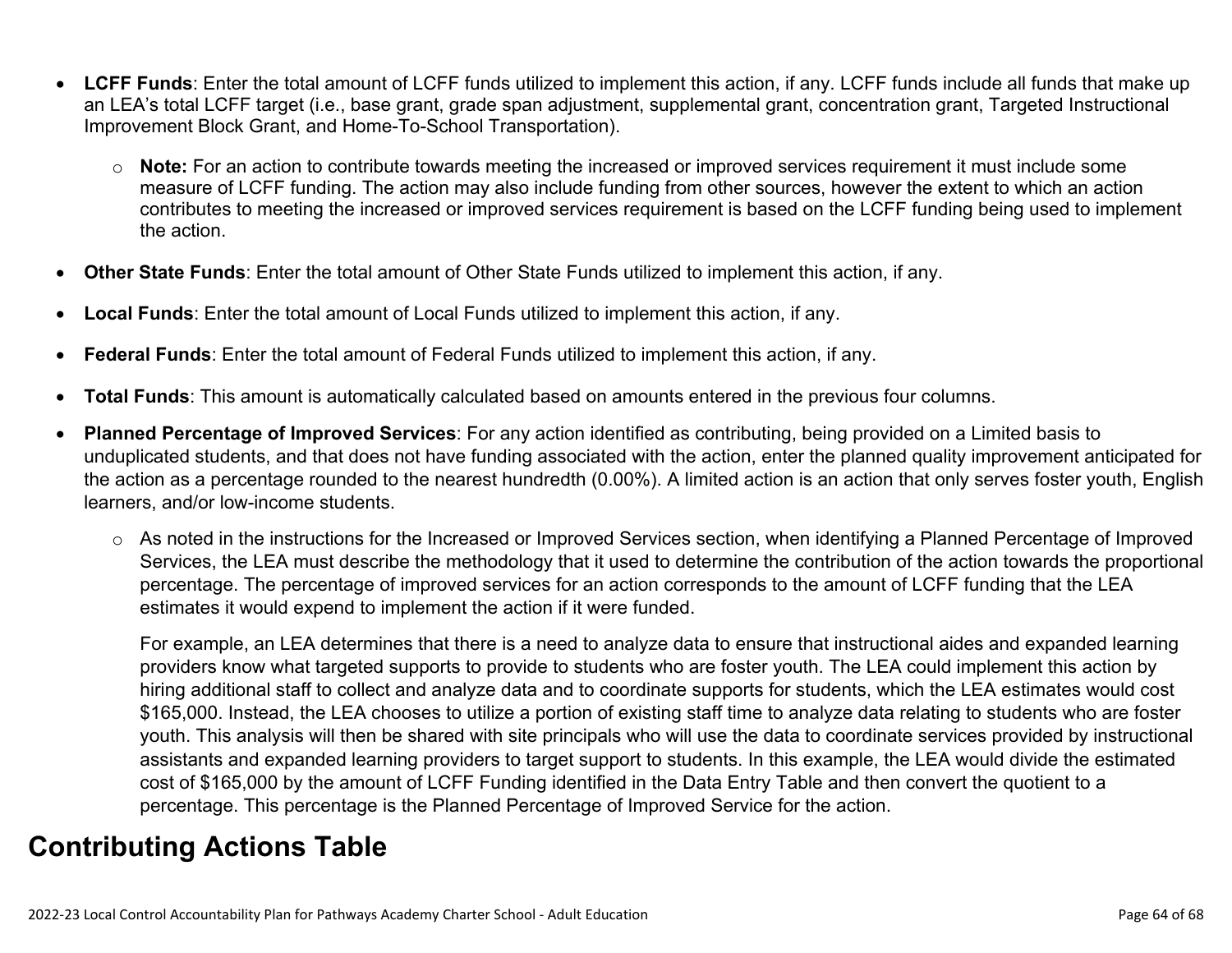As noted above, information will not be entered in the Contributing Actions Table; however, the 'Contributing to Increased or Improved Services?' column will need to be checked to ensure that only actions with a "Yes" are displaying. If actions with a "No" are displayed or if actions that are contributing are not displaying in the column, use the drop-down menu in the column header to filter only the "Yes" responses.

## **Annual Update Table**

In the Annual Update Table, provide the following information for each action in the LCAP for the relevant LCAP year:

• **Estimated Actual Expenditures**: Enter the total estimated actual expenditures to implement this action, if any.

## **Contributing Actions Annual Update Table**

In the Contributing Actions Annual Update Table, check the 'Contributing to Increased or Improved Services?' column to ensure that only actions with a "Yes" are displaying. If actions with a "No" are displayed or if actions that are contributing are not displaying in the column, use the drop-down menu in the column header to filter only the "Yes" responses. Provide the following information for each contributing action in the LCAP for the relevant LCAP year:

- **6. Estimated Actual LCFF Supplemental and/or Concentration Grants:** Provide the total amount of LCFF supplemental and concentration grants the LEA estimates it will actually receive based on of the number and concentration of unduplicated students in the current school year.
- **Estimated Actual Expenditures for Contributing Actions**: Enter the total estimated actual expenditure of LCFF funds used to implement this action, if any.
- **Estimated Actual Percentage of Improved Services:** For any action identified as contributing, being provided on a Limited basis only to unduplicated students, and that does not have funding associated with the action, enter the total estimated actual quality improvement anticipated for the action as a percentage rounded to the nearest hundredth (0.00%).
	- o Building on the example provided above for calculating the Planned Percentage of Improved Services, the LEA in the example implements the action. As part of the annual update process, the LEA reviews implementation and student outcome data and determines that the action was implemented with fidelity and that outcomes for foster youth students improved. The LEA reviews the original estimated cost for the action and determines that had it hired additional staff to collect and analyze data and to coordinate supports for students that estimated actual cost would have been \$169,500 due to a cost of living adjustment. The LEA would divide the estimated actual cost of \$169,500 by the amount of LCFF Funding identified in the Data Entry Table and then convert the quotient to a percentage. This percentage is the Estimated Actual Percentage of Improved Services for the action.

## **LCFF Carryover Table**

• **9. Estimated Actual LCFF Base Grant**: Provide the total amount of LCFF funding the LEA estimates it will receive for the current school year, excluding the supplemental and concentration grants and the add-ons for the Targeted Instructional Improvement Grant Program and the Home to School Transportation Program, pursuant to 5 *CCR* Section 15496(a)(8).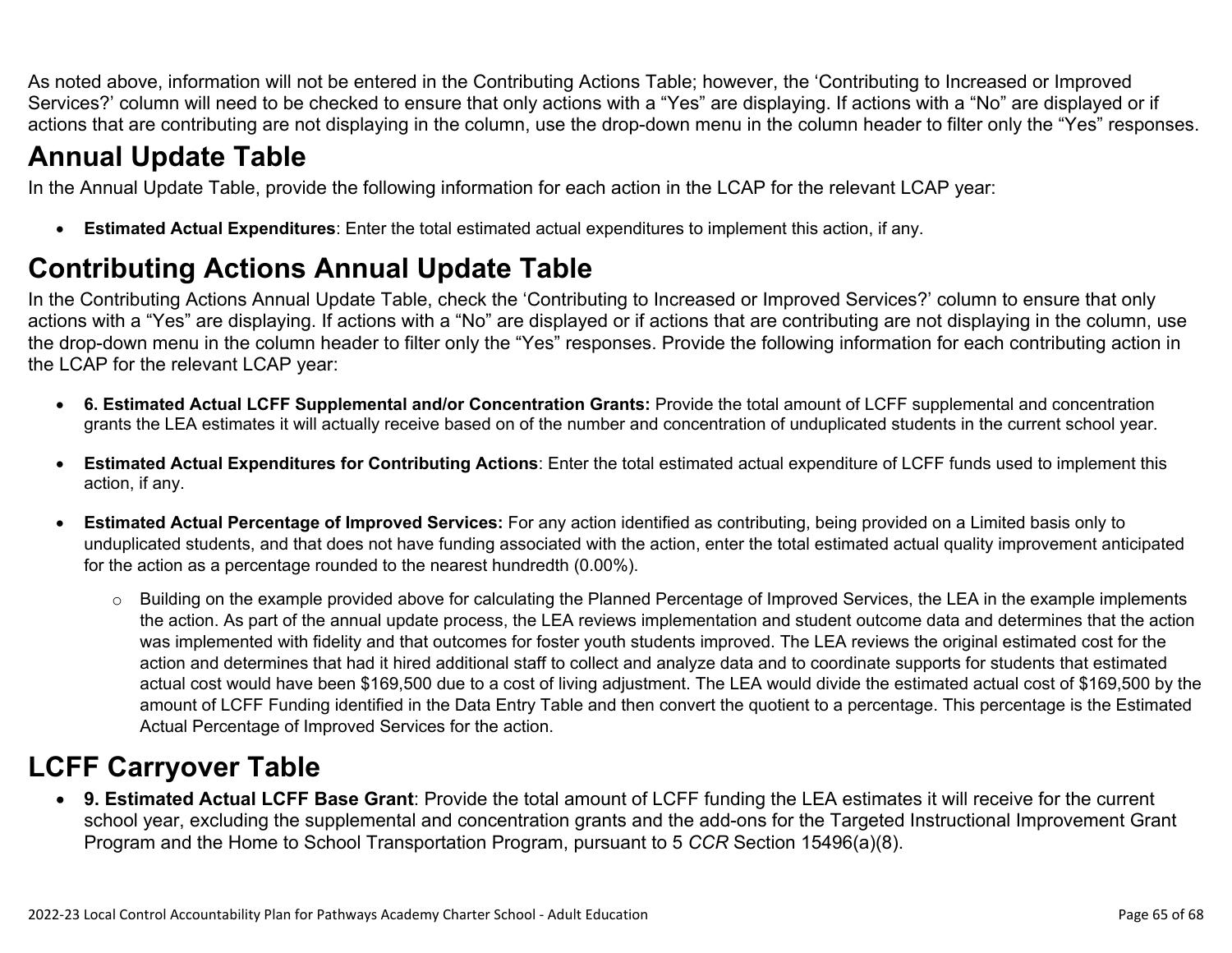• **10. Total Percentage to Increase or Improve Services for the Current School Year:** This percentage will not be entered. The percentage is calculated based on the amounts of the Estimated Actual LCFF Base Grant (9) and the Estimated Actual LCFF Supplemental and/or Concentration Grants (6), pursuant to 5 *CCR* Section 15496(a)(8), plus the LCFF Carryover – Percentage from the prior year. This is the percentage by which services for unduplicated pupils must be increased or improved as compared to the services provided to all students in the current LCAP year.

## **Calculations in the Action Tables**

To reduce the duplication of effort of LEAs, the Action Tables include functionality such as pre-population of fields and cells based on the information provided in the Data Entry Table, the Annual Update Summary Table, and the Contributing Actions Table. For transparency, the functionality and calculations used are provided below.

### **Contributing Actions Table**

- 4. Total Planned Contributing Expenditures (LCFF Funds)
	- $\circ$  This amount is the total of the Planned Expenditures for Contributing Actions (LCFF Funds) column
- 5. Total Planned Percentage of Improved Services
	- $\circ$  This percentage is the total of the Planned Percentage of Improved Services column
- Planned Percentage to Increase or Improve Services for the coming school year (4 divided by 1, plus 5)
	- o This percentage is calculated by dividing the Total Planned Contributing Expenditures (4) by the Projected LCFF Base Grant (1), converting the quotient to a percentage, and adding it to the Total Planned Percentage of Improved Services (5).

### **Contributing Actions Annual Update Table**

Pursuant to *EC* Section 42238.07(c)(2), if the Total Planned Contributing Expenditures (4) is less than the Estimated Actual LCFF Supplemental and Concentration Grants (6), the LEA is required to calculate the difference between the Total Planned Percentage of Improved Services (5) and the Total Estimated Actual Percentage of Improved Services (7). If the Total Planned Contributing Expenditures (4) is equal to or greater than the Estimated Actual LCFF Supplemental and Concentration Grants (6), the Difference Between Planned and Estimated Actual Percentage of Improved Services will display "Not Required."

- 6. Estimated Actual LCFF Supplemental and Concentration Grants
	- $\circ$  This is the total amount of LCFF supplemental and concentration grants the LEA estimates it will actually receive based on of the number and concentration of unduplicated students in the current school year.
- 4. Total Planned Contributing Expenditures (LCFF Funds)
	- $\circ$  This amount is the total of the Last Year's Planned Expenditures for Contributing Actions (LCFF Funds)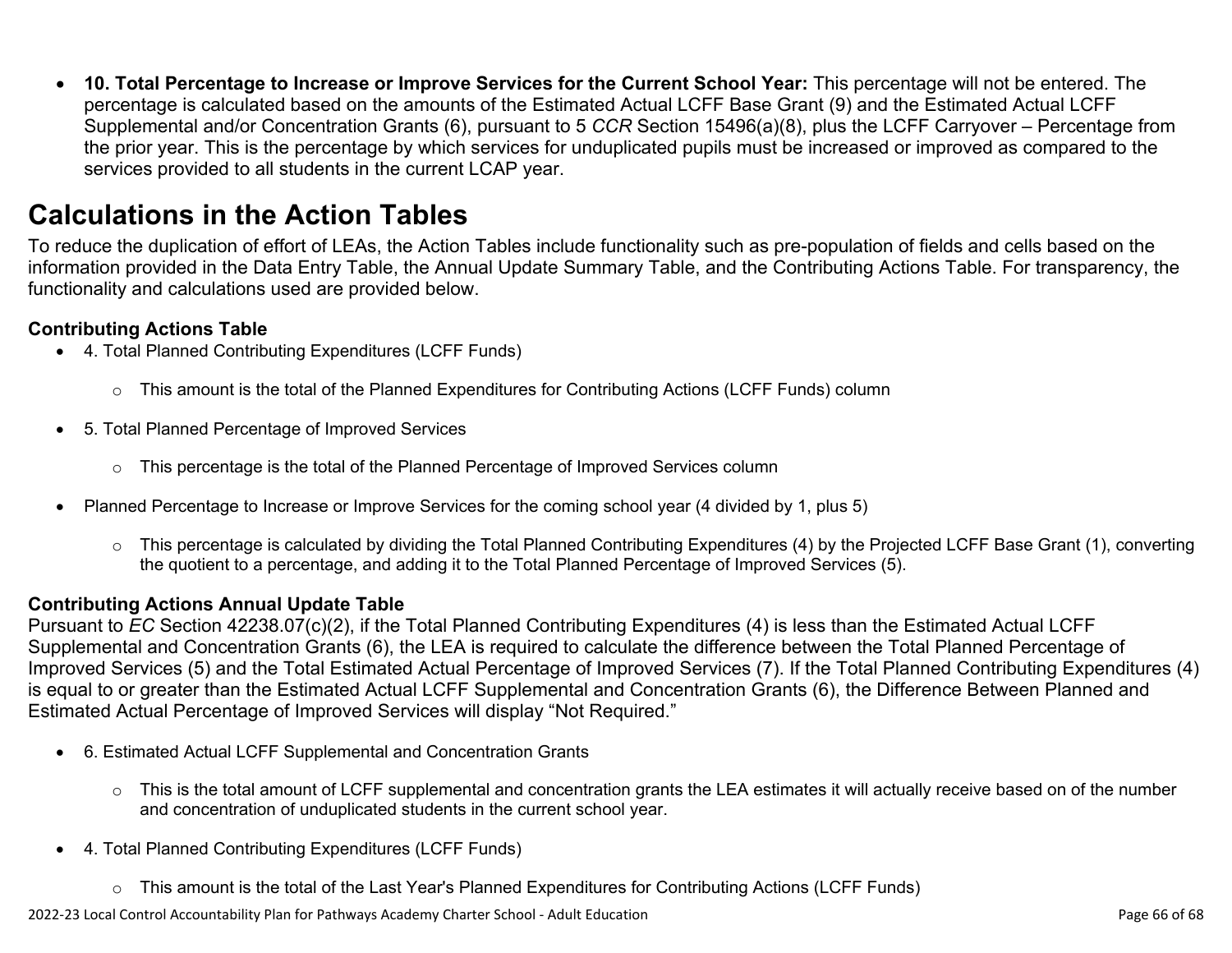- 7. Total Estimated Actual Expenditures for Contributing Actions
	- o This amount is the total of the Estimated Actual Expenditures for Contributing Actions (LCFF Funds)
- Difference Between Planned and Estimated Actual Expenditures for Contributing Actions (Subtract 7 from 4)
	- $\circ$  This amount is the Total Estimated Actual Expenditures for Contributing Actions (7) subtracted from the Total Planned Contributing Expenditures (4)
- 5. Total Planned Percentage of Improved Services (%)
	- $\circ$  This amount is the total of the Planned Percentage of Improved Services column
- 8. Total Estimated Actual Percentage of Improved Services (%)
	- o This amount is the total of the Estimated Actual Percentage of Improved Services column
- Difference Between Planned and Estimated Actual Percentage of Improved Services (Subtract 5 from 8)
	- o This amount is the Total Planned Percentage of Improved Services (5) subtracted from the Total Estimated Actual Percentage of Improved Services (8)

### **LCFF Carryover Table**

- 10. Total Percentage to Increase or Improve Services for the Current School Year (6 divided by 9 + Carryover %)
	- $\circ$  This percentage is the Estimated Actual LCFF Supplemental and/or Concentration Grants (6) divided by the Estimated Actual LCFF Base Grant (9) plus the LCFF Carryover – Percentage from the prior year.
- 11. Estimated Actual Percentage of Increased or Improved Services (7 divided by 9, plus 8)
	- o This percentage is the Total Estimated Actual Expenditures for Contributing Actions (7) divided by the LCFF Funding (9), then converting the quotient to a percentage and adding the Total Estimated Actual Percentage of Improved Services (8).
- 12. LCFF Carryover Dollar Amount LCFF Carryover (Subtract 11 from 10 and multiply by 9)
	- $\circ$  If the Estimated Actual Percentage of Increased or Improved Services (11) is less than the Estimated Actual Percentage to Increase or Improve Services (10), the LEA is required to carry over LCFF funds.

The amount of LCFF funds is calculated by subtracting the Estimated Actual Percentage to Increase or Improve Services (11) from the Estimated Actual Percentage of Increased or Improved Services (10) and then multiplying by the Estimated Actual LCFF Base Grant (9). This amount is the amount of LCFF funds that is required to be carried over to the coming year.